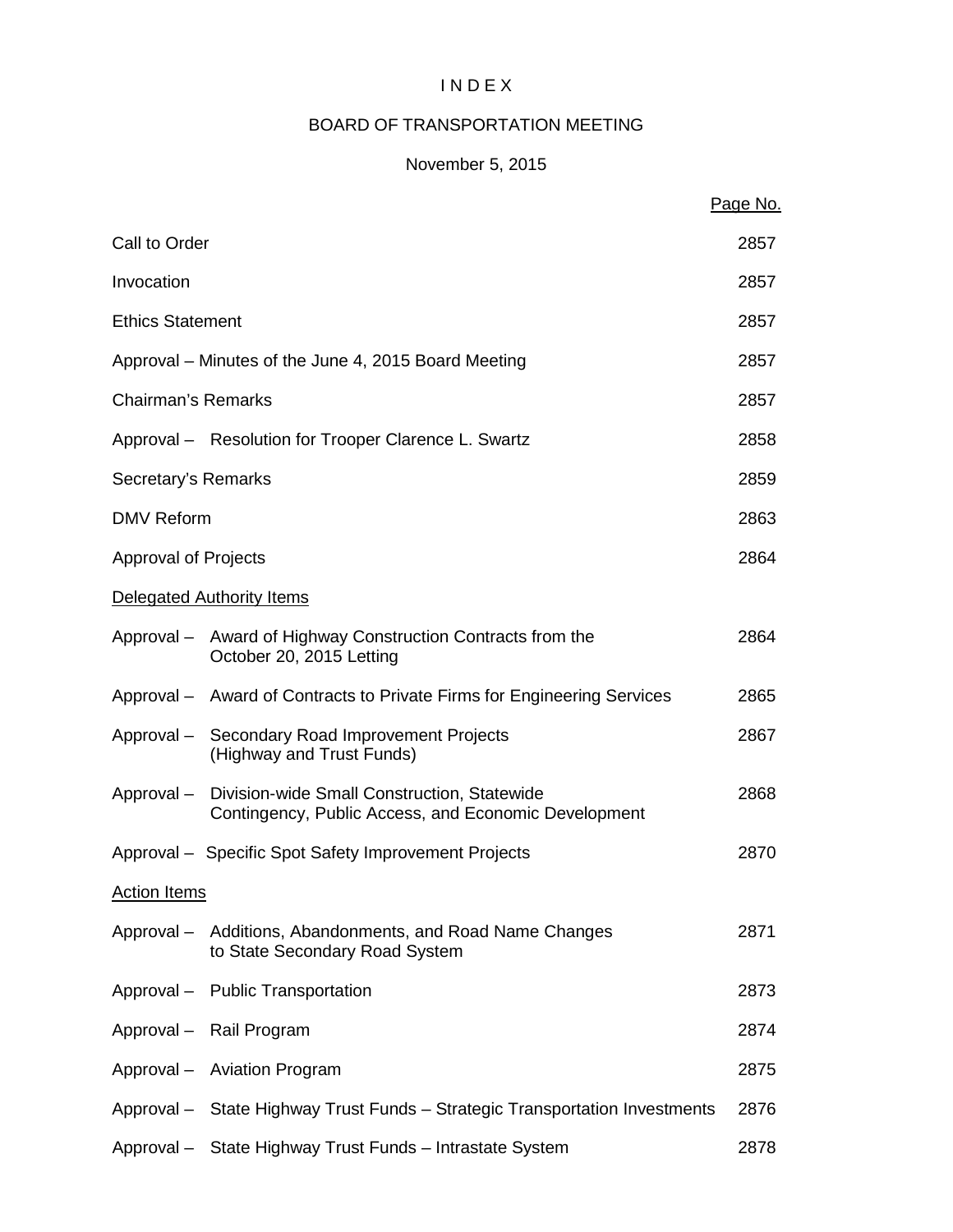|                                                            | Approval - Funds for Specific Spot Safety Improvement Projects | 2879 |
|------------------------------------------------------------|----------------------------------------------------------------|------|
|                                                            | Approval - Revisions to the 2016 - 2025 STIPS                  | 2884 |
|                                                            | Approval – Municipal and Special Agreements                    | 2891 |
|                                                            | Approval – Preliminary Right of Way Plans                      | 2900 |
|                                                            | Approval - Final Right of Way Plans                            | 2902 |
|                                                            | Approval – Advance Acquisition of Highway Right of Way         | 2902 |
|                                                            | Approval – Conveyance of Highway Right of Way Residues         | 2903 |
|                                                            | Approval – Conveyance of Surplus Highway Right of Way          | 2904 |
|                                                            | Approval - Permanent Utility Easement Assignment               | 2904 |
|                                                            | Approved – Currituck County Comprehensive Transportation Plan  | 2905 |
| Approved – Camden County Comprehensive Transportation Plan |                                                                | 2905 |
| <b>Committee Reports</b>                                   |                                                                | 2905 |
| Adjournment                                                |                                                                | 2906 |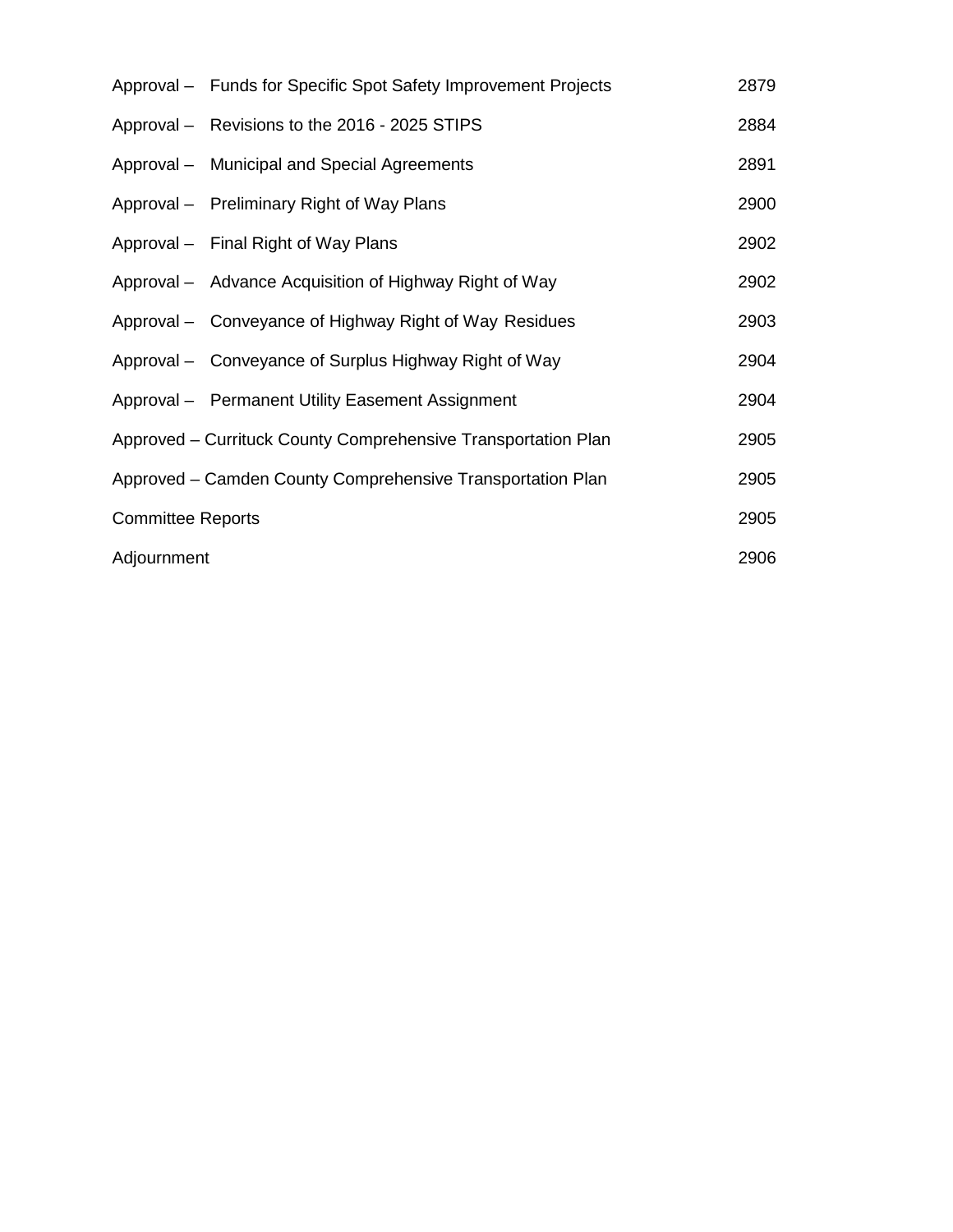#### **Board of Transportation Meeting**

#### **November 5, 2015**

### **Call to Order**

Chairman Curran called the meeting of the Board of Transportation to order at 8:33 a.m. Thursday,

November 5, 2015 in Raleigh, North Carolina with the following members present:

Fearing, Overholt, Blount, Fountain, Lennon, Tulloss, Sheehan, Crawford, Hutchens, McQueary, Molamphy, Alexander, Perkins, Dodson, Palermo, Wetmore, Brown, and Debnam.

# **Invocation**

The invocation was offered by Board Member Alexander.

#### **Ethics Statement**

Chairman Curran read the Ethics Statement advising any Board Member that may have a conflict of interest or appearance of conflict to abstain from participation in that particular item and to file the proper paper work with the Secretary to the Board.

### **Approval – Minutes of the October 8, 2015 Board Meeting**

The minutes of the October 8, 2015 Board of Transportation meeting were unanimously approved upon a motion by Board Member Overholt, seconded by Board Member Fountain.

#### **Chairman Curran's Remarks**

Chairman Curran welcomed everyone and thanked our special guests for joining us. Chairman Curran turned the meeting over to the family and friends of the late Trooper Swartz to honor and pay tribute to his many contributions to his community and our state. Master Trooper Bryan Phillips read the Road Naming Resolution. A motion was made by Board Member Lennon, seconded by Board Member Fountain to accept the resolution and naming of the Oleander Bridge. First Sergeant Troy Pope and Master Trooper Phillips shared memories of Trooper Swartz and thanked the Board for their approval of the Road Naming. Chairman Curran turned the meeting over to Secretary Tennyson.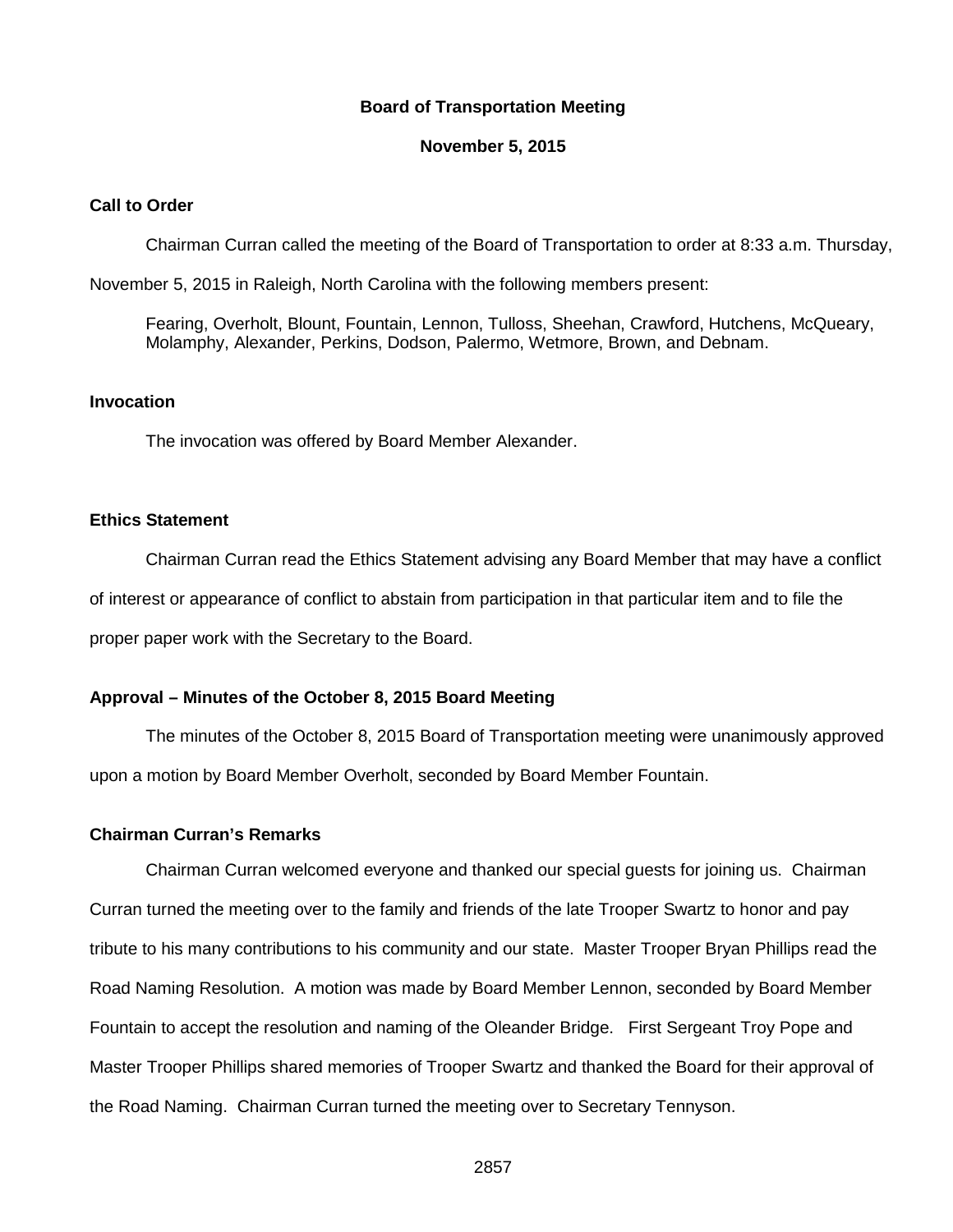# **RESOLUTION FOR TROOPER CLARENCE L. SWARTZ**

**WHEREAS,** Clarence Luther Swartz was born on September 6, 1927 in Washington, DC and joined the Merchant Marines at the age of 16 during World War II where he served for two years; and

**WHEREAS,** in 1947 Mr. Swartz became a Driver's License Examiner for the State of North Carolina and four years later he became one of four State Troopers assigned to New Hanover County at that time; and

**WHEREAS,** Trooper Swartz worked as a productive member of the North Carolina State Highway Patrol for 25 years, all of which he was stationed in New Hanover County; and

**WHEREAS,** Trooper Swartz became widely known for his passion for teaching and counseling young teens in the community and spent much of his career and time during retirement mentoring youth and young troopers. Trooper Swartz was always fair and professional with the public and prided himself on knowing that during his tenure as a Trooper, there was not one single teenage fatality on Oleander Drive. Trooper Swartz was nicknamed the "Oleander Ranger"; and

**WHEREAS,** Trooper Swartz was recognized for countless arrests including the capture of Charles "Yank" Stewart, infamous for leading the largest prison escape in North Carolina history; and

**WHEREAS,** Trooper Swartz retired on October 26, 1976 but continued to serve the Wilmington/Wrightsville Beach community; and

**WHEREAS,** Trooper Swartz was a resident of New Hanover County and a pillar of the community from 1947 until his death in 2012; and

**WHEREAS,** the Wilmington City Council requests to name the bridge over Bradley Creek in Wilmington in memory of Trooper Clarence Luther Swartz.

#### **NOW, THEREFORE, BE IT RESOLVED:**

That the North Carolina Board of Transportation names the bridge over Bradley Creek on Oleander Drive in Wilmington as the *Trooper Clarence L. Swartz Bridge.*

That appropriate signs be erected at a suitable time.

Adopted, this the fifth day of November 2015 by the North Carolina Board of Transportation.

<u>Ned Creman</u>

Secretary of Transportation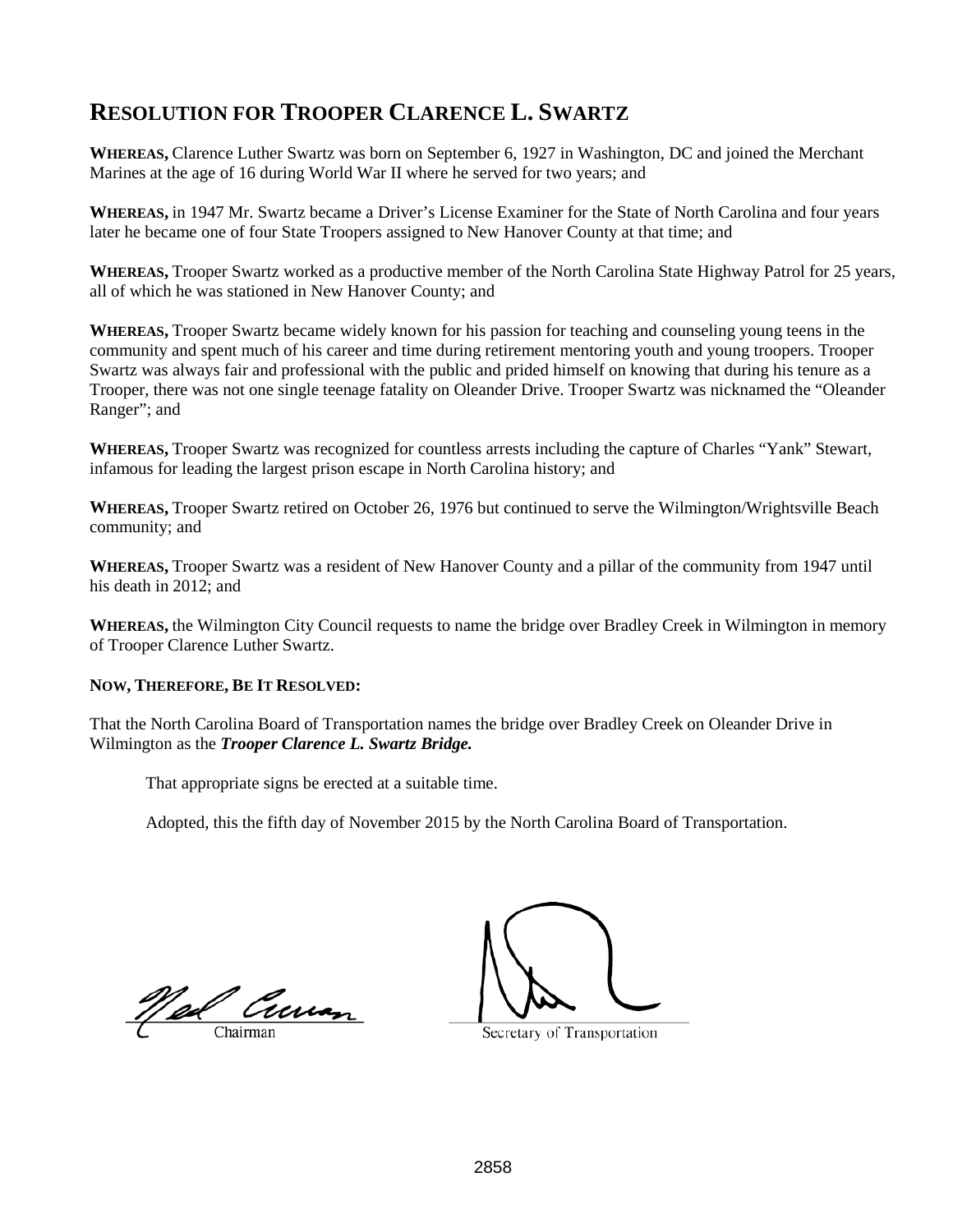#### **Secretary Tennyson's Remarks**

Secretary Tennyson thanked everyone for joining and expressed his gratitude for the outstanding work of our team members and encouraged all of us to express our gratitude to our fellow team members for the outstanding job they are doing. Secretary Tennyson shared a few accomplishments with the board.

Secretary Tennyson stated our I-85/485 Turbine Interchange project has received several more awards. The project previously won a national award of merit from the Design Build Institute of America, which put it in the running for best design-build transportation project of the year across the nation. The Secretary said he was pleased to announce that earlier this week the project was in fact named as the best design-build project in the nation. This is a tremendous honor and real testament to the caliber of our team. This project also recently received an Engineering Excellence Award from the American Council of Engineering Companies (ACEC) of North Carolina, and we will find out today if it won the Grand Award. Secretary Tennyson said this project has won a number of other awards and that it recently won an Engineering News Record Honor Award, and is one of four finalists for Transportation Project of the Year in the U.S. This summer, the project was also named the southeast regional winner in the America's Transportation Awards competition in the "Under Budget" category. Secretary Tennyson congratulated everyone involved with this project on these much deserved recognitions.

Secretary Tennyson thanked everyone who represented our department at the State Fair this past month. This year's fair had the second highest attendance ever, and we were proud to play a part in making it a success.

Secretary Tennyson participated in a media event for Teen Driver Safety Week at the fair, as well as signing the BeRailSafe pledge, stating his commitment to rail safety. Both of these are significant safety issues, and the fair provided an important opportunity to raise awareness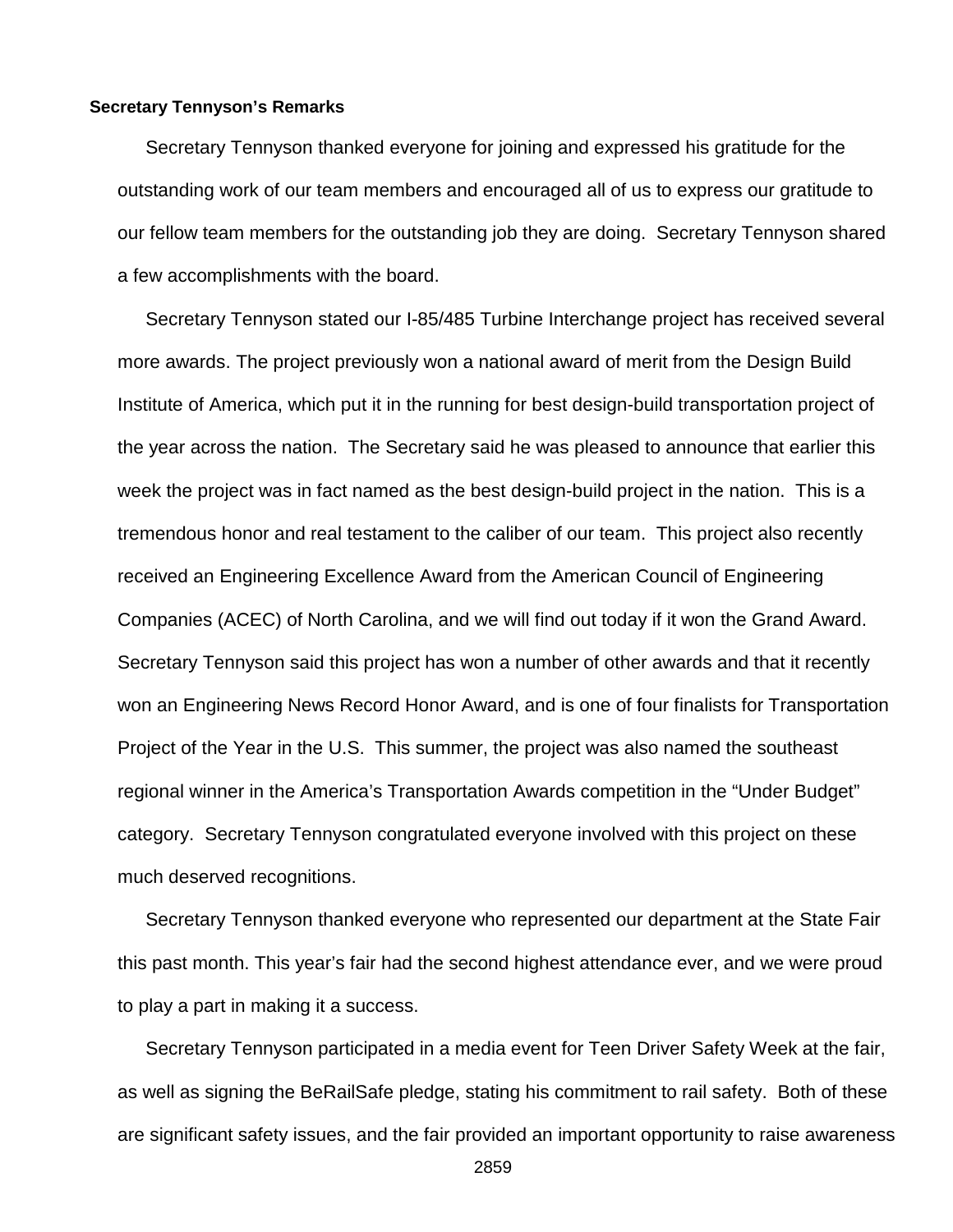and help keep everyone safe. Secretary Tennyson said we also had our new DMV mobile units at the fair.

The Secretary said many of our team members were involved with planning and executing NCDOT's joint annual conference with ACEC/NC (American Council of Engineering Companies of North Carolina) held several weeks ago here in Raleigh. This is a great event that was attended by about 1,000 representatives from across the state, and featured many of our own providing valuable updates to our engineering partners. The Secretary was pleased Governor McCrory participated in a session to discuss our recent efforts throughout the state. He said it is no small feat to pull off an event of this magnitude and thanked everyone who helped in some capacity. Secretary Tennyson gave a special thanks to Teresa Hart, who served as our conference chair.

Secretary Tennyson gave an update on several of our major projects throughout the state. The first was the Monroe Expressway. Last week, a three-judge panel for Fourth Circuit Court of Appeals denied a request for injunction during appeal against NCDOT and the Monroe Expressway project. This ruling follows the recent U.S. District Court decision in favor of NCDOT against groups seeking to stop construction of the Expressway. Construction on the Expressway started in late May, with completion scheduled for late 2018.

The Secretary said the we awarded a \$14 million contract on Monday for a new half-mile interim bridge on N.C. 12 at Pea Island where it was breached by Hurricane Irene in 2011. This bridge is being built instead of the two-mile permanent bridge that was originally planned. We will instead construct the interim bridge to preserve access along the OBX while we study options for maintaining the NC 12 connection south of Oregon Inlet. Work can begin as early as Nov. 30, with traffic on the new bridge by April 12, 2017. Traffic will use the existing temporary bridge while work is underway.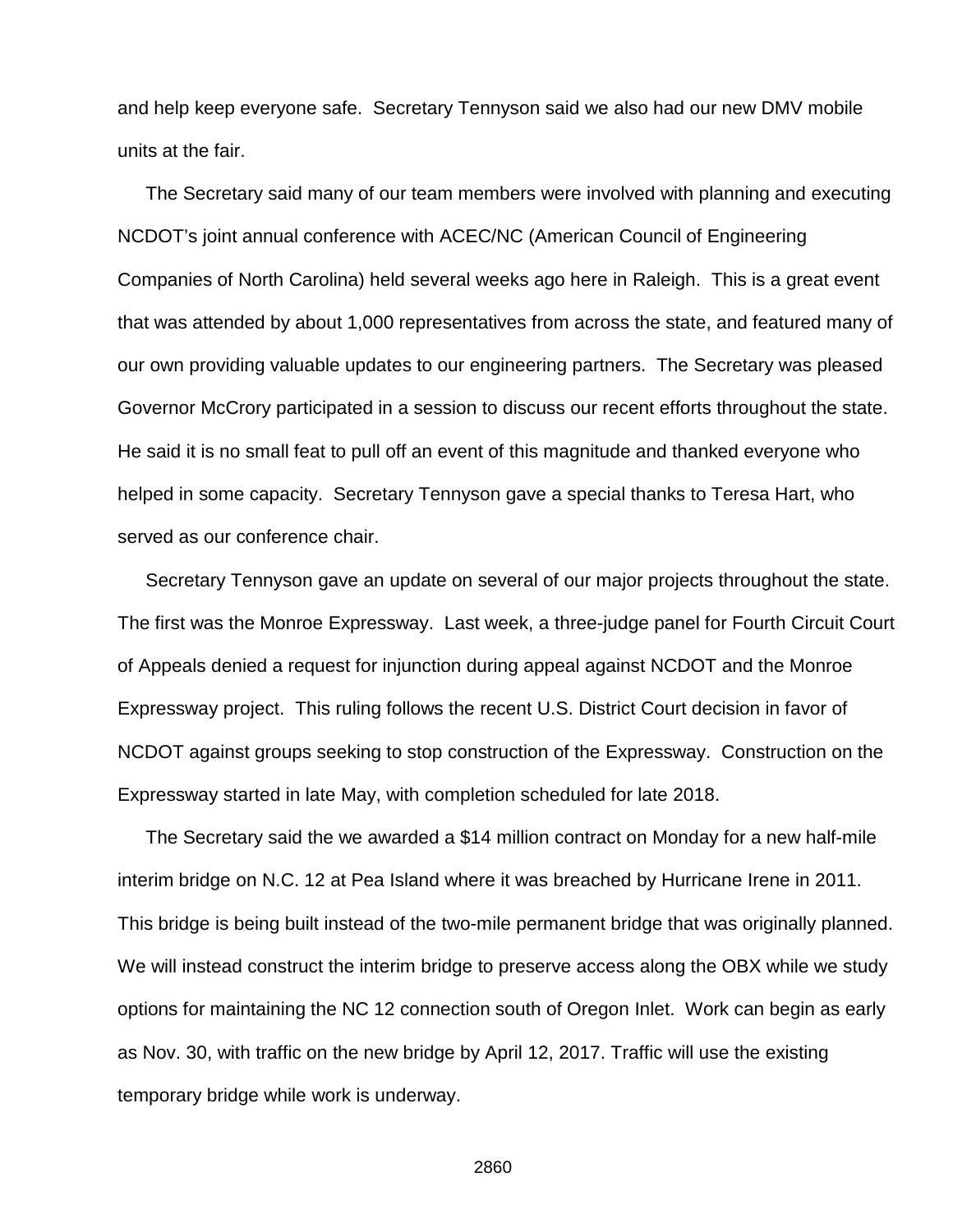Secretary Tennyson said we found out earlier this week that the Federal Highway Administration has signed the Draft Environmental Impact Statement for the Complete 540 project, which will complete the 540 Outer Loop around the greater Raleigh area. Now that the Draft EIS has been signed, we will be holding a review period for the document and schedule public meetings near the proposed routes. These will likely be held early next month. The public comment period will be extended beyond the holidays. We will use data from the Draft EIS and public input to identify the route for the project.

Secretary Tennyson shared exciting news that we have received a \$25 million TIGER (which stands for Transportation Investment Generating Economic Recovery) grant from USDOT for the Charlotte Gateway Station project in Charlotte. The Secretary said the Gateway Station is a future transportation hub in the downtown Charlotte area that will connect passenger rail services to local rail, local and regional buses, and inter-city buses to improve connectivity throughout the region. He said NCDOT is partnering with the City of Charlotte to plan, design and build the station, and this grant will be used to fund design and construction of critical track and safety work.

The Secretary said our partnership with leaders on the federal level continues to be important to our efforts to meet our state's and the nation's transportation needs. He had the opportunity two weeks ago to join U.S. Transportation Secretary Anthony Foxx and others from all levels at a Beyond Traffic Mega Region Forum in Charleston, to discuss our regional needs and future goals. Secretary Tennyson said it is critical that we continue to think across county, division and state lines to the bigger picture of what we are trying to achieve through our transportation investments and how we can work together to address future challenges.

The Secretary said on the federal front, this past week another short-term extension of the federal highway, transit and highway safety program was passed, and will now expire on November 20th. He said the Senate has passed the DRIVE Act, a longer-term successor to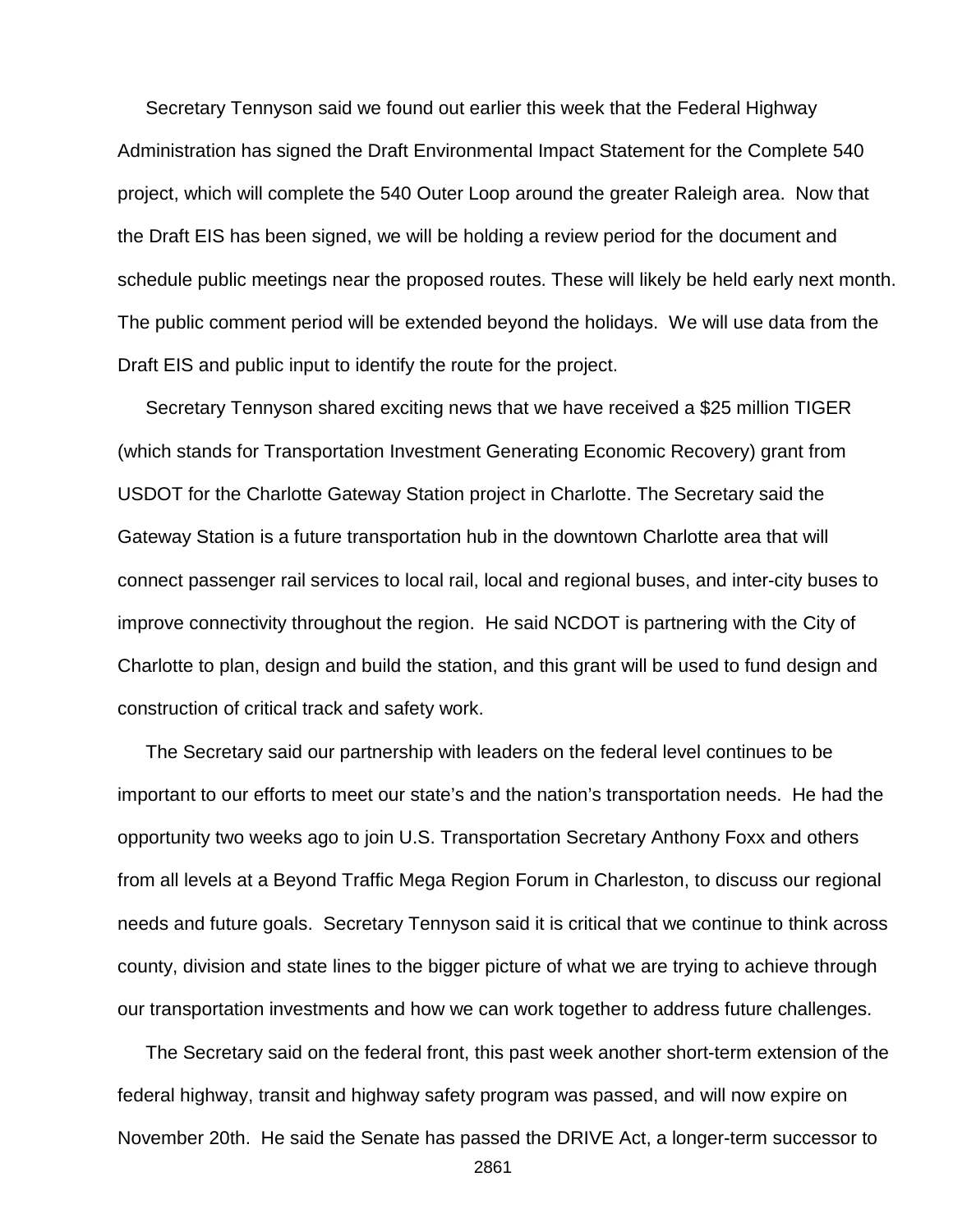MAP-21, and the House is now working on approval with amendments to send back to the Senate. He said we have continued to advocate for a long-term solution that will provide us with funding stability and he will keep us posted on the progress of these efforts.

In the east the Secretary participated in the 60th Anniversary Celebration of MOTSU (Military Ocean Terminal, Sunny Point). He also met with Division 3 staff and toured local projects and met with the Southern Albemarle Association in Plymouth.

In the Triangle the Secretary spoke at the Durham Chapel Hill Carrboro Metropolitan Planning Organization Board meeting and spoke at the award ceremony for Adopt-A-Highway volunteers from this region.

In the Triad he toured HondaJet at the Piedmont Triad International Airport and attended the meeting with the Economic Development Partnership of NC Board to emphasize the importance of transportation investment to commerce. The Secretary presented the Annual Mobile Care and Smart Fleet Awards as part of the Clean Transportation Tour across the state. He met with Yadkin County Farm Bureau and gave an update on what we are doing to support agriculture in that region of the state.

In the Charlotte/Metrolina area the Secretary spoke at the NC Bike Summit. He presented at the SmartRail USA event focused on passenger rail and transit and spoke at the opening of Mooresville Connector which will improve regional mobility and freight movement in that area. The Secretary spoke at the Senator Forrester Highway Dedication in Stanley.

The Secretary said this is just a snapshot of everything we've had going on, but it gives you good insight into the scope of our work, the diversity of our needs, and the importance of investing in seamless, multimodal infrastructure that will improve connectivity and support the future success of our state.

The Secretary highlighted another one of our major focus areas over the past several years—Driving Change at our DMV offices. In 2014, we trained DMV employees to use Lean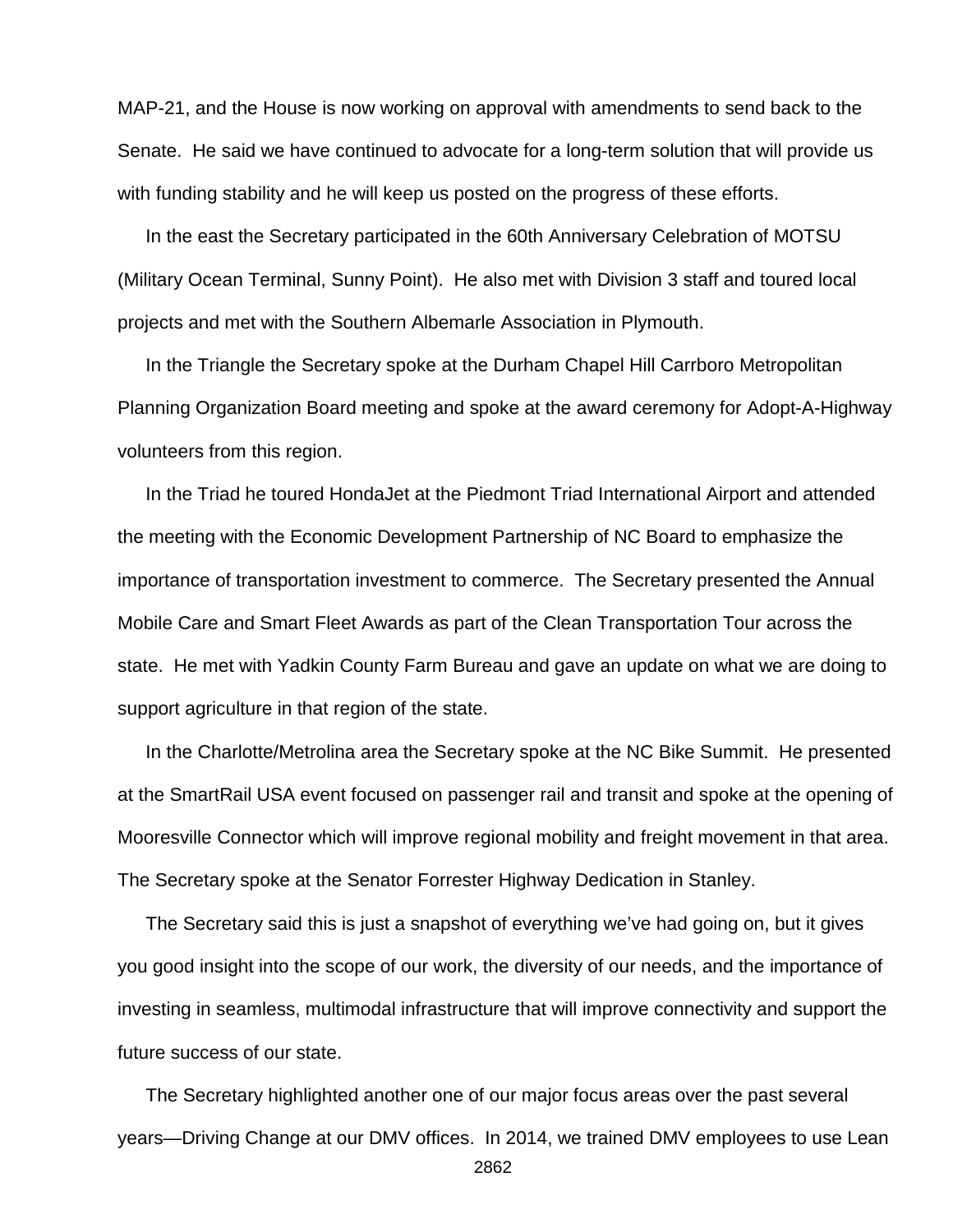Six Sigma methodology as part of our overarching reform effort. Half of the employees trained were from high volume Driver License offices across the state. The training equipped them with skills to observe and collect customer wait time data, and their efforts provided DMV leadership with vital information needed to make customer-focused, data-driven decisions. These individuals were recently recognized as the first cohort to earn a Lean Six Sigma Yellow Belt Certification: Terrance Adkins, Patrick Ansel, John Beleny, Paula Campbell, Kimberly Coates, Lisa Cooper, Chris Davis, Larry Espinoza , Debra Hall, Ashley Holsonback, Jim Honeycutt, Rachel Huff, Jamie Lee, April Merriweather, Jermain Moody, Angela Sims and, Mark Williamson. Secretary Tennyson congratulated each of these individuals.

Secretary Tennyson said our DMV team continues to do an outstanding job and gave a special thank you to Commissioner Kelly Thomas and Deputy Commissioner Randy Dishong for their leadership, along with everyone else who played a role in these efforts. The Secretary said we joined the Governor at several press events on October 12 in Garner and Asheville to announce some of our most recent milestones, including the full implementation of online renewal.

The Secretary expressed his appreciation again for everyone's hard work and support.

Chairman Curran applauded Secretary Tennyson for all he is doing for North Carolina and the Department. The Chairman turned the meeting over to Deputy Commissioner Randy Dishong to give an update on the efforts of the DMV.

Deputy Commissioner Dishong provided additional information for "Driving Change" updates. He updated everyone on available new services provided by the DMV department. He stated that NC is one of the top three states in the nation for most secure credentials. He stated by January 2016 all offices will have the "Lean 6 Sigma Methodology" process in place. Deputy Commissioner Dishong thanked the Board, the Secretary and the Governor for all their support.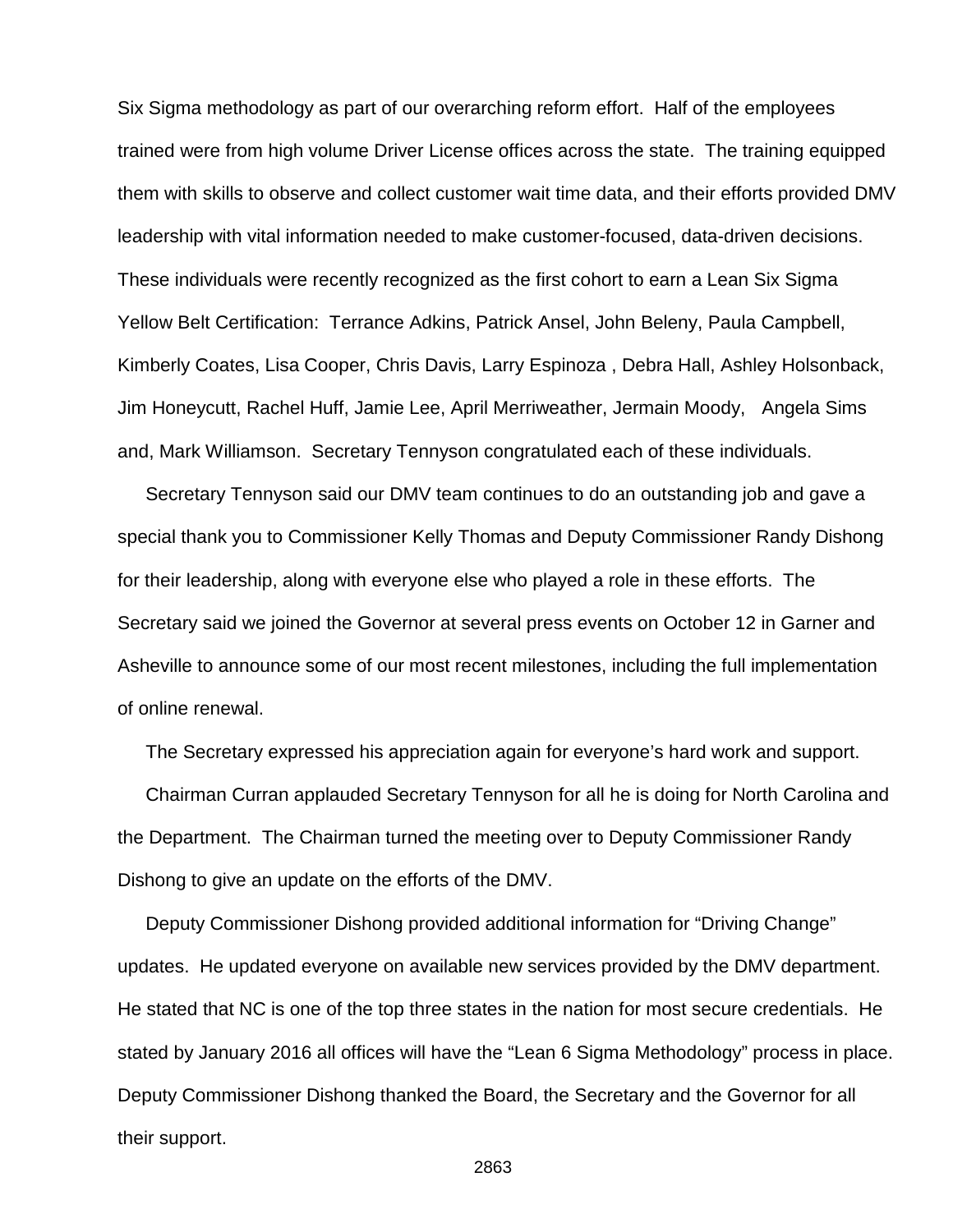Chairman Curran thanked Deputy Commissioner Dishong for his presentation. He then called on Board Member Sheehan to give an update on Division 5.

Board Member Jeff Sheehan gave an overview and update of the STIP projects planned for Division 5.

# **Approval of Projects**

A motion was made by Board Member Debnam, seconded by Board Member Brown, to approve all the projects, excluding items C, D, E, H and L, as they are delegated authority items and require no Board action.

Board Members Dodson and Sheehan abstained from voting on certain projects.

### **Delegated Authority Items**

### **Approval – Award of Highway Construction Contracts in the October 20, 2015 Letting**

Projects were awarded by the Secretary to the low bidder on all projects.

| Project                                                                                | <b>Contract Awarded To</b>                            | Amount          |
|----------------------------------------------------------------------------------------|-------------------------------------------------------|-----------------|
| C203756<br>32635.3.9<br>BRNHF-0012(62)<br><b>DARE</b><br><b>B-2500AB</b>               | T. A. LOVING COMPANY<br>GOLDSBORO, NC                 | \$16,770,500.00 |
| C <sub>203760</sub><br>2016CPT.03.09.10101,<br>2016CPT.03.09.20101<br><b>BRUNSWICK</b> | S. T. WOOTEN CORPORATION<br>WILSON, NC                | \$5,596,356.50  |
| C203625<br>40151.3.2<br>BRZ-2719(1)<br><b>GUILFORD</b><br>B-4959                       | R.E. BURNS & SONS CO., INC.<br>STATESVILLE, NC        | \$957,388.91    |
| C203627<br>55063.3.F1<br>CMS-0710(29)<br><b>GUILFORD</b><br>C-5558                     | HAYNES ELECTRIC UTILITY CORP.<br><b>ASHEVILLE, NC</b> | \$7,099,452.53  |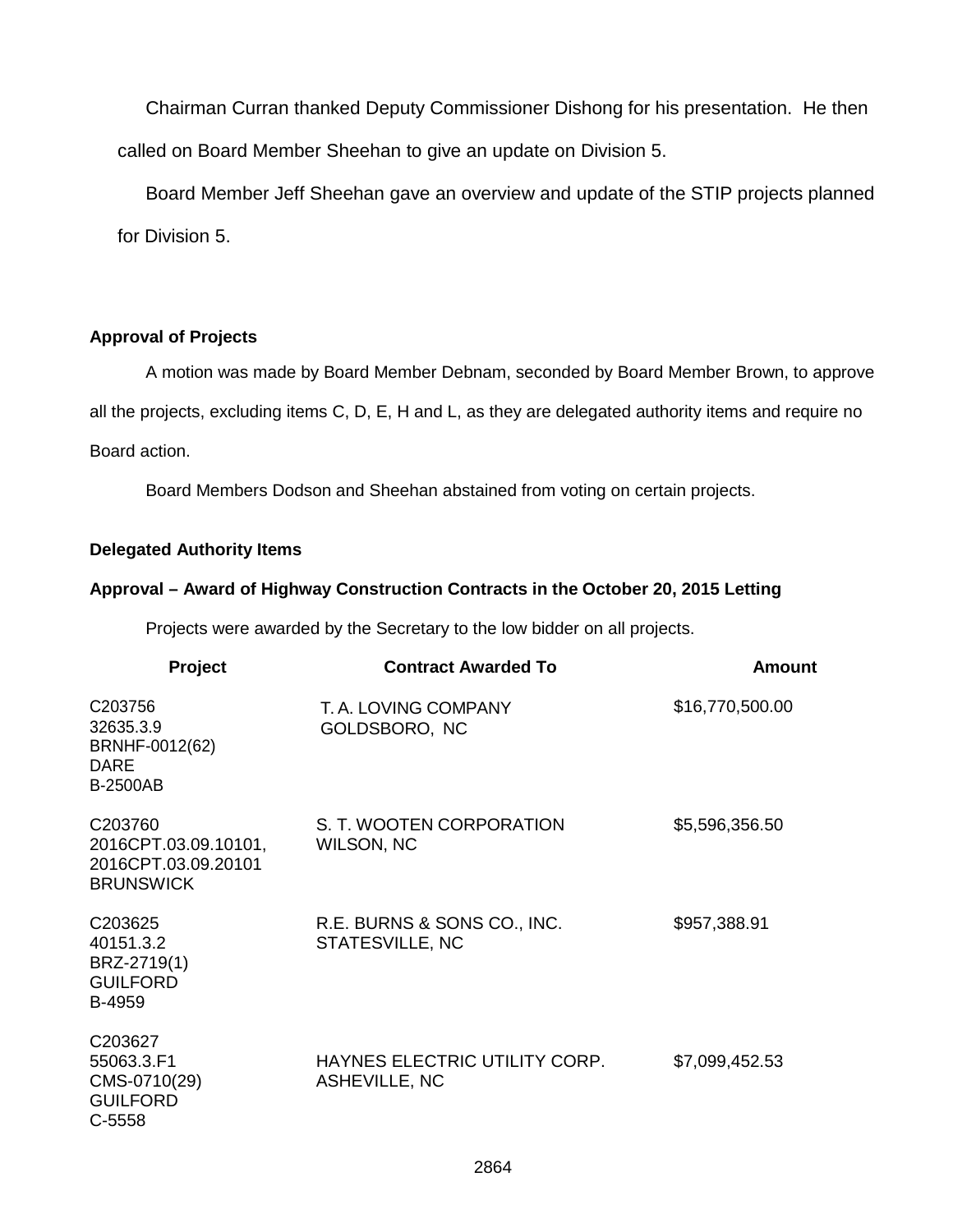| C <sub>203616</sub><br>38551.3.FD1<br>BRZ-1111(8)<br><b>MONTGOMERY</b><br><b>B-4780</b> | MOUNTAIN CREEK CONTRACTORS INC<br>NORTH CHARLESTON, SC | \$594,908.06    |
|-----------------------------------------------------------------------------------------|--------------------------------------------------------|-----------------|
| C203587<br>38331.3.FR1<br>STPNHS-0052(31)<br><b>DAVIDSON</b><br>B-3159                  | J. T. RUSSELL & SONS, INC.<br>ALBEMARLE, NC            | \$10,164,621.36 |
| C <sub>203318</sub><br>41902.3.FR1<br>STP-064B(3)<br>TRANSYLVANIA<br>U-5104             | WATSON CONTRACTING, INC.<br><b>FRANKLIN, NC</b>        | \$3,895,629.00  |

#### **Approval - Professional Services Management**

The Board concurred with the staff recommendations and delegated authority to the Secretary to

award the following contracts.

#### **Preconstruction**

#### **Roadway Design**

The following are supplemental contracts to previous contracts approved by the Board with the same engineering firms. These supplemental contracts were necessary due to approved additional work that was unknown at the inception and is required of the firms to complete the project. Our staff has completed the actions in accordance with the policies and procedures adopted by the Board on May 7, 2009. These are for information only.

#### **DIVISION 3**

| Project:                            | 41582.1.1 (R-5021) Brunswick County           |
|-------------------------------------|-----------------------------------------------|
|                                     | NC 211 from SR 1500 (Midway Road) to NC       |
|                                     | 87                                            |
| Scope of Work:                      | Roadway and Hydraulic Design, and Traffic     |
|                                     | Management Plan                               |
| <b>Estimated Construction Cost:</b> | \$40,600,000.00                               |
| Firm:                               | HNTB of North Carolina, PC, Raleigh, NC       |
| <b>Original Engineering Fee:</b>    | \$452,507.05                                  |
| Previous Supplemental Fee:          | \$133,252.86                                  |
| <b>Supplemental Fee:</b>            | \$39,085.89                                   |
| <b>Supplemental Work:</b>           | Due to the complexity of the construction     |
|                                     | phasing and the recent utility improvements   |
|                                     | along the corridor, more work was required to |
|                                     | prepare the right of way and traffic control  |
|                                     | plans for the above referenced project than   |
|                                     | was anticipated                               |
| <b>SPSF Utilization:</b>            | $0\%$                                         |
|                                     |                                               |
| <b>DIVISION 10</b>                  |                                               |
| Project:                            | 34749.1.1 (U-209B) Mecklenburg County         |
|                                     |                                               |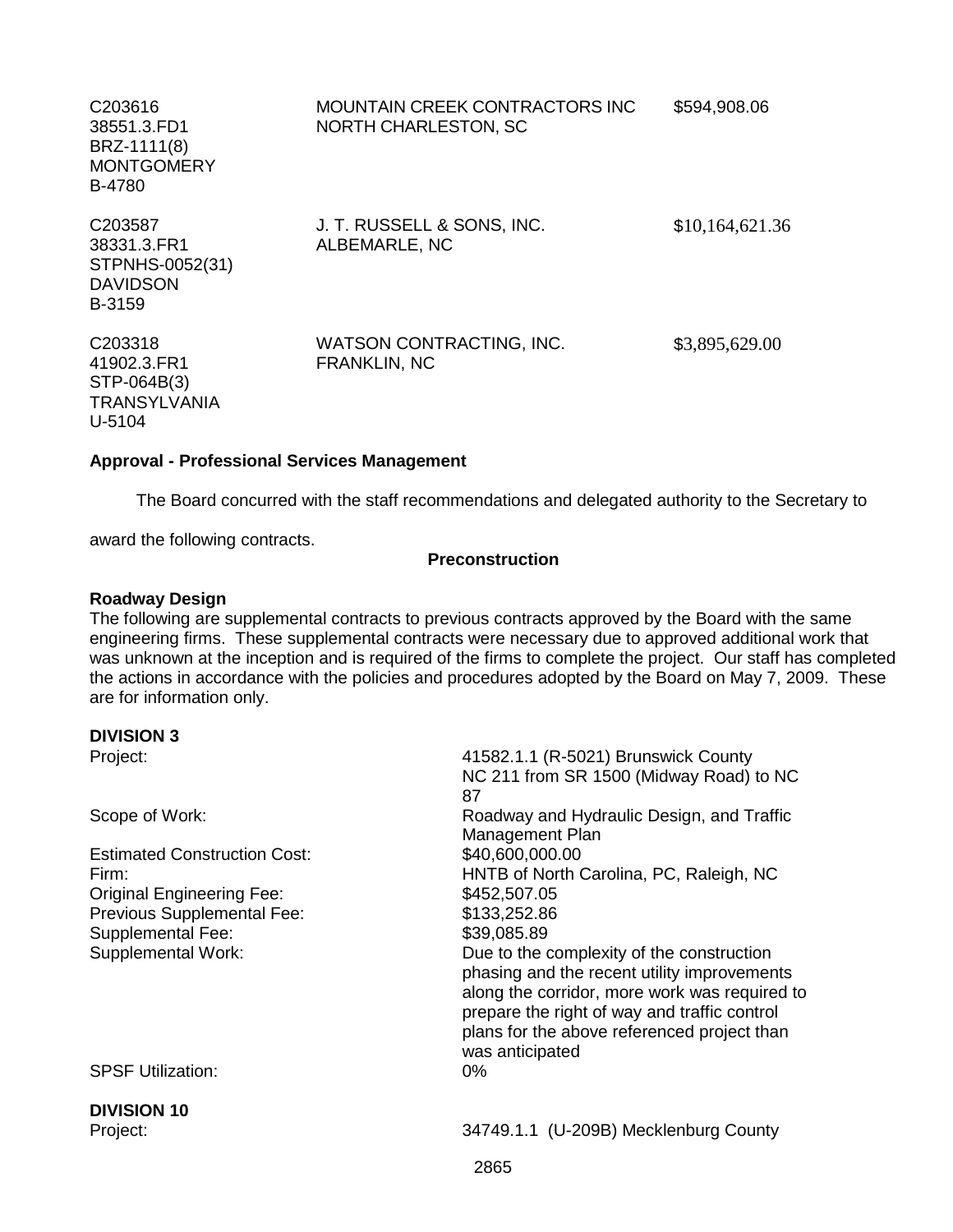Estimated Construction Cost: \$70,272,000.00

Original Engineering Fee: \$580,244.04 Previous Supplemental Fee: \$468,515.31 Supplemental Fee: \$ 14,929.05

US 74 (Independence Boulevard) from NC 24- 27 (Albemarle Road) to Idlewild Road in **Charlotte** Scope of Work: The Contract of Muslim Roadway and Hydraulic Design Firm: AECOM Technical Services of North Carolina, Raleigh, NC Supplemental Work:<br>
DBE/WBE/SPSF Utilization: Wetherill Engineering. Inc. \$3.806.4 Wetherill Engineering, Inc. \$3,806.42 26%

# **Chief Engineer**

# **Transportation Mobility and Safety**

The following are supplemental contracts to previous contracts approved by the Board with the same engineering firms. These supplemental contracts were necessary due to approved additional work that was unknown at the inception and is required of the firms to complete the projects. Our staff has completed the actions in accordance with the policies and procedures adopted by the Board on May 7, 2009. These are for information only.

# **STATEWIDE**

Original Engineering Fee: \$2,000,000.00 Previous Supplemental Fee: \$ 750,000.00 Supplemental Fee: \$ 200,000.00 SPSF Utilization: 0%

Original Engineering Fee: \$2,000,000.00 Previous Supplemental Fee:  $$ 400,000.00$ <br>Supplemental Fee:  $$ 200,000.00$ Supplemental Fee: SPSF Utilization: 0%

Original Engineering Fee: \$2,500,000.00 Previous Supplemental Fee:  $$500,000.00$ Supplemental Fee: \$ 200,000,00 SPSF Utilization: 0%

Original Engineering Fee: \$2,750,000.00

Description of Work: Transportation Mobility and Safety Services On-Call Firm: Stantec Consulting Services, Inc., Raleigh, NC

Description of Work: Transportation Mobility and Safety Services On-Call Firm: Kimley-Horn & Associates, Inc., Cary , NC

Description of Work: Transportation Mobility and Safety Services On-Call Firm: Hatch Mott McDonald I&E, LLC, Fuquay-Varina, NC

Description of Work: Transportation Mobility and Safety Services On-Call Firm: HNTB of North Carolina, PC, Raleigh, NC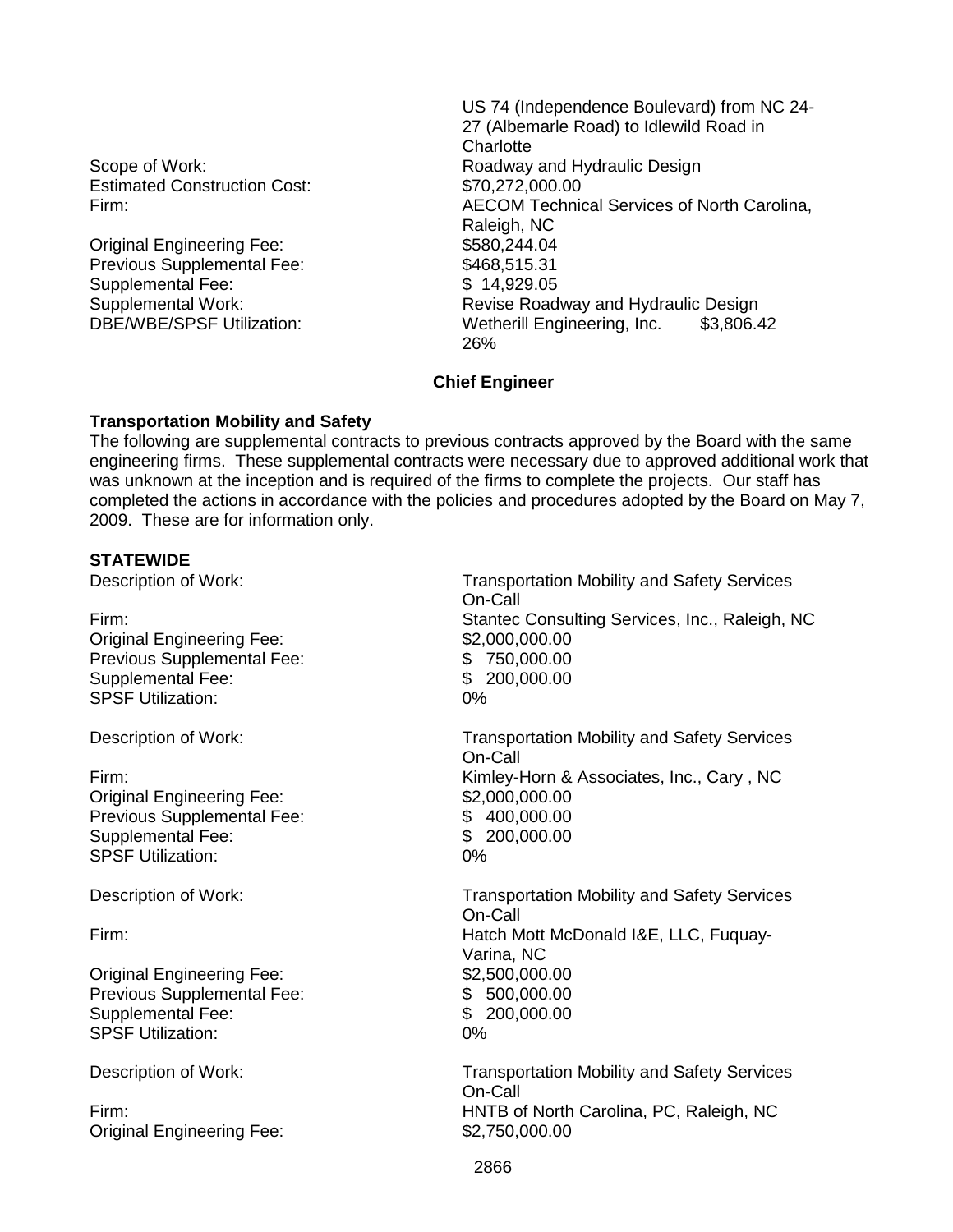Previous Supplemental Fee: \$750,000.00 Supplemental Fee:  $$ 400,000.00$ SPSF Utilization: 0%

Original Engineering Fee: \$500,000.00 Supplemental Fee: \$200,000.00 SPSF Utilization: 0%

# **Construction**

Description of Work: Transportation Mobility and Safety Services On-Call Firm: RS&H Architects-Engineers-Planners, Inc., Charlotte, NC

The following is a supplemental contract to a previous contract approved by the Board with the same engineering firm. This supplemental contract was necessary due to approved additional work that was unknown at the inception and is required of the firm to complete the project. Our staff has completed the actions in accordance with the policies and procedures adopted by the Board on May 7, 2009. This is for information only.

# **STATEWIDE**

| Firm:                            | Vol  |
|----------------------------------|------|
| <b>Original Engineering Fee:</b> | \$10 |
| Supplemental Fee:                | \$5  |
| <b>SPSF Utilization:</b>         | 0%   |

Description of Work: Construction Engineering and Inspection Limited Services Volkert, Inc., Raleigh, NC  $$10,000,000.00$  $$5,000,000.00$ 

# **Approval - Secondary Road Improvement Projects (Highway and Trust Funds)**

The Board concurred with the staff recommendations and delegated authority to the Secretary to

award the following:

| County                     | SR No.                                 | <b>Description</b>                                                                            | Amount       |
|----------------------------|----------------------------------------|-----------------------------------------------------------------------------------------------|--------------|
| <b>Brunswick</b><br>Div. 3 | SR 1113<br><b>Hickory View</b><br>Road | GDB&P.<br>Increase Funds.<br>WBS 3C.010098                                                    | \$154,000.00 |
| Franklin<br>Div. 5         | Various                                | Countywide Surveys, Plans and Right<br>of Way Signatures.<br>Increase Funds.<br>WBS 5C.035005 | \$4,500.00   |
| Vance<br>Div. 5            | Various                                | Paved Road Improvements.<br>Increase Funds.<br>WBS 5C.091038                                  | \$333,777.19 |
| Warren<br>Div. 5           | Various                                | Paved Road Improvements.<br>Increase Funds.<br>WBS 5C.093065                                  | \$565,579.59 |
| Warren                     | SR 1529                                | GDB&P.                                                                                        | \$319,000.00 |
| Div. $5$                   | <b>Big Reid Road</b>                   | Increase Funds.<br>WBS 5C.093050                                                              |              |
| <b>Buncombe</b>            | SR 1272                                | Paved Road Improvements.                                                                      | \$240,000.00 |
| Div. 13                    | <b>Eastview Circle</b>                 | WBS 13C.011217                                                                                |              |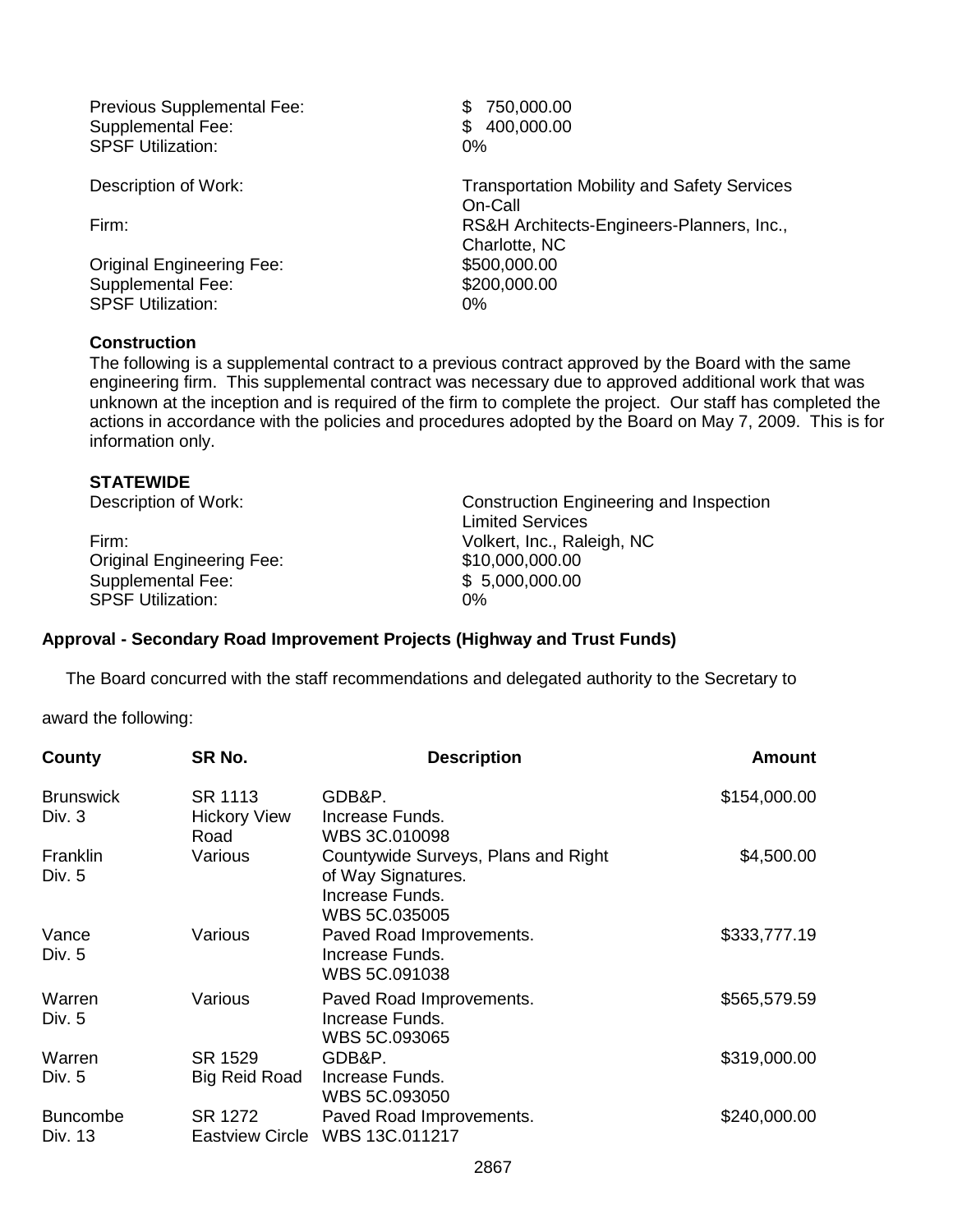| Jackson<br>Div. 14 | GDB&P.<br>SR 1730<br>WBS 14C.050164<br>Watson Cove | \$20,000.00                       |              |
|--------------------|----------------------------------------------------|-----------------------------------|--------------|
| Polk               | Road<br>SR 1328                                    | GDB&P.                            | \$150,000.00 |
| Div. 14            | Robertson<br>Road                                  | Increase Funds.<br>WBS 14C.075095 |              |

# **Deletions**

| County    | SR No.       | Reason                                   | <b>Amount</b>    |
|-----------|--------------|------------------------------------------|------------------|
| Warren    | SR 1223      | GDB&P.                                   | $-$ \$255,000.00 |
| Div. 5    | John Edwards | Unavailable Right of Way.                |                  |
|           | Road         | WBS 5C.093049                            |                  |
| Cleveland | SR 1579      | GDB&P.                                   | $-$ \$223,996.75 |
| Div. 12   |              | Joe Hoyle Road Unavailable Right of Way. |                  |
|           |              | WBS 12C.023113                           |                  |
| Swain     | SR 1309      | Guardrail Installation.                  | $-$34,899.34$    |
| Div. 14   | Lower Alarka | To be Built at a Later Date.             |                  |
|           | Road         | WBS 14C.087067                           |                  |

# **November 2015 Item E Summary:**

| -8 | <b>Projects to Increase Funds</b>     | Amount: | \$1,786,856.78 |
|----|---------------------------------------|---------|----------------|
| 0  | <b>Projects to Increase and Close</b> | Amount: | \$0.00         |
| -3 | <b>Projects to Delete</b>             | Amount: | -\$513,896.09  |

# **Approval – Division-wide Small Construction, Statewide Contingency, Public Access, and Economic Development**

The Board concurred with the staff recommendations and delegated authority to the Secretary to

award the following:

| County           | <b>Description</b>                                  | <b>Type</b>          | <b>Amount</b> |
|------------------|-----------------------------------------------------|----------------------|---------------|
| Div 1            | WBS 43492 was established (02/12) for the           |                      |               |
| <b>Currituck</b> | construction of New Maple Parkway in the Currituck  | Contingency          | \$27,049.76   |
|                  | Community Center Campus, located off of US-158      |                      |               |
|                  | near Currituck Regional Airport                     | <b>TOTAL</b>         | \$27,049.76   |
|                  | Increase and close                                  |                      |               |
| Div 2            | Upgrade existing roadway (Galloway Rd) to           |                      |               |
| Craven           | acceptable state maintenance; asphalt repair and    | Contingency          | \$50,000.00   |
|                  | positive drainage                                   |                      |               |
|                  | <b>WBS 45856</b>                                    | <b>TOTAL</b>         | \$50,000.00   |
| Div <sub>4</sub> | City of Tarboro - WBS 80001 was established         |                      |               |
| Edgecombe        | (12/14) for the Sunset Avenue Extension in Tarboro, |                      |               |
|                  | running from US 64A to the church driveway; modify  | Contingency          | \$215,000.00  |
|                  | scope to extend to SR 1212 (Anaconda Rd)            |                      |               |
|                  | Increase funds                                      | <b>TOTAL</b>         | \$215,000.00  |
| Div <sub>4</sub> | Town of Micro – Construct bus drive and parking lot | <b>Public Access</b> | \$50,000.00   |
| Johnston         | at new North Johnston Middle School                 |                      |               |
|                  | <b>WBS 80013</b>                                    | <b>TOTAL</b>         | \$50,000.00   |
| Div <sub>4</sub> | Install drop inlet to alleviate drainage issues on  | Small                |               |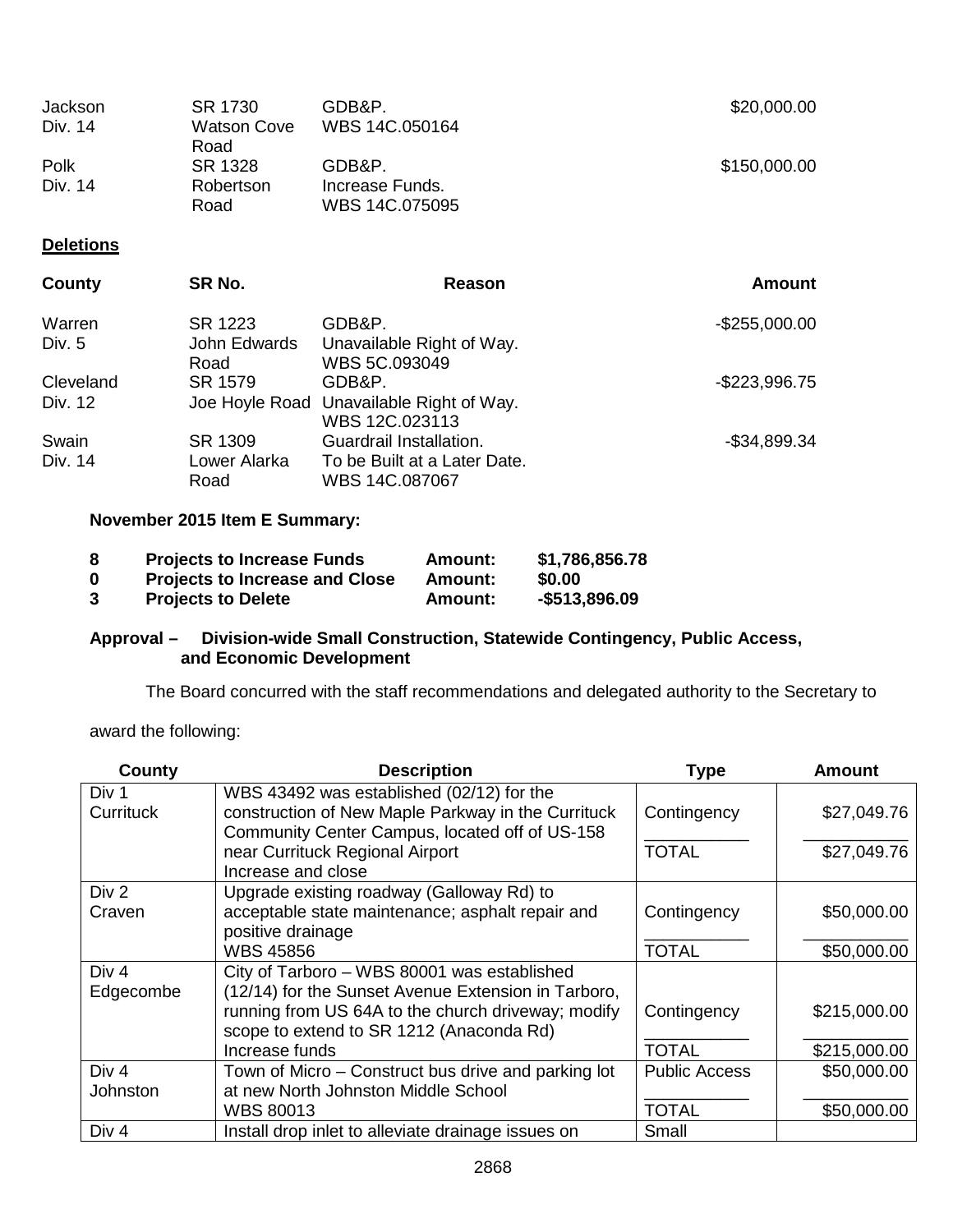| Johnston                     | <b>Blackman's Crossroads Fire Dept property</b>                                                                                                                                         | Construction         | \$15,000.00  |
|------------------------------|-----------------------------------------------------------------------------------------------------------------------------------------------------------------------------------------|----------------------|--------------|
|                              | <b>WBS 80018</b>                                                                                                                                                                        | <b>TOTAL</b>         | \$15,000.00  |
| Div 4<br>Johnston            | Town of Clayton - Construct left turn lane on NC-42<br>west along with a bulb out on NC-42 east to facilitate<br>safer more efficient truck movements                                   | Contingency          | \$175,000.00 |
|                              | <b>WBS 80019</b>                                                                                                                                                                        | <b>TOTAL</b>         | \$175,000.00 |
| Div <sub>5</sub><br>Wake     | Town of Fuquay Varina - Intersection improvements<br>at SR 2768/5056 (NE Judd Pky) at US-401 to include<br>widening existing roadway between Broad St and SR<br>3736 (Old Honeycutt Rd) | Contingency          | \$500,000.00 |
|                              | Other funding: Town of Fuquay<br><b>WBS 44494</b>                                                                                                                                       | <b>TOTAL</b>         | \$500,000.00 |
| Div <sub>6</sub><br>Columbus | Construct access to new Lake Waccamaw Fire &<br>Rescue station                                                                                                                          | <b>Public Access</b> | \$25,000.00  |
|                              | <b>WBS 46445</b>                                                                                                                                                                        | <b>TOTAL</b>         | \$25,000.00  |
| Div 7<br>Guilford            | Town of Jamestown - Remove existing median<br>island on SR 1546 (Guilford College Rd) to allow full<br>access opening at a new City of Jamestown street                                 | Contingency          | \$250,000.00 |
|                              | <b>WBS 44600</b>                                                                                                                                                                        | <b>TOTAL</b>         | \$250,000.00 |
| Div 11<br>Surry              | Town of Pilot Mountain - Replace crossline pipe and<br>repair sink hole on Depot St                                                                                                     | Contingency          | \$95,000.00  |
|                              | <b>WBS 44561</b>                                                                                                                                                                        | <b>TOTAL</b>         | \$95,000.00  |
| Div 11<br>Surry              | City of Mount Airy - Repairs and completion of the<br>Loville Creek Greenway; project is associated with<br>EB-5014                                                                     | Contingency          | \$150,000.00 |
|                              | <b>WBS 44598</b>                                                                                                                                                                        | <b>TOTAL</b>         | \$150,000.00 |
| Div 14<br>Cherokee           | Pave driveway of Nantahala VFD to bay doors                                                                                                                                             | <b>Public Access</b> | \$25,000.00  |
|                              | <b>WBS 44597</b>                                                                                                                                                                        | <b>TOTAL</b>         | \$25,000.00  |

# **Deletion:**

Div 7, Orange County – WBS 44229 was established (06/14) for signal modification; enlarge radius and construct taper for right turn lane at the intersection of US-70 onto SR 1567 (Mt Hermon Church Rd); partially funded by alternate source

| Summary: | <b>Number of Projects</b>            | 12             |
|----------|--------------------------------------|----------------|
|          | <b>Number of Divisions</b>           | 8              |
|          | <b>Small Construction Commitment</b> | \$15,000.00    |
|          | <b>Public Access Commitment</b>      | \$100,000.00   |
|          | <b>Contingency Commitment</b>        | \$1,462,049.76 |
|          | <b>Economic Development</b>          | \$0.00         |
|          | <b>TOTAL</b>                         | \$1,577,049.76 |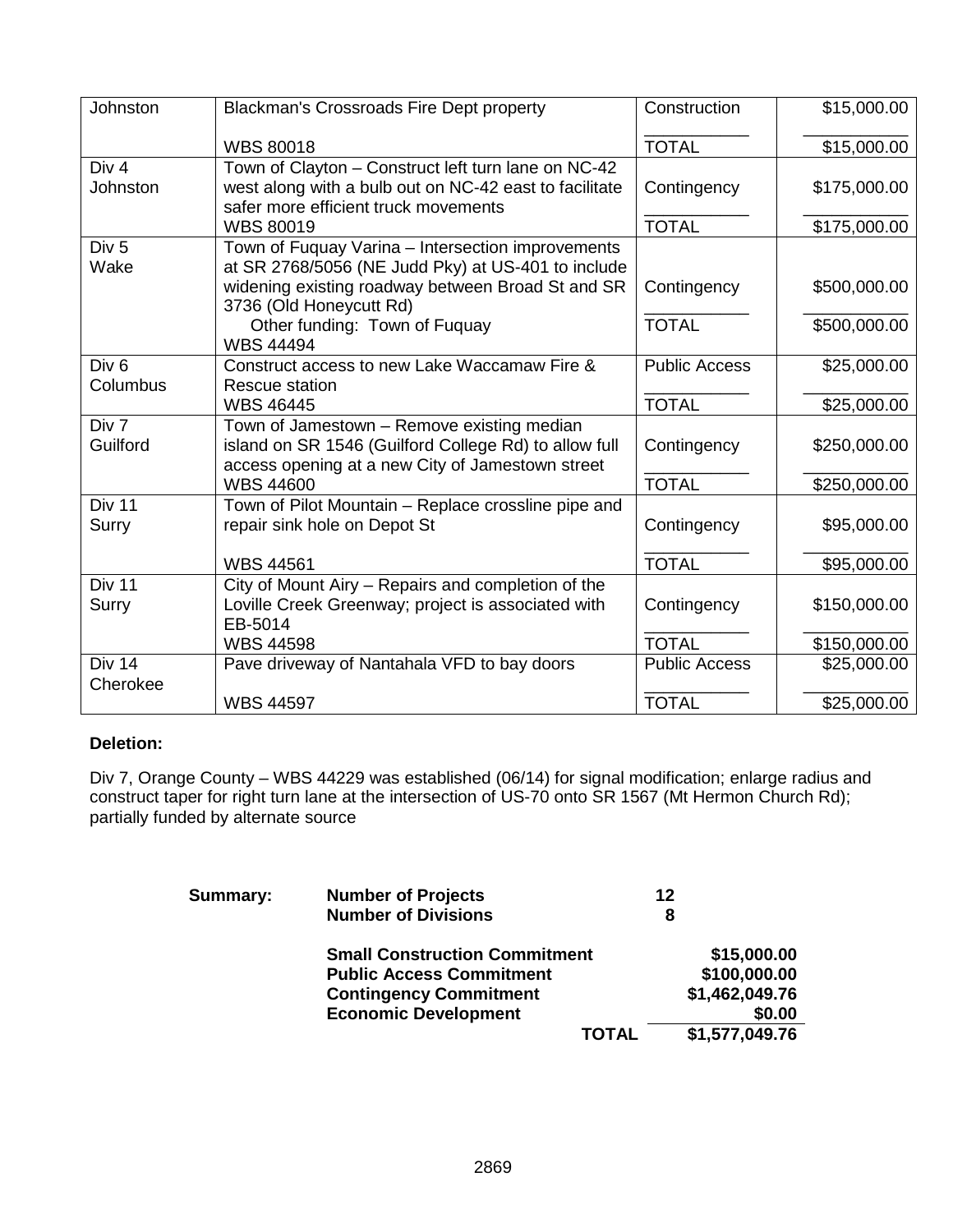# **Approval –Specific Spot Safety Improvement Projects**

The Board concurred with the staff recommendations and delegated authority to the Secretary to

award the following:

| Town/<br>County<br><b>Division</b><br>PROJ.<br><b>CATEGORY</b>  | Project<br><b>Description</b>                                                                                                                                                                                                                                                                                                                                                                                                                             | <b>Estimated</b><br>Cost |
|-----------------------------------------------------------------|-----------------------------------------------------------------------------------------------------------------------------------------------------------------------------------------------------------------------------------------------------------------------------------------------------------------------------------------------------------------------------------------------------------------------------------------------------------|--------------------------|
| Jacksonville/<br>Onslow Co.<br>Div. 3<br>SS-4903Y               | WBS 42463.3.1<br>SR 1470 (Western Boulevard) and Cross Point/Lowe's<br>Entrance. \$219,000.00 in construction funds has previously<br>been approved for traffic signal revisions and left turn lane<br>construction. Traffic signal revisions were completed under this<br>project, however, the left turn lanes will be constructed under<br>Change scope to traffic signal revisions only,<br>W-5601DB.<br>reduce funds, and close.<br>File 03-08-206-1 | $-$214,590.00$           |
| Wake Co.<br>Div. 5<br><b>SS-4905CC</b>                          | WBS 43982.3.1<br>SR 1006 (Old Stage Road) near Waterville Street. \$176,000.00<br>in construction funds has previously been approved for<br>realignment, superelevation improvements, and<br>shoulder<br>revisions. Reduce funds and close. Project to be constructed<br>under W-5601DI.<br>File 05-13-6065-1                                                                                                                                             | $-$176,000.00$           |
| Hillsborough/<br>Orange Co.<br>Div. 7<br>SS-4907AZ              | WBS 43987.3.1<br>NC 86 (Churton Street) at SR 1150/SR 1002 (King Street), and<br>NC 86 (Churton Street) at Margaret Street. \$37,600.00 in<br>construction funds have previously been approved for traffic<br>signal and curb ramp revisions. Reduce funds and close.<br>Project will be constructed with other funds.<br>File 07-13-866-1                                                                                                                | $-$ \$37,449.80          |
| Charlotte/<br>Mecklenburg<br>Co.<br>Div. 10<br><b>SS-4910BL</b> | WBS 43931.3.1<br>SR 2940 (Eastway Drive) and SR 2974 (Sugar Creek Road).<br>\$400,000.00 in construction funds has previously<br>been<br>traffic<br>median<br>approved<br>for<br>signal<br>revisions,<br>island<br>improvements, crosswalk installation, and lane improvements.<br>Additional funds are needed due to an increase in construction<br>costs.<br>File 10-13-206-2                                                                           | \$11,720.00              |
| Dallas/<br>Gaston Co.<br>Div. 12<br>SS-4912AS                   | WBS 43711.3.1<br>NC 279 at Walnut Street/Ingles. \$8,000.00 in construction funds<br>has previously been approved for traffic signal revisions.<br>Reduce funds and close. Project was constructed with other<br>funds.<br>File 12-12-207-1                                                                                                                                                                                                               | $-$ \$8,000.00           |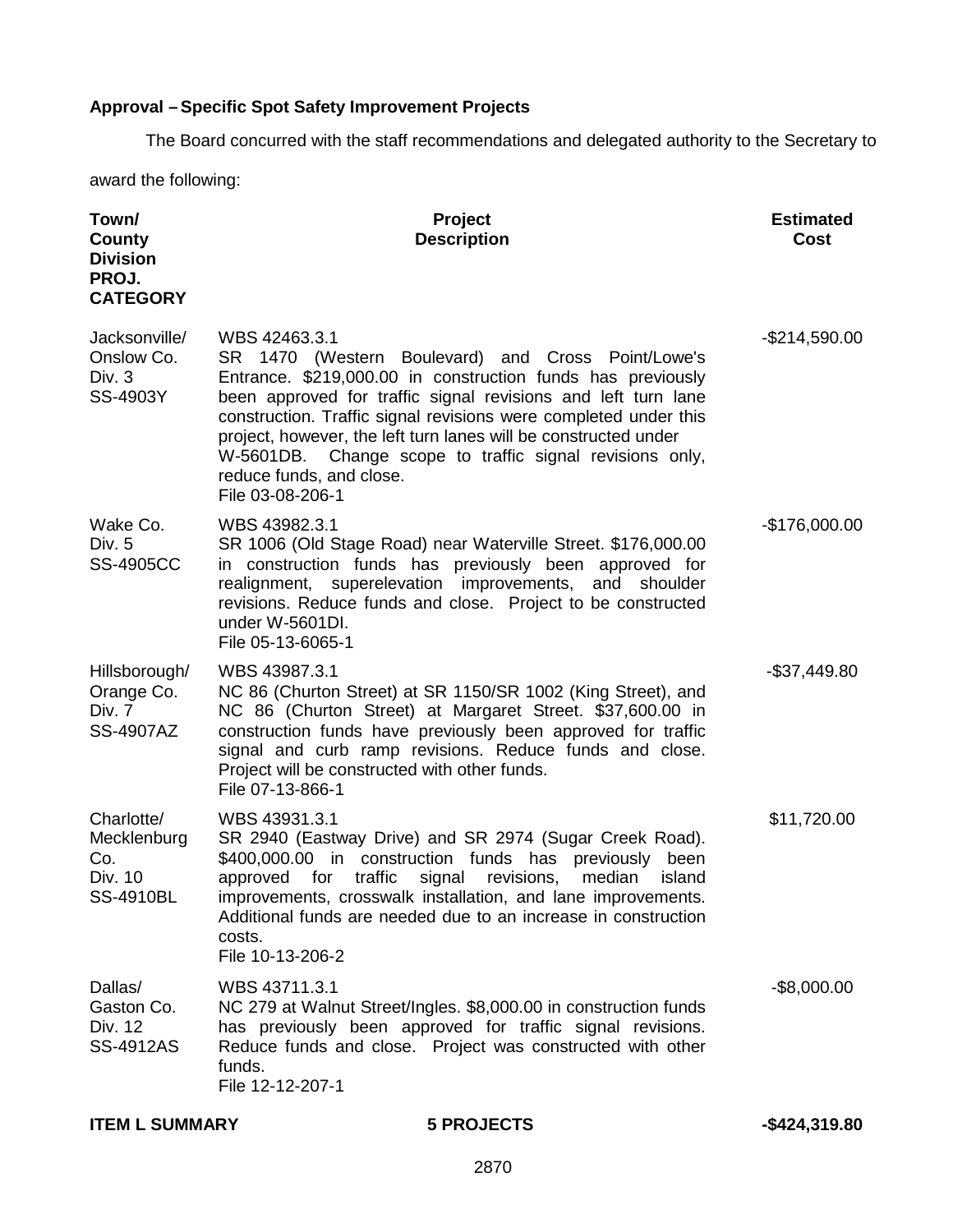# **Action Items**

# **Approval – Additions, Abandonments, and Road Name Changes to State Secondary Road System**

A motion was made by Board Member Debnam, seconded by Board Member Brown to approve

the following proposed additions and abandonments to the State Secondary Road System:

| <b>Road Additions:</b><br>County        | Pet. No. | Length<br>(Miles)                            | <b>Description</b>                                                                                                                                                              | Date of<br><b>Report</b> |  |
|-----------------------------------------|----------|----------------------------------------------|---------------------------------------------------------------------------------------------------------------------------------------------------------------------------------|--------------------------|--|
| <b>Division 1</b><br>Chowan             | 50915    | 0.65<br>0.58                                 | <b>Albemarle Shores Subdivision</b><br><b>Osprey Drive</b><br><b>Pelican Court</b>                                                                                              | 9/23/15                  |  |
| <b>Division 3</b><br><b>New Hanover</b> | 50916    | 0.06<br>0.12<br>0.05                         | <b>Deer Crossing Subdivision</b><br>Fawn Settle Drive, SR 3117 Ext.<br>Soaring Spirit Drive, SR 3115 Ext.<br><b>Settlers Dream Place</b>                                        | 9/23/15                  |  |
| Onslow                                  | 50917    | 0.24                                         | <b>Live Oaks Estates Subdivision</b><br><b>Sugarberry Court</b>                                                                                                                 | 8/28/15                  |  |
| Onslow                                  | 50918    | 0.13<br>0.21<br>0.04<br>0.09                 | <b>Cannons Edge Subdivision</b><br><b>Prelude Drive</b><br><b>Adagio Trial</b><br><b>Prelude Drive</b><br><b>Opus Court</b>                                                     | 8/26/15                  |  |
| <b>Division 4</b><br>Wayne              | 50919    | 0.04<br>0.04<br>0.05<br>0.33<br>0.05<br>0.72 | <b>Walnut Pointe Subdivision</b><br><b>Loudon Place</b><br><b>Bradford Place</b><br><b>Tucker Place</b><br><b>Brisbayne Circle</b><br><b>Walnut Cove</b><br><b>Pointe Drive</b> | 8/31/15                  |  |
| <b>Division 5</b><br>Wake               | 50920    | 0.27                                         | <b>Seville Subdivision</b><br>Valencia Court                                                                                                                                    | 8/26/15                  |  |
| Wake                                    | 50921    | 0.14<br>0.09                                 | <b>Johnson Pointe Subdivision</b><br><b>Accipiter Court</b><br><b>Buteo Court</b>                                                                                               | 9/30/15                  |  |
| <b>Division 6</b><br>Cumberland         | 50922    | 0.08<br>0.11                                 | <b>Ellerslie Subdivision</b><br>Pepperwood Drive, SR 2543 Ext.<br><b>Raymede Court</b>                                                                                          | 9/11/15                  |  |
| Harnett                                 | 50923    | 0.21                                         | <b>White Pines Subdivision</b><br>Fred McLeod Lane                                                                                                                              | 9/11/15                  |  |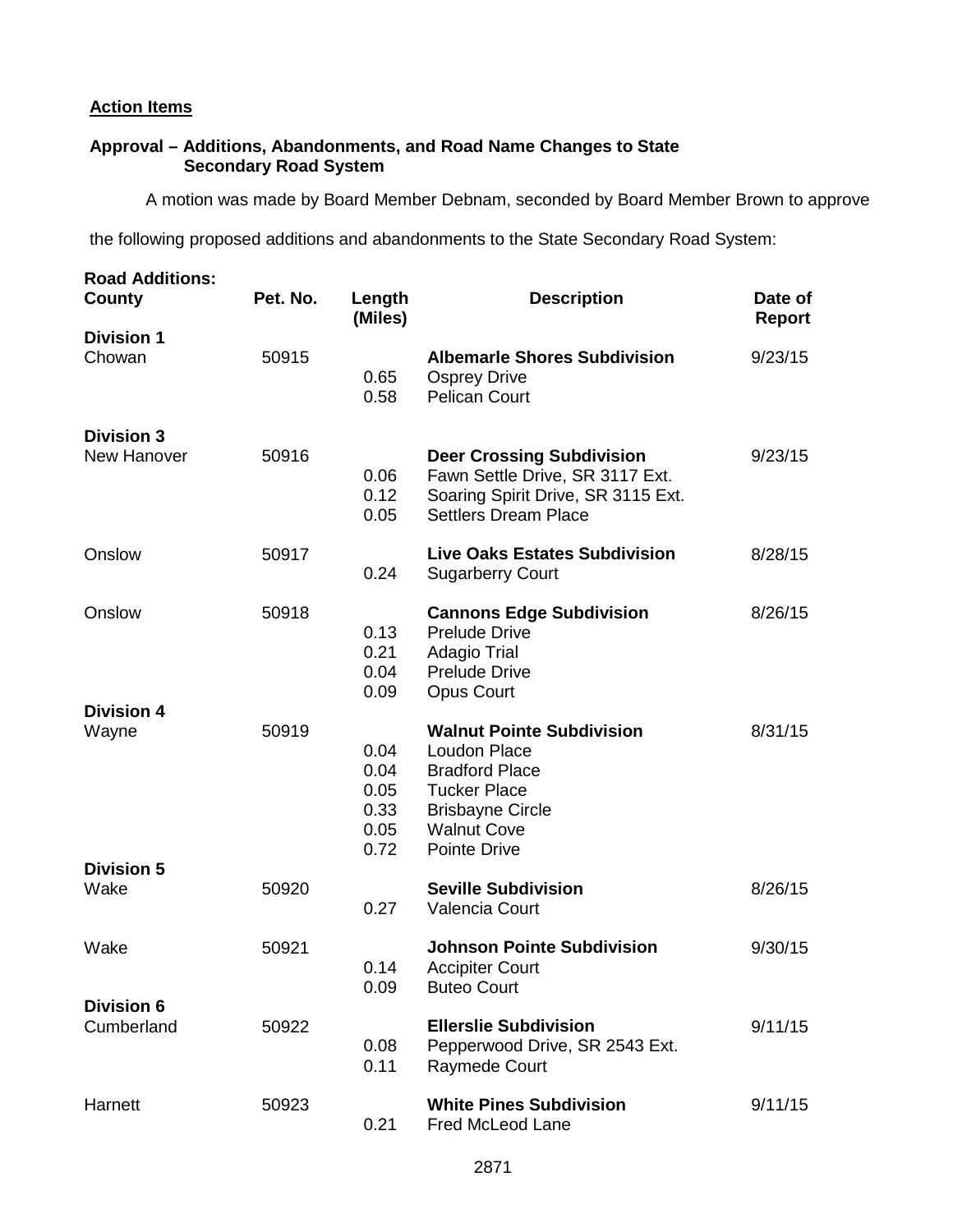| Harnett                       | 50924 | 0.24<br>0.06<br>0.09<br>0.12 | <b>Waterford Subdivision</b><br><b>Waterford Drive</b><br><b>Oxford Drive</b><br><b>Ashcott Drive</b><br><b>Newbury Drive</b> | 9/10/15 |
|-------------------------------|-------|------------------------------|-------------------------------------------------------------------------------------------------------------------------------|---------|
| Harnett                       | 50925 | 0.24<br>0.29                 | <b>Legacy at Rawls Subdivision</b><br><b>Riverwood Drive</b><br><b>Woodfield Court</b>                                        | 9/10/15 |
| <b>Division 7</b><br>Guilford | 50926 | 0.07<br>0.06<br>0.32         | <b>Stoney Creek Subdivision</b><br><b>Centercrest Drive</b><br>Golf House Road West, SR 4760 Ext.<br><b>Interstate Drive</b>  | 8/5/15  |
| Guilford                      | 50927 | 0.21<br>0.14<br>0.14         | <b>Sterlingshire West Subdivision</b><br>Falkirk Drive, SR 5016 Ext.<br><b>McAdams Court</b><br><b>Stoneykirk Drive</b>       | 7/31/15 |
| Guilford                      | 50928 | 0.28<br>0.21                 | <b>Sedalia Subdivision</b><br>Bogues Way<br>Cushman Road                                                                      | 9/14/15 |
| Guilford                      | 50929 | 0.10                         | <b>Keston Downes Subdivision</b><br><b>Lindenwold Drive</b>                                                                   | 9/14/15 |
| Guilford                      | 50930 | 0.31<br>0.07                 | <b>Hickory Meadow Subdivision</b><br><b>Hickory Meadow Road</b><br><b>Thornbrook Road</b>                                     | 9/3/15  |
| <b>Division 8</b><br>Chatham  | 50931 | 0.60<br>0.40                 | <b>Shambley Meadows Subdivision</b><br><b>Blarney Stone Circle</b><br><b>Shambley Meadows Drive</b>                           | 4/7/15  |
| Chatham                       | 50932 | 0.05                         | <b>Henry's Ridge Subdivision</b><br>Henry's Hill Lane                                                                         | 9/23/15 |
| Hoke                          | 50933 | 0.44<br>0.32                 | <b>Eagles Ridge Subdivision</b><br><b>Blackhawk Lane</b><br><b>Feathers Lane</b>                                              | 7/21/15 |
| Randolph                      | 50934 | 0.06                         | <b>Freedom Park Subdivision</b><br>Freedom Trail, SR 2994 Ext.                                                                | 8/31/15 |
| <b>Division 9</b><br>Forsyth  | 50935 | 0.71                         | <b>Research Parkway</b>                                                                                                       | 10/9/15 |
| Forsyth                       | 50936 | 0.16<br>0.10                 | <b>Aspen Forest Subdivision</b><br>Aspen Forest Lane<br><b>McKinney Court</b>                                                 | 10/2/15 |
| Rowan                         | 50937 | 0.56                         | Prospective Drive (To be renamed<br>Chamandy Drive)                                                                           | 9/8/15  |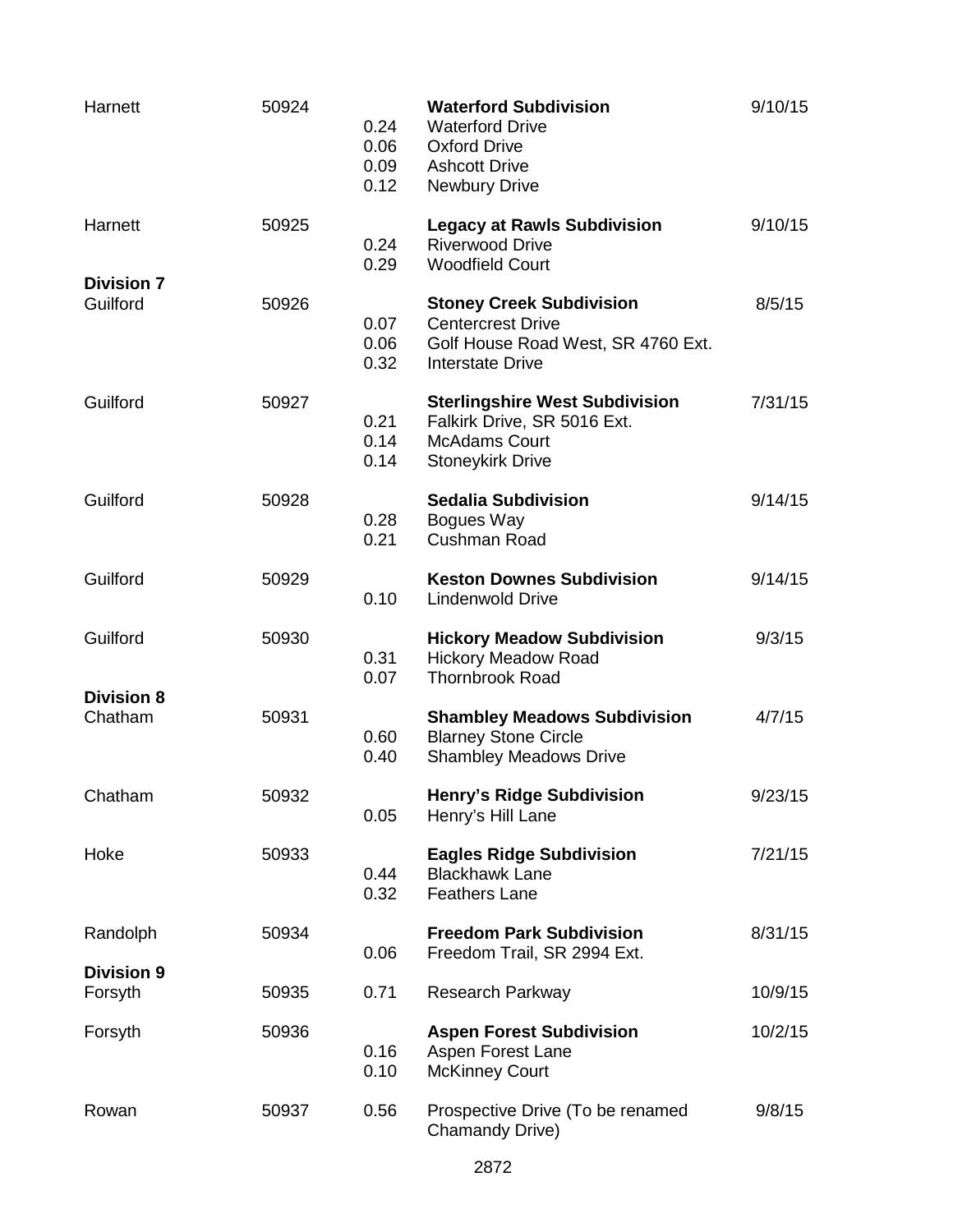| <b>Division 10</b><br>Cabarrus | 50938    | 0.71              | Raging Ridge Road                                                                      | 9/7/15                   |
|--------------------------------|----------|-------------------|----------------------------------------------------------------------------------------|--------------------------|
| <b>Division 12</b><br>Iredell  | 50939    | 0.65              | Odessa Drive                                                                           | 9/30/15                  |
| Iredell                        | 50940    | 0.07<br>0.05      | <b>Deercroft Subdivision</b><br>Ridgegate Lane<br><b>Antler Drive</b>                  | 2/27/15                  |
| Lincoln                        | 50941    | 0.57              | <b>Kettle Creek Subdivision</b><br><b>Kettle Creek Court</b>                           | 9/30/15                  |
| Lincoln                        | 50942    |                   | <b>Brevard Place, Lake Forest,</b><br>Donaphan Hills, Shady Oaks<br><b>Subdivision</b> | 10/5/15                  |
| <b>Road Abandonments:</b>      |          |                   |                                                                                        |                          |
| County                         | Pet. No. | Length<br>(Miles) | <b>Description</b>                                                                     | Date of<br><b>Report</b> |
|                                |          |                   |                                                                                        |                          |
| <b>Division 4</b><br>Wayne     | 50943    | 0.40              | SR 1139<br><b>Bert Martin Road</b>                                                     | 10/5/15                  |
| Wayne                          | 50944    | 0.22              | SR 1168<br><b>Henderson Street</b>                                                     | 10/5/15                  |
| Wayne                          | 50945    | 1.03              | <b>SR 1174</b><br><b>Henderson Street</b>                                              | 10/5/15                  |
| Wayne                          | 50946    | 0.16              | <b>SR 1178</b><br><b>Henderson Street</b>                                              | 10/5/15                  |
| Wayne                          | 50947    | 0.16              | SR 1178 Ext.<br><b>NW Center Street</b>                                                | 10/5/15                  |
| <b>Division 5</b><br>Person    | 50948    | 0.05              | Portion of SR 1401<br><b>Phifer Lane</b>                                               | 8/28/15                  |

**Summary: Number of Roads Petitioned for Addition – 55 Number of Roads Petitioned for Abandonment – 6**

# **Approval – Public Transportation**

A motion was made by Board Member Debnam, seconded by Board Member Brown, to approve the

following:

#### **MODIFICATIONS to the Transit 2012-2018 STIP**

| STIP#   | Transit<br>Partner | <b>DESCRIPTION</b>            | match            | <b>FUND</b> | <b>FY16</b><br>(000) | <b>FY17</b> | (000) | <b>FY18</b><br>(000) | <b>FY19</b><br>(000) | <b>FY20</b><br>(000) | <b>FY21</b><br>(000) | <b>FY22</b><br>(000) |
|---------|--------------------|-------------------------------|------------------|-------------|----------------------|-------------|-------|----------------------|----------------------|----------------------|----------------------|----------------------|
| T6-5252 | Hyde County        | Construct Bus<br>Shelters and | Federal<br>Lands | <b>FLG</b>  |                      |             |       |                      |                      |                      |                      |                      |
|         |                    |                               |                  |             |                      |             | υ⊥    |                      |                      |                      |                      |                      |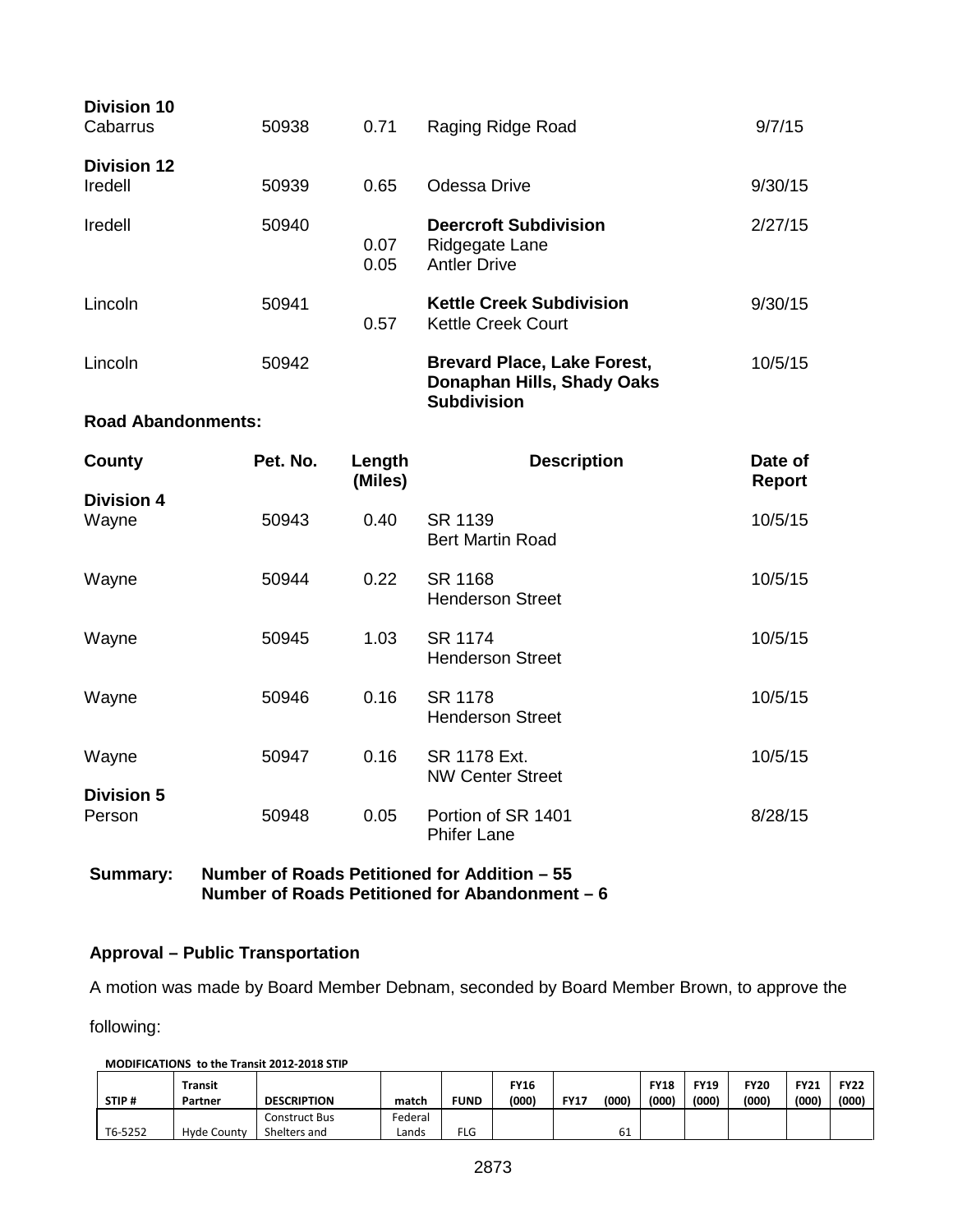| Non-Profit | Benches<br>. | Grant |   |  |  |  |  |
|------------|--------------|-------|---|--|--|--|--|
|            |              | State | - |  |  |  |  |
|            |              | Local |   |  |  |  |  |

# **Item I-1A, 1 Project Modified, Total Federal/State funds \$69,000**

# **Approval - Rail Program**

A motion was made by Board Member Debnam, seconded by Board Member Brown, to approve the following:

| <b>Town/County</b><br><b>Division</b>                                 | <b>Project Description</b>                                                                                                                                                                                                                                                                                                                                                                                                                                                                                                                                                                                                                                                                                                                                                                                                     | <b>Estimated</b><br>Cost |
|-----------------------------------------------------------------------|--------------------------------------------------------------------------------------------------------------------------------------------------------------------------------------------------------------------------------------------------------------------------------------------------------------------------------------------------------------------------------------------------------------------------------------------------------------------------------------------------------------------------------------------------------------------------------------------------------------------------------------------------------------------------------------------------------------------------------------------------------------------------------------------------------------------------------|--------------------------|
| Division 1<br>Hertford,<br>Northampton, and<br><b>Bertie Counties</b> | The Rail Division requests Board authority to accept up to<br>\$5,800,000.00 in TIGER Discretionary Grant Funds. This<br>Grant was awarded by the Federal Railroad Administration in<br>September 2014 for improvements to the North Carolina and<br>Virginia Railroad (NCVA) rail corridor in North Carolina.<br>These improvements will remedy the capacity issues of the<br>NCVA through raising the weight limits to 286,000 pounds<br>gross weight and removing slow orders along the railroad<br>line to enhance infrastructure condition, safety, and operating<br>efficiency. The Department will match the TIGER funds with<br>\$2,800,000 in existing Mobility Funds and NCVA will provide<br>a match of \$3,031,000 in additional funds to complete the<br>project, for an estimated project total of \$11,631,000. | \$5,800,000              |
| Division 3<br>Onslow and<br><b>Pender Counties</b>                    | The Rail Division requests Board approval of funding to<br>prepare a Feasibility Study of the Camp Lejeune Railroad as<br>requested by the General Assembly in the State<br>Appropriations Act. The purpose of this Feasibility Study is<br>to evaluate the maintenance needs of the existing rail line<br>and any enhancements needed to support commercial<br>freight access. The study will also evaluate the use of<br>partnership opportunities to complete long-term maintenance<br>and enhancements in order to minimize the cost burden for<br>all parties involved. This study will look at the potential<br>industrial development possibilities along the corridor to spur<br>economic development in the area around the corridor. The<br>funding source for the study will be State Rail Program<br>funds.        | \$200,000                |
| Division 6<br><b>Bladen County</b>                                    | The Rail Division requests Board approval of Freight Rail &<br>Rail Crossing Safety Improvement (FRRCSI) funds for the<br>closure of the municipal at-grade crossing on Elm Street<br>(Crossing No. 624 001G, Milepost SE 318.93) in Clarkton.<br>As mitigation for the closure, the Department will pave North<br>and South Railroad Streets between the adjacent crossings.<br><b>TIP No. Y-5500FB</b>                                                                                                                                                                                                                                                                                                                                                                                                                       | \$400,000                |
| Division 9<br><b>Rowan County</b>                                     | The Rail Division requests Board approval of Freight Rail &<br>Rail Crossing Safety Improvement (FRRCSI) funds for                                                                                                                                                                                                                                                                                                                                                                                                                                                                                                                                                                                                                                                                                                             | \$400,000                |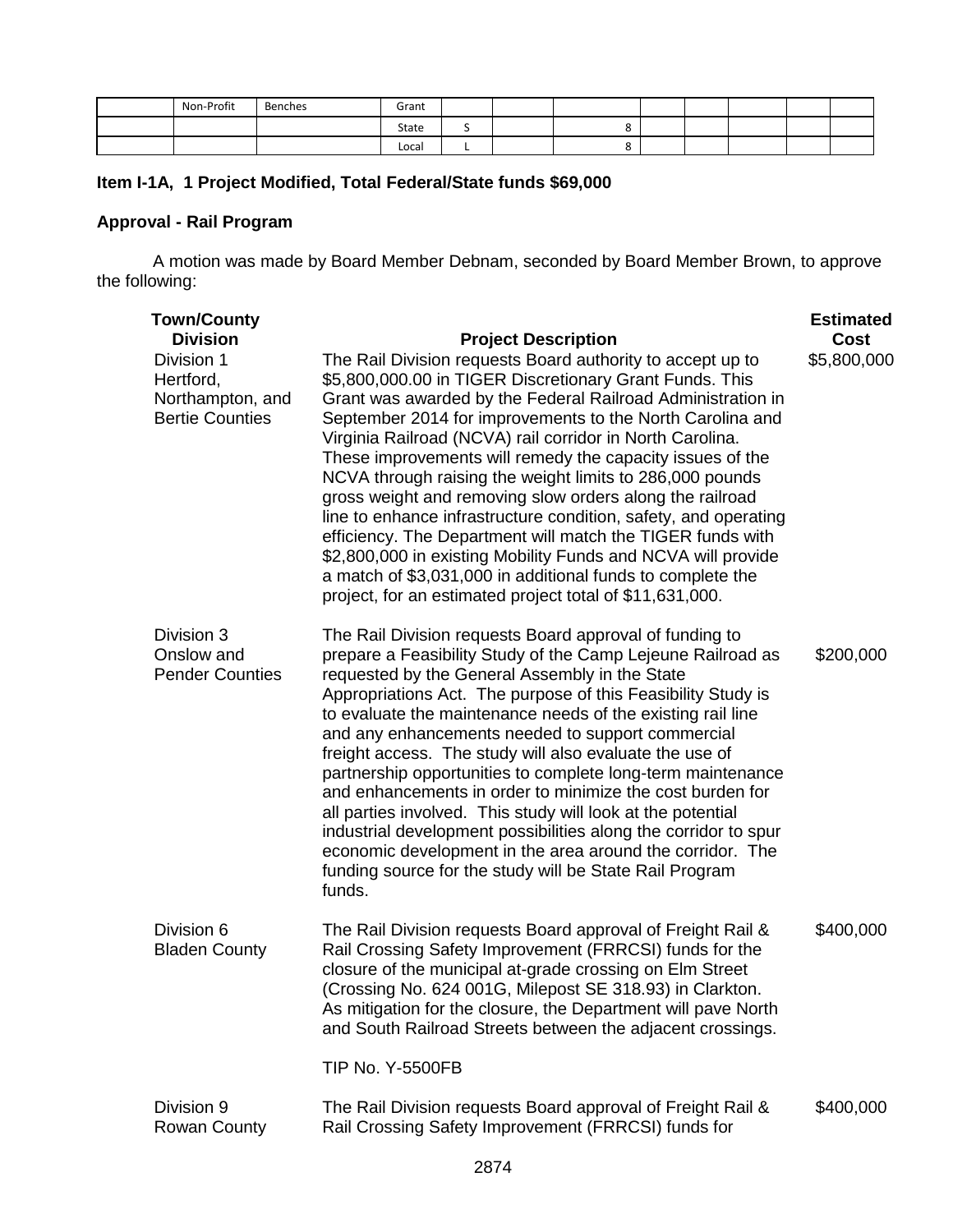|                                       | planning and engineering development of the Henderson<br>Grove Church Road Rail Crossing Consolidation Project<br>(SR 1526) (Crossing No. 724 362M, Milepost Main 336.24) in<br>Salisbury. The Department will be responsible for the design<br>of the project. The proposed preliminary total cost of the<br>project is \$2,000,000.<br><b>TIP No. Y-5500IA</b>                                                                                                                                                |           |
|---------------------------------------|-----------------------------------------------------------------------------------------------------------------------------------------------------------------------------------------------------------------------------------------------------------------------------------------------------------------------------------------------------------------------------------------------------------------------------------------------------------------------------------------------------------------|-----------|
| Division 10<br><b>Anson County</b>    | The Rail Division requests Board approval of Freight Rail &<br>Rail Crossing Safety Improvement (FRRCSI) funds for Rail<br>Resources of North Carolina, Inc. dba Carolinas ReLoad to<br>extend an existing 700-foot rail siding to serve 10 additional<br>acres of property. The 1300-foot extension to the transload<br>facility will support more than 5,500 carloads annually and 50<br>full time employees. The Department shall participate in 35%<br>of actual project costs not to exceed \$200,000.     | \$200,000 |
| Division 10<br><b>Cabarrus County</b> | The Rail Division requests Board approval of Freight Rail &<br>Rail Crossing Safety Improvement (FRRCSI) funds for the<br>closure of the Doster Private Vehicular Access Crossing<br>(Crossing No. 715 329N, Milepost Main 363.28) in<br>Harrisburg, including the construction of alternate access.<br>The Department will be responsible for the design and<br>construction of the project. Norfolk Southern will be<br>responsible for the construction of the project within the<br>operating right-of-way. | \$150,000 |

TIP No. P-4405EA

# **ITEM I-2 SUMMARY – 6 PROJECTS – (TOTAL FEDERAL AND STATE) \$7,150,000**

# **Approval - Aviation Program**

A motion was made by Board Member Debnam, seconded by Board Member Brown to approve

the following:

| <b>Town/County</b><br><b>Division</b>       | <b>Project Description</b>                          | <b>Estimated</b><br>Cost |              |
|---------------------------------------------|-----------------------------------------------------|--------------------------|--------------|
| Wilmington, NC<br><b>New Hanover County</b> | Wilmington International Airport - Hangar           | \$720,000                | Total        |
| Division 3                                  | Taxilane                                            | \$720,000                | <b>State</b> |
| Elizabethtown, NC<br><b>Bladen County</b>   | Curtis L. Brown - Airport Industrial Park Phase I - |                          | Total        |
| Division 6                                  | Taxiway (Amendment)                                 | \$200,000                | <b>State</b> |

# **ITEM I-4 SUMMARY – 2 PROJECTS - (TOTAL FEDERAL AND STATE) \$ 920,000**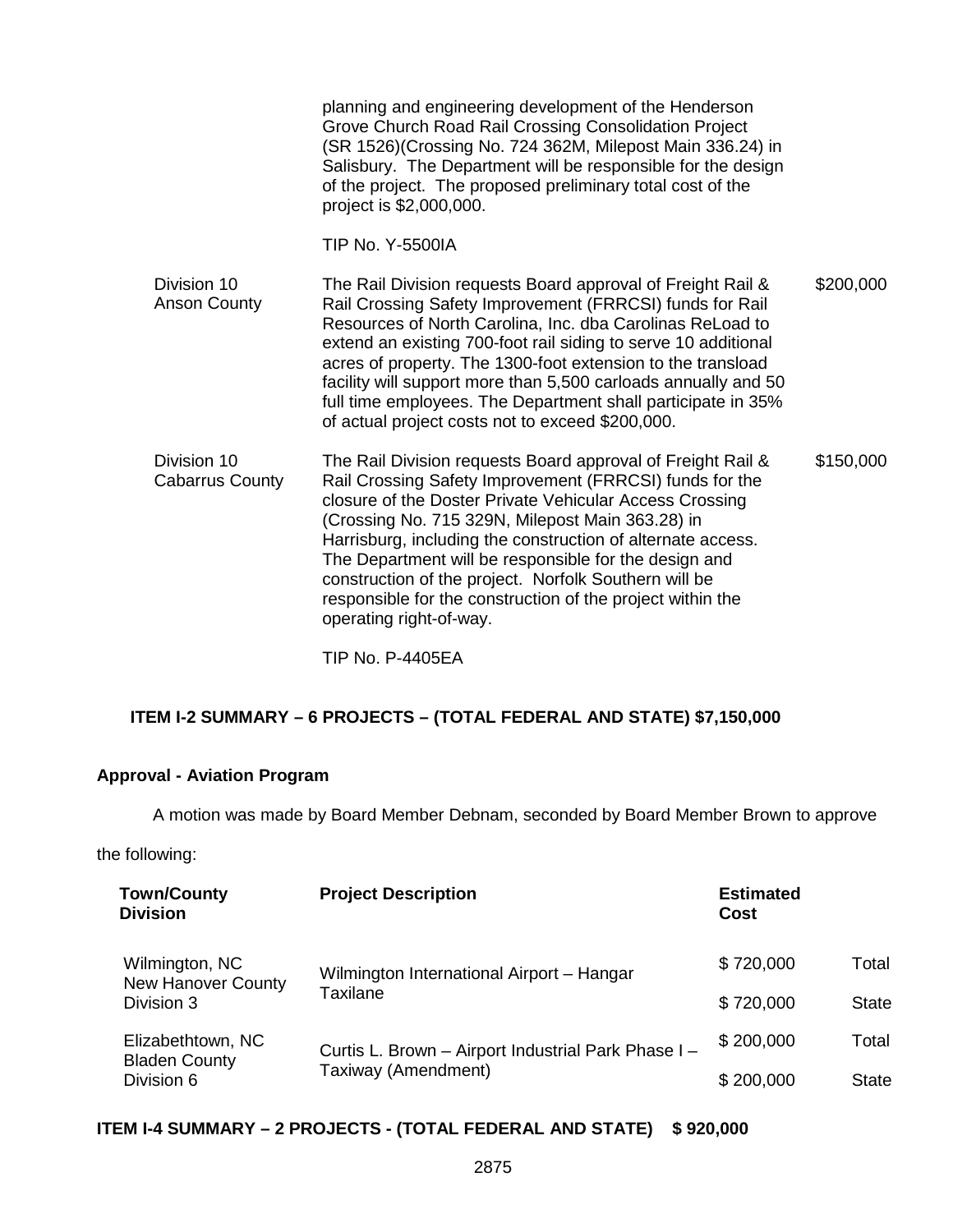# **Approval - State Highway Trust Funds - Strategic Transportation Investments**

A motion was made by Board Member Debnam, seconded by Board Member Brown to approve

the following.

Board Member Sheehan noted a conflict of interest on project M-0488C in Pender County.

| Town/<br>County<br><b>Division</b><br>PROJ.<br><b>CATEGORY</b> | Project<br><b>Description</b>                                                                                                                                                                                                                                                                                                                                       | <b>Estimated</b><br>Cost |
|----------------------------------------------------------------|---------------------------------------------------------------------------------------------------------------------------------------------------------------------------------------------------------------------------------------------------------------------------------------------------------------------------------------------------------------------|--------------------------|
| Dare Co.<br>Div. 1<br>R-5738<br><b>DIVISION</b>                | WBS 50196.1.1<br>SR 1208 (West Kitty Hawk Road) from SR 1210 (Bob Perry<br>Road) to Ivy Lane. Initial funds are requested for preliminary<br>engineering.                                                                                                                                                                                                           | \$200,000.00             |
| Perquimans<br>Co.<br>Div. 1<br>R-5716<br><b>DIVISION</b>       | WBS 50212.1.1<br>SR 1300 (New Hope Road) from SR 1301 (Old Neck Road) to<br>SR 1302 (Union Hall Road). Initial funds are requested for<br>preliminary engineering.                                                                                                                                                                                                  | \$100,000.00             |
| Perquimans<br>Co.<br>Div. 1<br>R-5740<br><b>DIVISION</b>       | WBS 50198.1.1<br>SR 1329 (Woodville Road) from SR 1331 (Red Bank Road) to<br>SR 1300 (New Hope Road). Initial funds are requested for<br>preliminary engineering.                                                                                                                                                                                                   | \$200,000.00             |
| Pitt Co.<br>Div. 2<br>R-2250<br><b>REGIONAL</b>                | WBS 34411.2.5<br>NC 11 - 903 Greenville Bypass four lane divided facility on new<br>location with bypass of Winterville, NC 11 to US 264 (Greenville<br>Bypass). Initial funds are needed for full right of way. This is a<br>Cash Flow project with \$27,000,000.00 in SFY 15 and SFY 16.<br>This is a Strategic Transportation Investments Transition<br>project. | \$54,000,000.00          |
| New Hanover<br>Co.<br>Div. $3$<br>AV-5702<br><b>STATEWIDE</b>  | WBS 46306.3.1<br>Wilmington International Airport. Rehabilitate general aviation<br>apron North. Initial funds are requested for construction.                                                                                                                                                                                                                      | \$500,000.00             |
| Pender Co.<br>Div. 3<br>B-4929<br><b>REGIONAL</b>              | WBS 40233.2.2<br>Replace Bridge #16 over the Intracoastal Waterway on<br>NC 50/210. Initial funds are needed for utilities. Funds will be<br>transferred from WBS 40233.2.1.                                                                                                                                                                                        | \$1,400,000.00           |
| Statewide                                                      | WBS 46404.1.3                                                                                                                                                                                                                                                                                                                                                       | \$75,000.00              |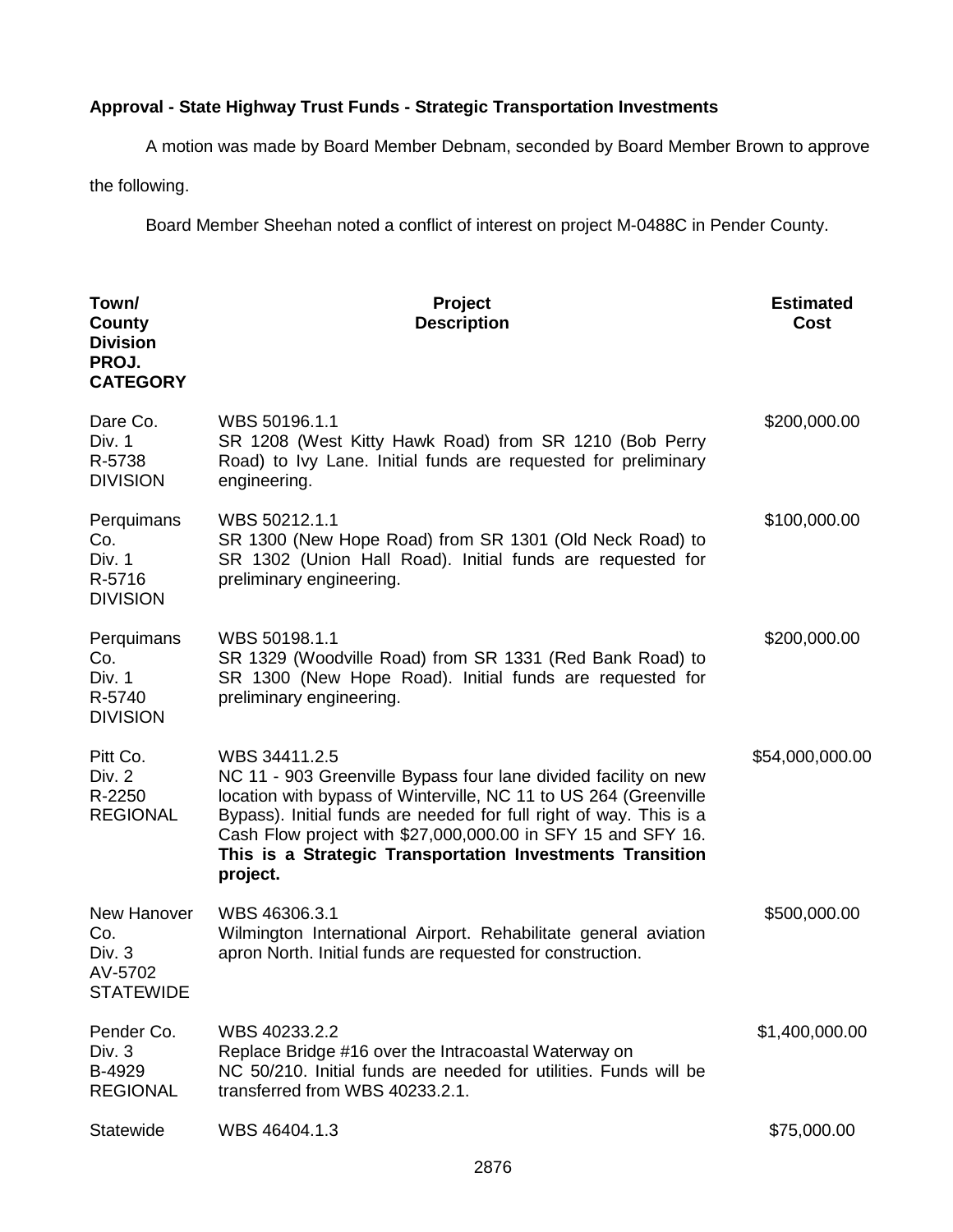| Div. 3<br>M-0488C<br><b>STATEWIDE</b>                     | Hampstead Bypass - Map Act Lawsuit. \$100,000.00 has<br>previously<br>been approved for preliminary<br>engineering.<br>Additional funds are requested.                                                                                                                                                                                                   |                 |
|-----------------------------------------------------------|----------------------------------------------------------------------------------------------------------------------------------------------------------------------------------------------------------------------------------------------------------------------------------------------------------------------------------------------------------|-----------------|
| Cumberland<br>Co.<br>Div. 6<br>U-5742<br><b>REGIONAL</b>  | WBS 50164.1.1<br>Fayetteville computerized traffic signal system. \$100,000.00 has<br>been<br>approved for preliminary<br>previously<br>engineering.<br>Additional funds are requested.                                                                                                                                                                  | \$1,100,000.00  |
| Statewide<br>Div. 6<br>M-0488E<br><b>STATEWIDE</b>        | WBS 46404.1.5<br>I-295, Fayetteville Outer Loop - Map Act Lawsuit. \$200,000.00<br>has previously been approved for preliminary engineering.<br>Additional funds are requested.                                                                                                                                                                          | \$50,000.00     |
| Statewide<br>Div. 7<br>M-0488F<br><b>STATEWIDE</b>        | WBS 46404.1.6<br>Greensboro Outer Loop - Map Act Lawsuit. \$100,000.00 has<br>previously been<br>approved for preliminary engineering.<br>Additional funds are requested.                                                                                                                                                                                | \$75,000.00     |
| Randolph Co.<br>Div. 8<br>R-2536<br><b>STATEWIDE</b>      | WBS 34450.2.8<br>US 64 (Asheboro Southern Bypass) from US 64 West of<br>Asheboro to existing US 64 East of Asheboro and Zoo<br>Connector from East of SR 2839 (Staleys Farm Road) to<br>existing NC 159/Zoo entrance. Initial funds are requested for full<br>right of way. This is a Strategic Transportation Investments<br><b>Transition project.</b> | \$60,000,000.00 |
| Davidson Co.<br>Div. 9<br>AV-5749<br><b>DIVISION</b>      | WBS 46343.1.1<br>Davidson County Airport. Install 6 medium intensity runway<br>approach lighting systems with runway alignment indicator lights<br>across I-85, including interchange lighting. Initial funds are<br>requested for preliminary engineering.                                                                                              | \$396,000.00    |
| <b>Statewide</b><br>Div. 9<br>M-0488B<br><b>STATEWIDE</b> | WBS 46404.1.2<br>Winston-Salem Northern Beltway - Map Act Lawsuit.<br>\$200,000.00 has previously been approved for preliminary<br>engineering. Additional funds are requested.                                                                                                                                                                          | \$200,000.00    |
| Cabarrus Co.<br>Div. 10<br>U-5806<br><b>DIVISION</b>      | WBS 44378.2.2<br>Intersection of SR 2894 (Concord Mills Boulevard) and Entrance<br>No. 1 - Kings Grant Pavilion. Initial funds are needed for utilities.                                                                                                                                                                                                 | \$230,000.00    |
| Statewide<br>Div. 12<br>M-0488A<br><b>STATEWIDE</b>       | WBS 46404.1.1<br>Shelby Bypass - Map Act Lawsuit. \$200,000.00 has previously<br>been approved for preliminary engineering. Additional funds are<br>requested.                                                                                                                                                                                           | \$200,000.00    |
| Cherokee Co.<br>Div. 14<br>R-3622BA<br><b>REGIONAL</b>    | WBS 38068.3.R5<br>NC 294, SR 1130 (Sunny Point Road) to SR 1312 (Bear Paw<br>Road). \$115,000.00 has previously been approved for<br>construction. Additional funds are needed to cover expenditures                                                                                                                                                     | \$88,729.22     |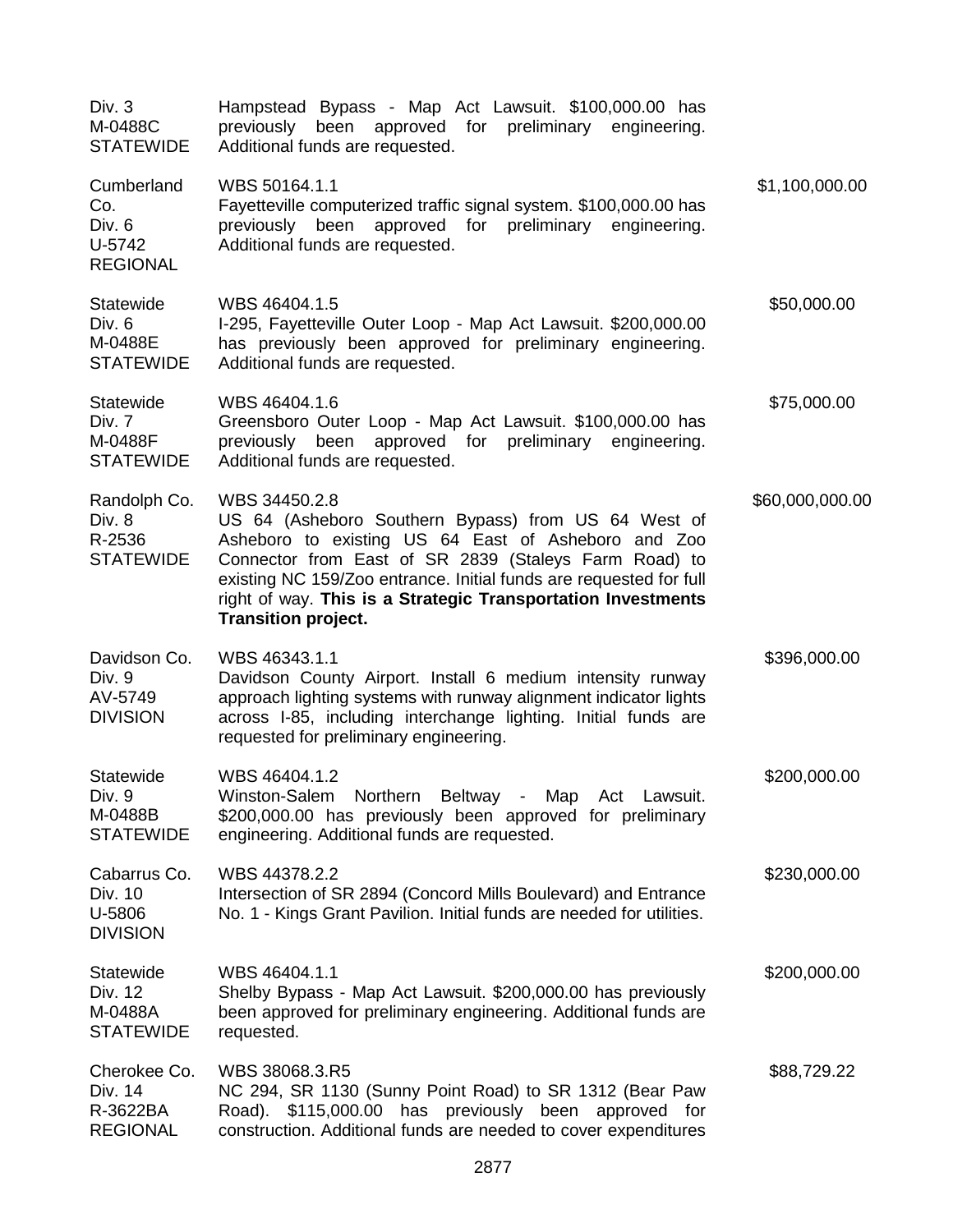|                                                    | that have exceeded the previously authorized budget. WBS will<br>be closed. This is a Strategic Transportation Investments<br><b>Transition project.</b>                                                                                                                                                                                     |                    |                  |
|----------------------------------------------------|----------------------------------------------------------------------------------------------------------------------------------------------------------------------------------------------------------------------------------------------------------------------------------------------------------------------------------------------|--------------------|------------------|
| Clay Co.<br>Div. 14<br>R-4416A<br><b>STATEWIDE</b> | WBS 38908.3.S3<br>US 64, from Chunky Gal Gap westward for two miles, construct<br>truck climbing lane (2 miles), clearing and grubbing. \$75,000.00<br>has previously been approved for construction. Additional funds<br><b>Strategic</b><br>requested. This is a<br><b>Transportation</b><br>are<br><b>Investments Transition project.</b> |                    | \$30,000.00      |
| Statewide<br>Div. 19<br>M-0505<br><b>DIVISION</b>  | WBS 46440.1.1<br>Implementation of Transportation Program Management Unit<br>(TPMU) oversight for locally-administered projects including<br>preparation of agreements and funding authorization requests.<br>Initial funds are requested for preliminary engineering.                                                                       |                    | \$300,000.00     |
| <b>INVESTMENTS</b>                                 | STATEWIDE STRATEGIC TRANSPORTATION                                                                                                                                                                                                                                                                                                           | 8 PROJECTS         | \$61,130,000.00  |
| <b>INVESTMENTS</b>                                 | REGIONAL STRATEGIC TRANSPORTATION                                                                                                                                                                                                                                                                                                            | <b>4 PROJECTS</b>  | \$56,588,729.22  |
| <b>INVESTMENTS</b>                                 | DIVISION STRATEGIC TRANSPORTATION                                                                                                                                                                                                                                                                                                            | <b>6 PROJECTS</b>  | \$1,426,000.00   |
|                                                    | <b>STRATEGIC TRANSPORTATION INVESTMENTS</b>                                                                                                                                                                                                                                                                                                  | <b>18 PROJECTS</b> | \$119,144,729.22 |

# **Approval - State Highway Trust Funds – Intrastate System**

A motion was made by Board Member Debnam seconded by Board Member Brown, to approve

the following.

| Town/<br>County<br><b>Division</b><br>PROJ.<br><b>CATEGORY</b>     | Project<br><b>Description</b>                                                                                                                                                                                                                                                                                                                    | <b>Estimated</b><br>Cost |
|--------------------------------------------------------------------|--------------------------------------------------------------------------------------------------------------------------------------------------------------------------------------------------------------------------------------------------------------------------------------------------------------------------------------------------|--------------------------|
| Currituck Co.<br>Div. 1<br>R-2576<br><b>STATEWIDE</b>              | WBS 34470.2.1<br>Mid-Currituck Bridge from Coinjock to Corolla. \$1,235,505.00<br>has previously been approved for appraisal and advanced<br>acquisition of specific parcels. Additional funds are requested<br>for advanced acquisition of Specific Parcel 900 (Property of<br>Northeastern North Carolina Properties, LLC) for \$5,702,571.00. | \$5,702,571.00           |
| Madison/<br>Yancey Cos.<br>Div. 13<br>R-2518WM<br><b>STATEWIDE</b> | WBS 34445.3.1<br>Wetland mitigation on US 19 from I-26 to SR 1336 (Jacks Creek<br>Road). \$1,892,141.00 has previously been approved for wetland<br>mitigation. Additional funds are needed for wetland mitigation.                                                                                                                              | \$100,000.00             |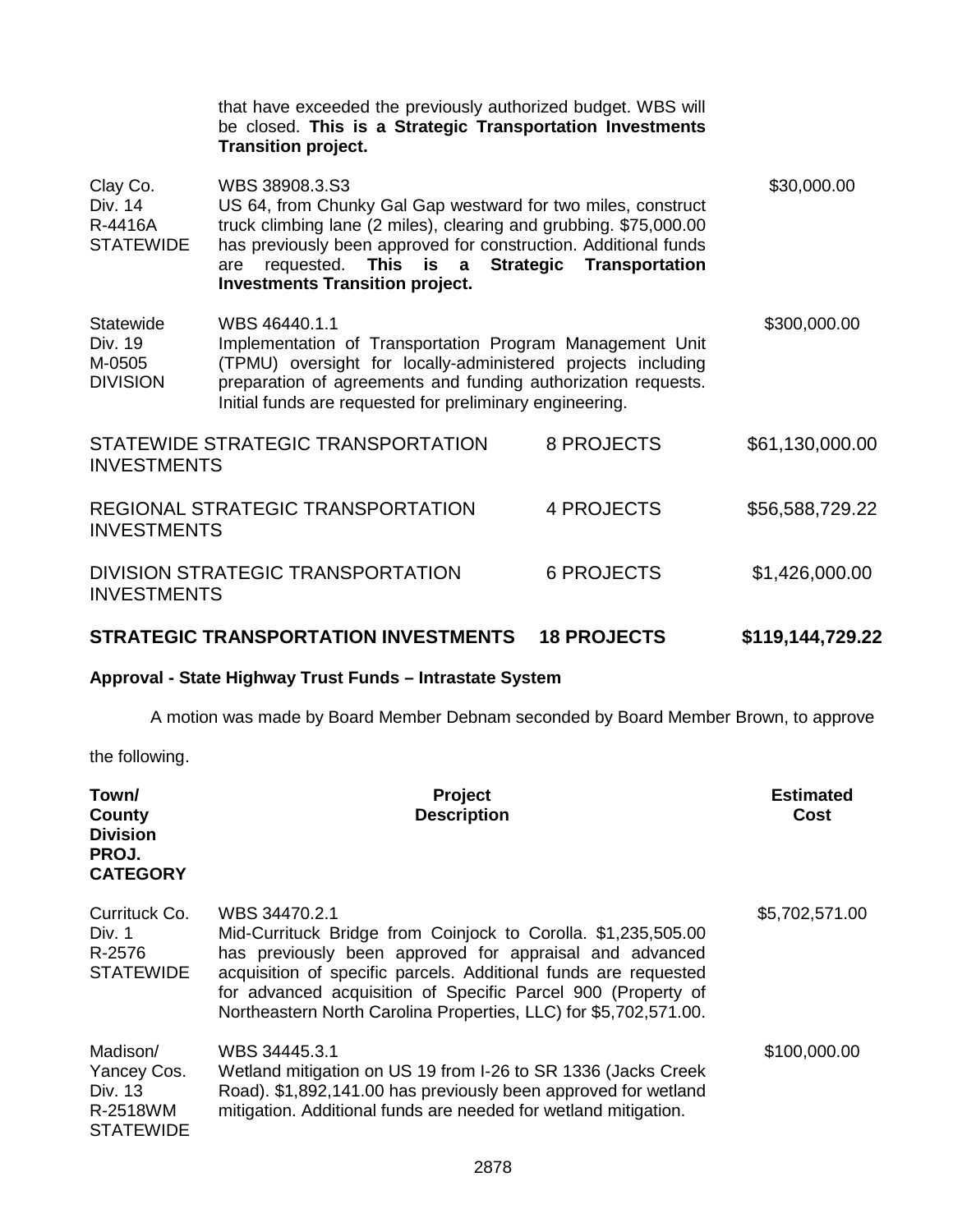# **TRUST FUND INTRASTATE SUMMARY 2 PROJECTS \$5,802,571.00**

| <b>STRATEGIC TRANSPORTATION INVESTMENTS</b> | <b>18 PROJECTS</b> | \$119,144,729.22 |
|---------------------------------------------|--------------------|------------------|
| <b>TRUST FUND INTRASTATE SUMMARY</b>        | <b>2 PROJECTS</b>  | \$5,802,571.00   |
| <b>SUMMARY OF FUNDS</b>                     | <b>20 PROJECTS</b> | \$124,947,300.22 |

# **Approval - Funds for Specific Spot Safety Improvement Projects**

A motion was made by Board Member Debnam seconded by Board Member Brown, to approve

the following.

Board Member Dodson noted a conflict of interest on project I-533B in Wake County.

**Division 2**

|                                                                 | Urban                                                                                                                                                                                                                                                                                                                                                                                                                                        |                                                                 |              |
|-----------------------------------------------------------------|----------------------------------------------------------------------------------------------------------------------------------------------------------------------------------------------------------------------------------------------------------------------------------------------------------------------------------------------------------------------------------------------------------------------------------------------|-----------------------------------------------------------------|--------------|
| Town/<br><b>County/PROJ</b><br><b>CATEGORY</b>                  | Project<br><b>Description</b>                                                                                                                                                                                                                                                                                                                                                                                                                | <b>Estimated</b><br>Cost                                        |              |
| Pitt Co.<br>U-3315<br><b>DIVISION</b>                           | 35781.3.FD1, STP-0220(072)<br>Stantonsburg Road / Tenth Street Connector from<br>US 13 / NC 11 (Memorial Drive) to SR 1702 (Evans Street)<br>in Greenville, 1.447 miles. \$26,300,000.00 has previously<br>been approved for construction. Funds need to be increased<br>\$8,101,970.00 to reflect the low bid received on August 18,<br>2015. This is a Strategic Transportation Investments<br><b>Transition project.</b><br><b>Safety</b> | \$8,101,970.00<br>\$6,481,576.00 Fed.<br>\$1,620,394.00 State   | Cost         |
| Carteret Co.<br>W-5601BG<br><b>REGIONAL</b>                     | 50138.3.60, HSIP-0070(190)<br>US 70 at SR 1127 (Masontown Road). Funds are needed<br>for construction for safety improvements.                                                                                                                                                                                                                                                                                                               | \$140,000.00<br>\$126,000.00<br>\$14,000.00 State               | Cost<br>Fed. |
| <b>Division 3</b><br><b>Urban</b>                               |                                                                                                                                                                                                                                                                                                                                                                                                                                              |                                                                 |              |
| Wilmington/<br>New Hanover<br>Co.<br>U-3338B<br><b>DIVISION</b> | 34932.3.FD2, STP-1175(010)<br>SR 1175 (Kerr Avenue) from Randall Parkway to SR 2649<br>(Martin Luther King, Jr. Parkway), 1.54 miles. Funds are needed<br>for construction based on the estimate from the 12-Month<br>Tentative Letting List published on September 9, 2015. This is<br>a Strategic Transportation Investments Transition project.                                                                                           | \$19,200,000.00<br>\$15,360,000.00 Fed.<br>\$3,840,000.00 State | Cost         |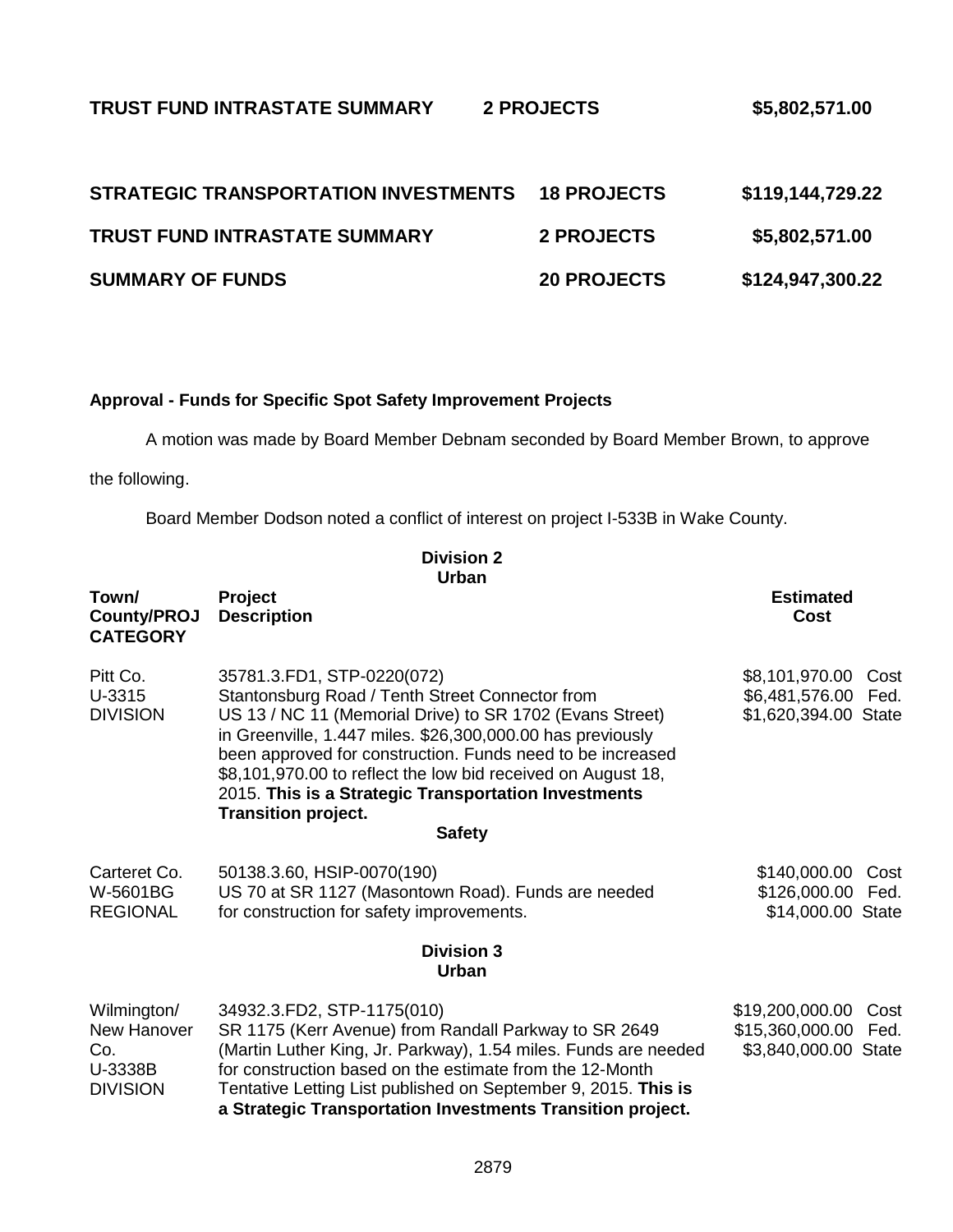| Wilmington/<br>New Hanover<br>Co.<br>U-3338C<br><b>REGIONAL</b> | 34932.1.4, STP-1175(011)<br>SR 1175 (Kerr Avenue) interchange at SR 2649 (Martin<br>Luther King, Jr. Parkway). Funds are needed for preliminary<br>engineering.                                                                                                                                                                          | \$300,000.00<br>Cost<br>\$240,000.00<br>Fed.<br>\$60,000.00 State          |
|-----------------------------------------------------------------|------------------------------------------------------------------------------------------------------------------------------------------------------------------------------------------------------------------------------------------------------------------------------------------------------------------------------------------|----------------------------------------------------------------------------|
| Wilmington/<br>New Hanover<br>Co.<br>U-5534O<br><b>DIVISION</b> | 44096.1.16, STPDA-0308(009)<br>Intersection improvements at Causeway Drive / Waynick<br>Boulevard / Lumina Avenue / Stone Street in the Town of<br>Carolina Beach. Funds are needed for preliminary engineering.                                                                                                                         | \$49,337.00 Cost<br>\$39,470.00 Fed.<br>\$9,867.00 Local                   |
|                                                                 | <b>Safety</b>                                                                                                                                                                                                                                                                                                                            |                                                                            |
| Divisionwide<br>W-5601DG<br><b>STATEWIDE</b>                    | 50138.3.112, HSIP-0040(018)<br>Safety improvements at various locations along I-40, I-140<br>and US 74 / 76. Funds are needed for construction to upgrade<br>crossovers and guardrails.                                                                                                                                                  | \$675,000.00 Cost<br>\$607,500.00 Fed.<br>\$67,500.00 State                |
|                                                                 | <b>Division 4</b><br>Interstate                                                                                                                                                                                                                                                                                                          |                                                                            |
| Johnston<br>I-3318BB<br><b>STATEWIDE</b>                        | 34182.2.FS4, IMS-095-2(119)105<br>Replace Bridge #114 and Bridge #116 over the Little River on<br>I-95, 0.421 miles. Funds are needed for construction based on<br>the estimate from the 12-Month Tentative Letting List published<br>on September 9, 2015. This is a Strategic Transportation<br><b>Investments Transition project.</b> | \$12,500,000.00<br>Cost<br>\$10,000,000.00<br>Fed.<br>\$2,500,000.00 State |
|                                                                 | <b>Safety</b>                                                                                                                                                                                                                                                                                                                            |                                                                            |
| Wilson Co.<br>W-5204C<br><b>REGIONAL</b>                        | 45334.2. FRU3, HSIP-0042(053)<br>NC 42 from SR 1500 (Bullard Court) to SR 1502 (Tartt's Mill<br>Road). Funds are needed for utilities.                                                                                                                                                                                                   | \$75,000.00<br>Cost<br>\$67,500.00 Fed.<br>\$7,500.00 State                |
| Wilson Co.<br>W-5204C<br><b>REGIONA</b>                         | 45334.2.FR3, HSIP-0042(053)<br>NC 42 from SR 1500 (Bullard Court) to SR 1502 (Tartt's Mill<br>Road). Funds are needed for full right of way.                                                                                                                                                                                             | \$75,000.00 Cost<br>\$67,500.00 Fed.<br>\$7,500.00 State                   |
|                                                                 | <b>Division 5</b><br><b>Interstate</b>                                                                                                                                                                                                                                                                                                   |                                                                            |
| Wake Co.<br>$I-5333B$<br><b>STATEWIDE</b>                       | 46152.1.2, NHPP-0440(018)<br>I-440 from I-40 to SR 1728 (Wade Avenue). Funds are<br>needed for preliminary engineering.                                                                                                                                                                                                                  | \$10,000.00 Cost<br>\$8,000.00 Fed.<br>\$2,000.00 State                    |
|                                                                 | <b>Congestion Mitigation</b>                                                                                                                                                                                                                                                                                                             |                                                                            |
| Wake Forest/<br>Wake Co.<br>C-5164<br><b>EXEMPT</b>             | 46229.3.F1, CMS-0527(010)<br>Smith and Sanford Creek Greenway. Funds are needed<br>for construction of trail and sidewalks.                                                                                                                                                                                                              | \$2,656,233.00 Cost<br>\$2,124,986.00 Fed.<br>\$531,247.00 Local           |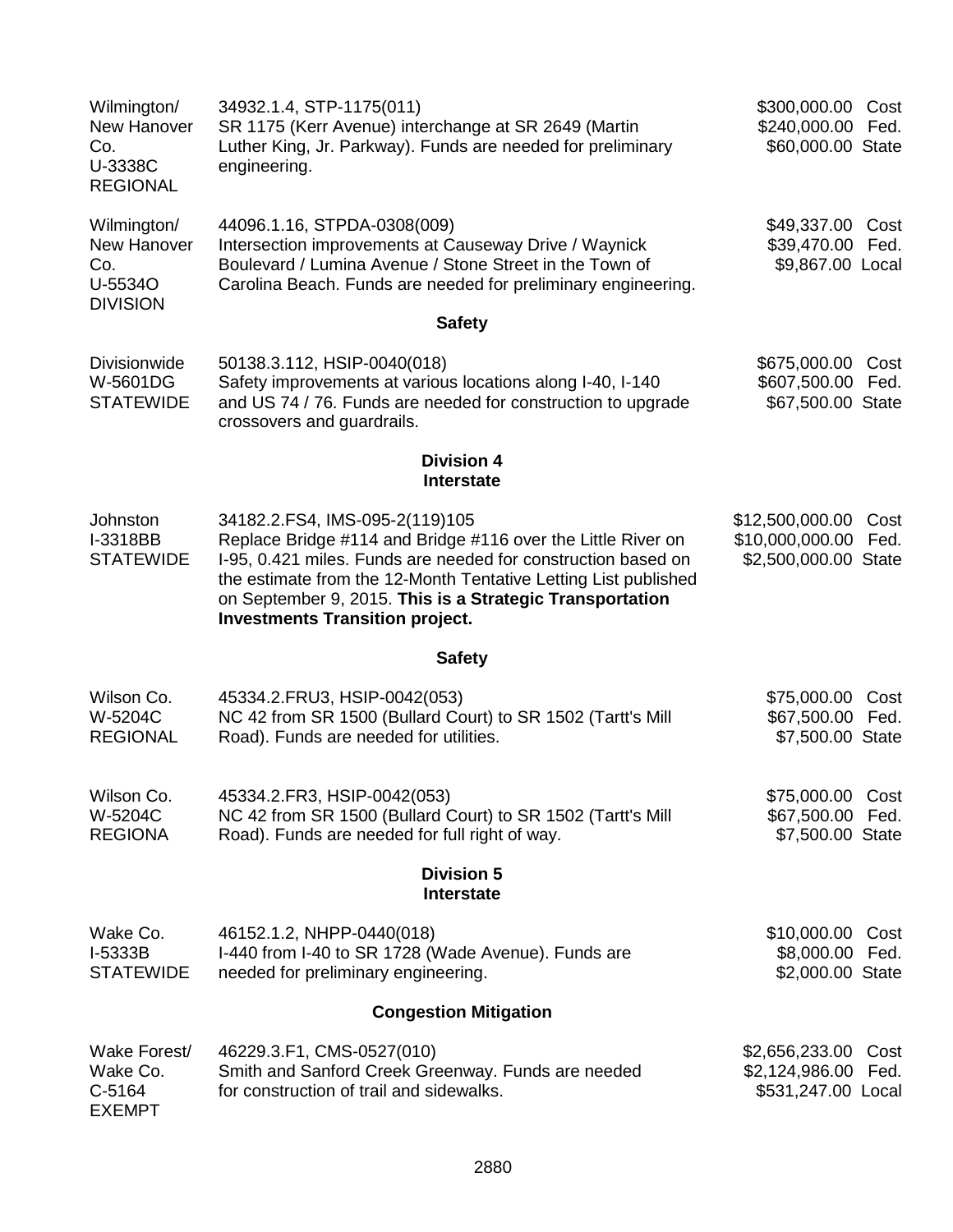# **Urban**

| Wake Forest/<br>Wake Co.<br>$U-5515$<br><b>DIVISION</b> | 55056.2.F1, STPDA-0527(014)<br>SR 1930 (Stadium Drive) / 1933 (West North Avenue) from<br>Capital Boulevard to SR 1954 (North Wingate Street). Funds<br>are needed for full right of way and utilities.                                                                                 | \$600,000.00 Cost<br>\$480,000.00 Fed.<br>\$120,000.00 Local   |              |
|---------------------------------------------------------|-----------------------------------------------------------------------------------------------------------------------------------------------------------------------------------------------------------------------------------------------------------------------------------------|----------------------------------------------------------------|--------------|
|                                                         | <b>Division 6</b><br><b>Bridge</b>                                                                                                                                                                                                                                                      |                                                                |              |
| Harnett Co.<br>B-5412<br><b>DIVISION</b>                | 55042.1.1, BRZ-1516(003)<br>Replace Bridge #7 over West Buies Creek on SR 1516.<br>Funds are needed for preliminary engineering.                                                                                                                                                        | \$150,000.00 Cost<br>\$120,000.00<br>\$30,000.00 State         | Fed.         |
|                                                         | <b>Safety</b>                                                                                                                                                                                                                                                                           |                                                                |              |
| Columbus Co.<br>W-5601BM<br><b>STATEWIDE</b>            | 50138.3.66, HSIP-0074(176)<br>US 74 from SR 1435 (Union Valley Road) to US 74 Business,<br>5.85 miles. \$2,000,000.00 has previously been approved for<br>construction. Funds need to be increased \$180,622.00 to reflect<br>the low bid received on July 31, 2015.                    | \$180,622.00<br>\$144,498.00<br>\$36,124.00 State              | Cost<br>Fed. |
| Cumberland<br>Co.<br>W-5514<br><b>STATEWIDE</b>         | 44102.3.FS1, HSIP-1007(027)<br>SR 1007 (Owen Drive) from Walter Reed Road to<br>US 301 / Business I-95, 2.956 miles. \$3,950,000.00 has<br>previously been approved for construction. Funds need to<br>be increased \$1,151,648.00 to reflect the low bid received on<br>July 31, 2015. | \$1,151,648.00 Cost<br>\$921,318.00 Fed.<br>\$230,330.00 State |              |
| Cumberland<br>Co.<br>W-5601AS<br><b>DIVISION</b>        | 50138.3.46, HSIP-1704(005)<br>SR 1704 (Palestine Road) from US 401 to SR 1609 (East<br>Reeves Bridge Road). Funds are needed for construction for<br>safety improvements.                                                                                                               | \$775,500.00 Cost<br>\$697,950.00 Fed.<br>\$77,550.00 State    |              |
| Robeson Co.<br>W-5206D<br><b>DIVISION</b>               | 45336.3.4, STP-0072(006)<br>NC 72 in the vicinity of SR 2225 (Leggette Road), SR 2214<br>(Collins Drive) and SR 2202 (Hestertown Road). \$300,000.00<br>has previously been approved for construction. Additional funds<br>are needed based on the latest estimate.                     | \$250,000.00<br>\$200,000.00<br>\$50,000.00 State              | Cost<br>Fed. |
|                                                         | <b>Division 7</b><br><b>Bridge</b>                                                                                                                                                                                                                                                      |                                                                |              |
| Guilford Co.<br>B-4958<br><b>DIVISION</b>               | 40150.1.1, BRZ-2128(002)<br>Replace Bridge #106 over Reed Fork Creek on SR 2128.<br>Funds are needed for preliminary engineering.                                                                                                                                                       | \$175,000.00<br>\$140,000.00<br>\$35,000.00 State              | Cost<br>Fed. |
| Rockingham<br>Co.<br>B-5715<br><b>DIVISION</b>          | 45671.1.1, BRZ-2351(002)<br>Replace Bridge #17 over Haw River on SR 2351. Funds<br>are needed for preliminary engineering.                                                                                                                                                              | \$175,000.00 Cost<br>\$140,000.00 Fed.<br>\$35,000.00 State    |              |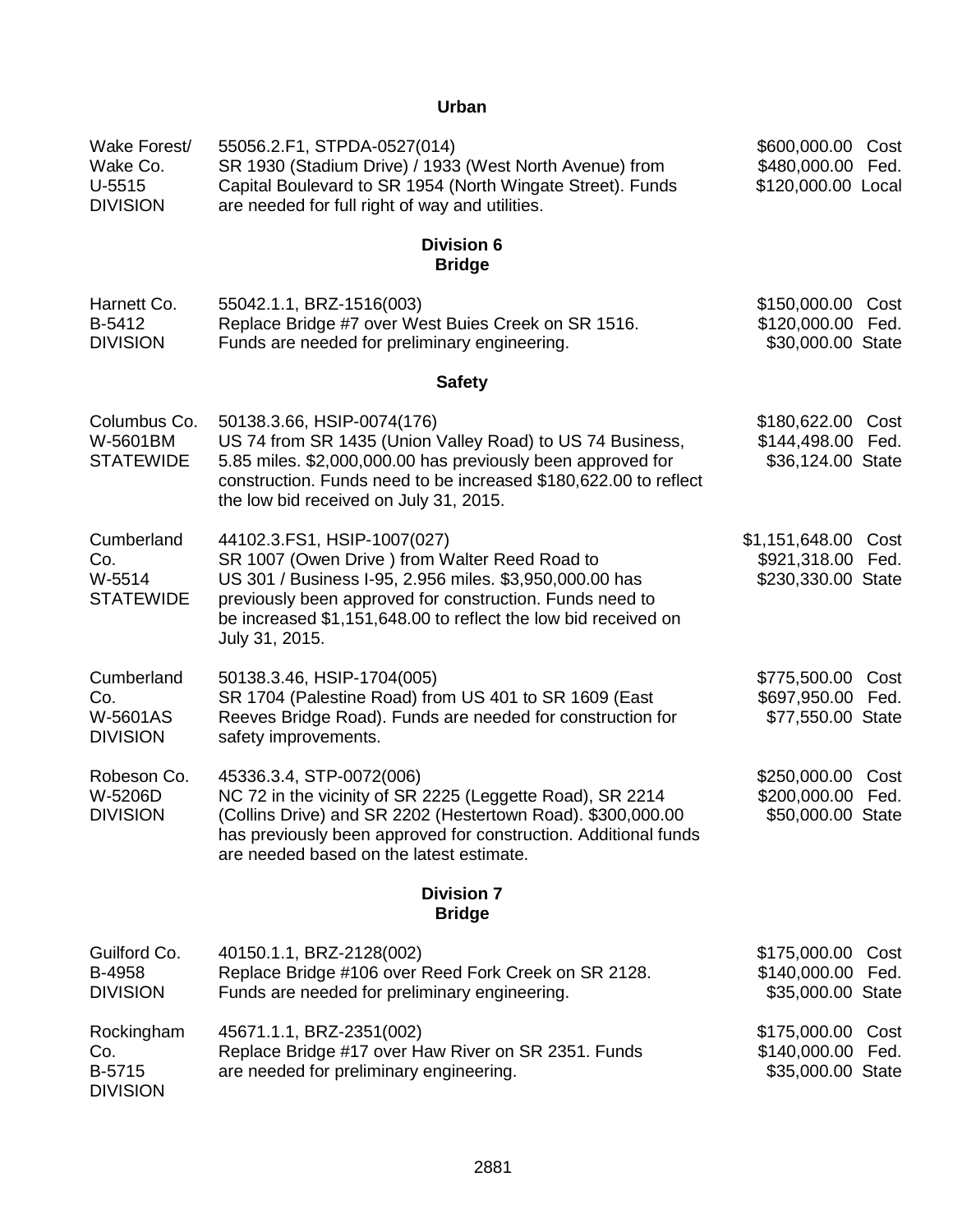# **Safety**

| Orange Co.<br>SS-4907AZ<br><b>REGIONAL</b>                       | 43987.1.FR1, HSIP-0086(017)<br>NC 86 (Churton Street) at SR 1150 (King Street), SR 1002<br>(St. Mary's Road) and NC 86 (Churton Street) at Margaret<br>Street in Hillsborough. \$3,000.00 has previously been<br>approved for preliminary engineering. Additional funds are<br>needed based on the latest estimate.                                      | \$72,000.00 Cost<br>\$64,800.00 Fed.<br>\$7,200.00 State    |              |
|------------------------------------------------------------------|----------------------------------------------------------------------------------------------------------------------------------------------------------------------------------------------------------------------------------------------------------------------------------------------------------------------------------------------------------|-------------------------------------------------------------|--------------|
|                                                                  | <b>Division 8</b><br><b>Congestion Mitigation</b>                                                                                                                                                                                                                                                                                                        |                                                             |              |
| Pittsboro/<br>Chatham Co.<br>$C-5551$<br><b>EXEMPT</b>           | 51021.3.F1, CMS-0830(004)<br>US 64 Business (East Street) from Chatham Business Park<br>Drive to White's Mobile Home Park Drive. \$114,568.00 has<br>previously been approved for construction. Additional funds<br>are needed for construction based on the latest estimate.                                                                            | \$3,790.00 Cost<br>\$3,032.00 Fed.<br>\$758.00 Local        |              |
|                                                                  | <b>Bridge</b>                                                                                                                                                                                                                                                                                                                                            |                                                             |              |
| Randolph Co.<br>B-5739<br><b>DIVISION</b>                        | 45695.1.1, BRZ-2621(004)<br>Replace Bridge #170 over Reed Creek on SR 2621. Funds<br>are needed for preliminary engineering.                                                                                                                                                                                                                             | \$100,000.00<br>\$80,000.00<br>\$20,000.00 State            | Cost<br>Fed. |
| Randolph Co.<br>B-5763<br><b>DIVISION</b>                        | 45719.1.1, BRZ-2407(001)<br>Replace Bridge #129 over a Branch of Sandy Creek on<br>SR 2407. Funds are needed for preliminary engineering.                                                                                                                                                                                                                | \$100,000.00 Cost<br>\$80,000.00 Fed.<br>\$20,000.00 State  |              |
|                                                                  | <b>Safety</b>                                                                                                                                                                                                                                                                                                                                            |                                                             |              |
| Scotland Co.<br>W-5208MA<br><b>REGIONAL</b>                      | 45338.2.14, HSIP-0015(049)<br>Construct a roundabout at the intersection of US 15 / 501 and<br>NC 144. Funds are needed for full right of way and utilities.                                                                                                                                                                                             | \$160,000.00 Cost<br>\$144,000.00 Fed.<br>\$16,000.00 State |              |
|                                                                  | <b>Division 9</b><br><b>National Highway</b>                                                                                                                                                                                                                                                                                                             |                                                             |              |
| Rowan /<br>Davidson Cos.<br><b>I-2304AC</b><br><b>STATEWIDE</b>  | 34156.4.3, NHFIMF-085-3(27)81<br>I-85 from just north of SR 2120 (Long Ferry Road, Exit 81) in<br>Rowan County to just north of NC 150 in Davidson County.<br>Funds are needed for payment to Davidson County for terms of<br>Municipal Agreement for transfer of Wil-Cox Bridge.                                                                        | \$2,500,000.00<br>\$2,000,000.00 Fed.<br>\$500,000.00 State | Cost         |
|                                                                  | <b>Urban</b>                                                                                                                                                                                                                                                                                                                                             |                                                             |              |
| Winston-<br>Salem /<br>Forsyth Co.<br>U-2579C<br><b>REGIONAL</b> | 34839.2. GV18, NHP-0918 (Tentative)<br>Winston-Salem Northern Beltway Eastern Section (Future I-74)<br>from US 158 to US 311. Funds are needed for full right of way.<br>This is a GARVEE BOND project with \$557,700.00 of Federal<br>Funds in FFY16 through FFY30, and \$2,185,000 of State<br>matching funds in FFY16. Project pending FHWA approval. | \$10,550,500.00<br>\$8,365,500.00<br>\$2,185,000.00 State   | Cost<br>Fed. |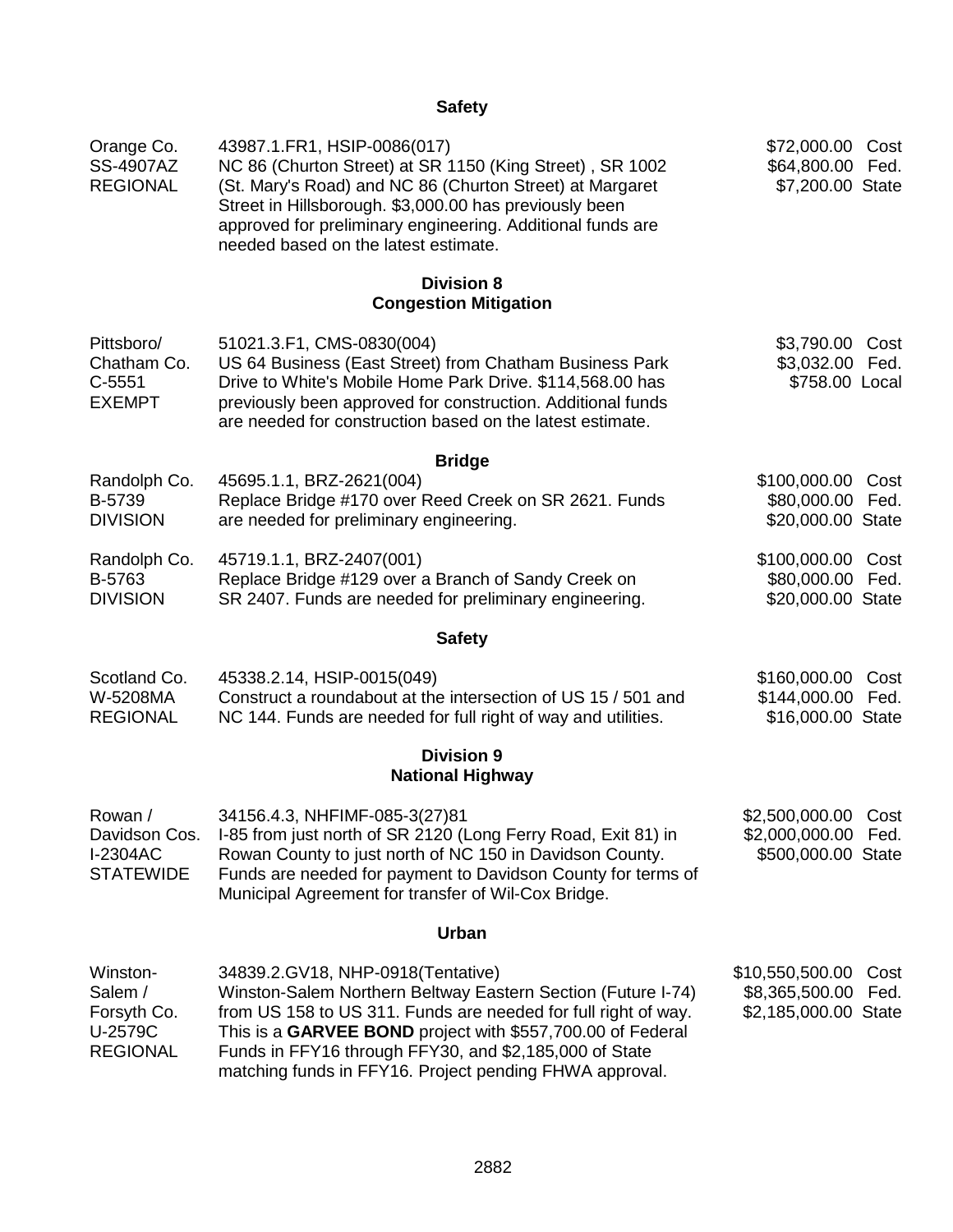# **Division 10 Interstate**

| Mecklenburg<br>Co.<br>$I-5746$<br><b>STATEWIDE</b>                     | 52024.1.1, NHPP-0277(018)<br>I-277 / US 74 from I-77 to Brevard Road. Funds are needed<br>for preliminary engineering.                                                                                                                                                                                 | \$50,000.00<br>\$40,000.00 Fed.<br>\$10,000.00 State     | Cost         |
|------------------------------------------------------------------------|--------------------------------------------------------------------------------------------------------------------------------------------------------------------------------------------------------------------------------------------------------------------------------------------------------|----------------------------------------------------------|--------------|
| Mecklenburg<br>Co.<br>$1-5747$<br><b>STATEWIDE</b>                     | 52025.1.1, NHPP-0485(041)<br>I-485 from I-85 to SR 2808 (Camp Stewart Road). Funds<br>are needed for preliminary engineering.                                                                                                                                                                          | \$20,000.00<br>\$16,000.00 Fed.<br>\$4,000.00 State      | Cost         |
| Mecklenburg<br>Co.<br>$I-5748$<br><b>STATEWIDE</b>                     | 52026.1.1, NHPP-0485(040)<br>I-485 from SR 3174 (Idlewild Road) to US 74. Funds are<br>needed for preliminary engineering.                                                                                                                                                                             | \$20,000.00<br>\$16,000.00<br>\$4,000.00 State           | Cost<br>Fed. |
| Mecklenburg<br>Co.<br>$I-5871$<br><b>STATEWIDE</b>                     | 53073.1.1, NHPP-0485(042)<br>I-485 from SR 3174 (Idlewild Road) to NC 51. Funds<br>are needed for preliminary engineering.                                                                                                                                                                             | \$20,000.00 Cost<br>\$16,000.00 Fed.<br>\$4,000.00 State |              |
| Cabarrus<br>B-5136<br><b>REGIONAL</b>                                  | 42295.3.FR1, BRSTP-0029(043)<br>Replace Bridges #66 and #69 over the Norfolk Southern<br>Railway on US 29 / US 601, 0.345 miles. \$12,400,000.00 has<br>previously been approved for construction. Funds need to be<br>increased \$2,325,383.00 to reflect the low bid received on<br>August 18, 2015. | \$2,325,383.00<br>\$1,860,306.00<br>\$465,077.00 State   | Cost<br>Fed. |
| Mecklenburg<br>Co.<br>B-5105<br><b>DIVISION</b>                        | 42180.3.FD1, BRSTP-4982(007)<br>Replace Bridge #49 over Little Sugar Creek on SR 4982,<br>0.251 miles. \$2,700,000.00 has previously been approved<br>for construction. Funds need to be decreased (\$65,815.00)<br>to reflect the low bid received on August 18, 2015.                                | $-$ \$65,815.00<br>$-$ \$52,652.00<br>-\$13,163.00 State | Cost<br>Fed. |
|                                                                        | <b>Division 11</b><br><b>Urban</b>                                                                                                                                                                                                                                                                     |                                                          |              |
| <b>North</b><br>Wilkesboro/<br>Wilkes Co.<br>U-5312<br><b>REGIONAL</b> | 45446.1.1, NHS-0421(072)<br>US 421 from SR 1226 (Westgate Drive) to the Yadkin River.<br>\$1,000,000.00 has previously been approved for preliminary<br>engineering. Additional funds are needed based on the latest<br>estimate.                                                                      | \$50,000.00<br>\$40,000.00<br>\$10,000.00 State          | Cost<br>Fed. |
|                                                                        | <b>Division 12</b><br><b>Enhancement</b>                                                                                                                                                                                                                                                               |                                                          |              |
| Gastonia/<br>Gaston Co.<br>EB-5533<br><b>DIVISION</b>                  | 50048.3.1, STPEB-1213(030)<br>Carolina Thread Trail from Poston Park to South Fork River.<br>Funds are needed for construction for trails and parking drives.<br>This is a Strategic Transportation Investments Transition<br>project.                                                                 | \$875,000.00<br>\$700,000.00<br>\$175,000.00 Local       | Cost<br>Fed. |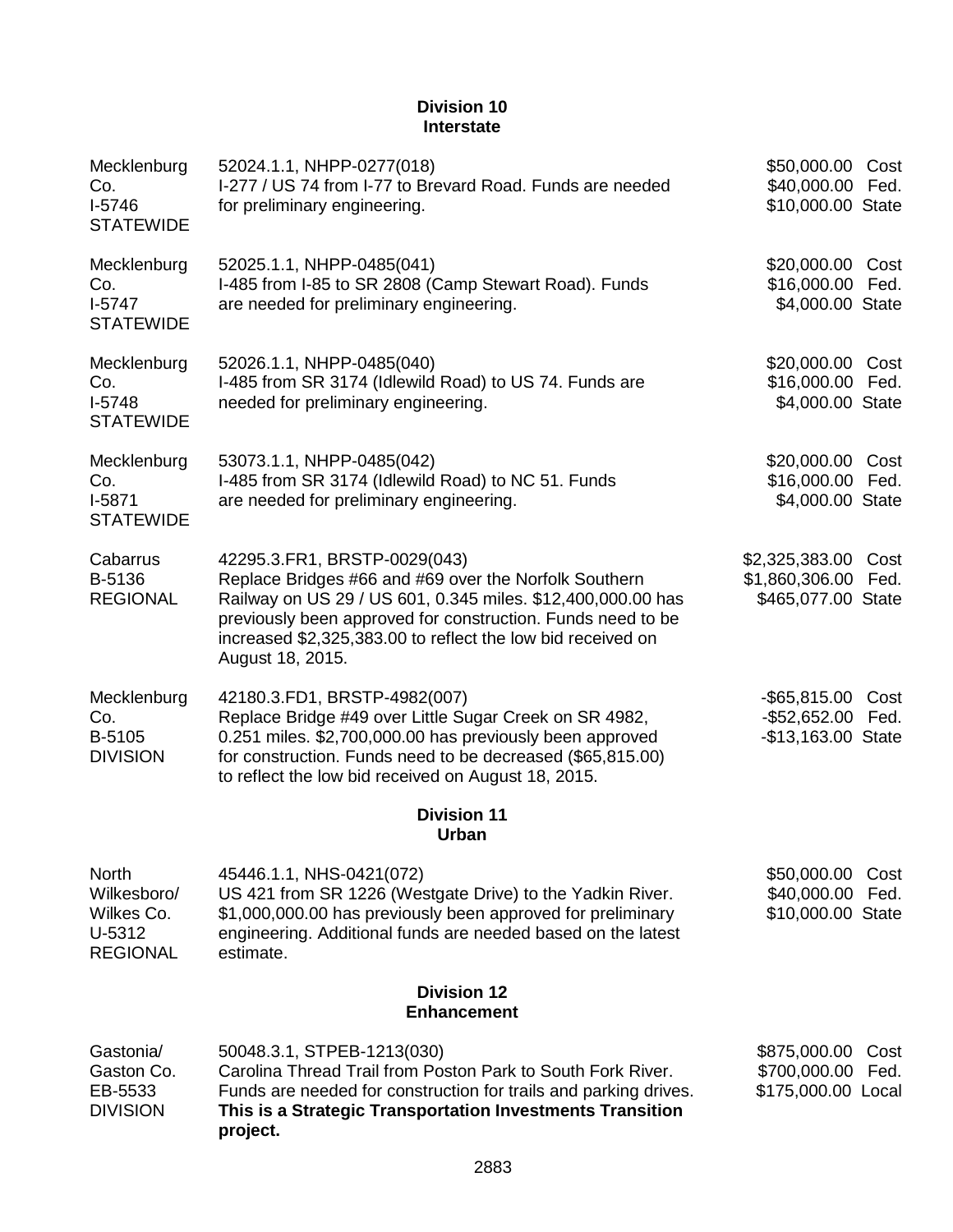# **Bridge**

| Cleveland Co.<br>B-5393<br><b>DIVISION</b>                        | 46108.1.1, BRZ-1662(004)<br>Replace Bridge #192 over Maple Creek on SR 1662.<br>\$100,000.00 has previously been approved for preliminary<br>engineering. Additional funds are needed based on the latest<br>estimate.<br><b>Division 13</b><br><b>Urban</b>                                      | \$100,000.00<br>Cost<br>\$80,000.00<br>Fed.<br>\$20,000.00 State       |
|-------------------------------------------------------------------|---------------------------------------------------------------------------------------------------------------------------------------------------------------------------------------------------------------------------------------------------------------------------------------------------|------------------------------------------------------------------------|
| Asheville/<br><b>Buncombe</b><br>Co.<br>U-5019<br><b>DIVISION</b> | 41503.2.1, STPDA-1302(065)<br>Lyman Street and portions of Riverside Drive, portion of Wilma<br>Dikeman Riverway, Hill Street / I-240 interchange to Amboy<br>Road. Funds are needed for full right of way and utilities.                                                                         | \$6,100,000.00<br>Cost<br>\$4,880,000.00 Fed.<br>\$1,220,000.00 Local  |
|                                                                   | <b>Division 14</b><br><b>Bridge</b>                                                                                                                                                                                                                                                               |                                                                        |
| Macon Co.<br>B-3868<br><b>DIVISION</b>                            | 33313.3.FD1, BRZ-1456(006)<br>Replace Bridge #172 over Little Tennessee River on SR 1456,<br>0.217 miles. Funds are needed for construction based on the<br>estimate from the 12-Month Tentative Letting List published<br>September 9, 2015.<br><b>Statewide</b><br><b>Planning and Research</b> | \$2,950,000.00<br>Cost<br>\$2,360,000.00<br>Fed.<br>\$590,000.00 State |
| Statewide<br>M-0478B<br><b>STATEWIDE</b>                          | 50141.1.2, 0JT-00JT(019)<br>On-the Job Training Support Services - FY 2015. Funds are<br>needed for preliminary engineering.                                                                                                                                                                      | \$271,319.00<br>Cost<br>\$271,319.00<br>Fed.                           |
| Statewide<br>M-0480B<br><b>STATEWIDE</b>                          | 50142.1.2, DBE-000S(839)<br>Disadvantaged Business Enterprise Training - FY 2015. Funds<br>are needed for preliminary engineering.                                                                                                                                                                | \$350,998.00<br>Cost<br>\$350,998.00<br>Fed.                           |

# **ITEM M SUMMARY - 39 PROJECT(S) - (TOTAL FEDERAL AND STATE) \$72,136,613.00**

Funding for Transition Period projects is excluded from the Transportation Investment Strategy Formula.

#### **Approval - Revisions to the 2016-2025 STIPS**

A motion was made by Board Member Debnam, seconded by Board Member Brown, to approve the

following additions, modifications and deletions to the 2016 – 2025 State Transportation Improvement

Plans.

Board Member Dodson noted a conflict of interest on project U5315B in Wake County and U-5767

in Mecklenburg County.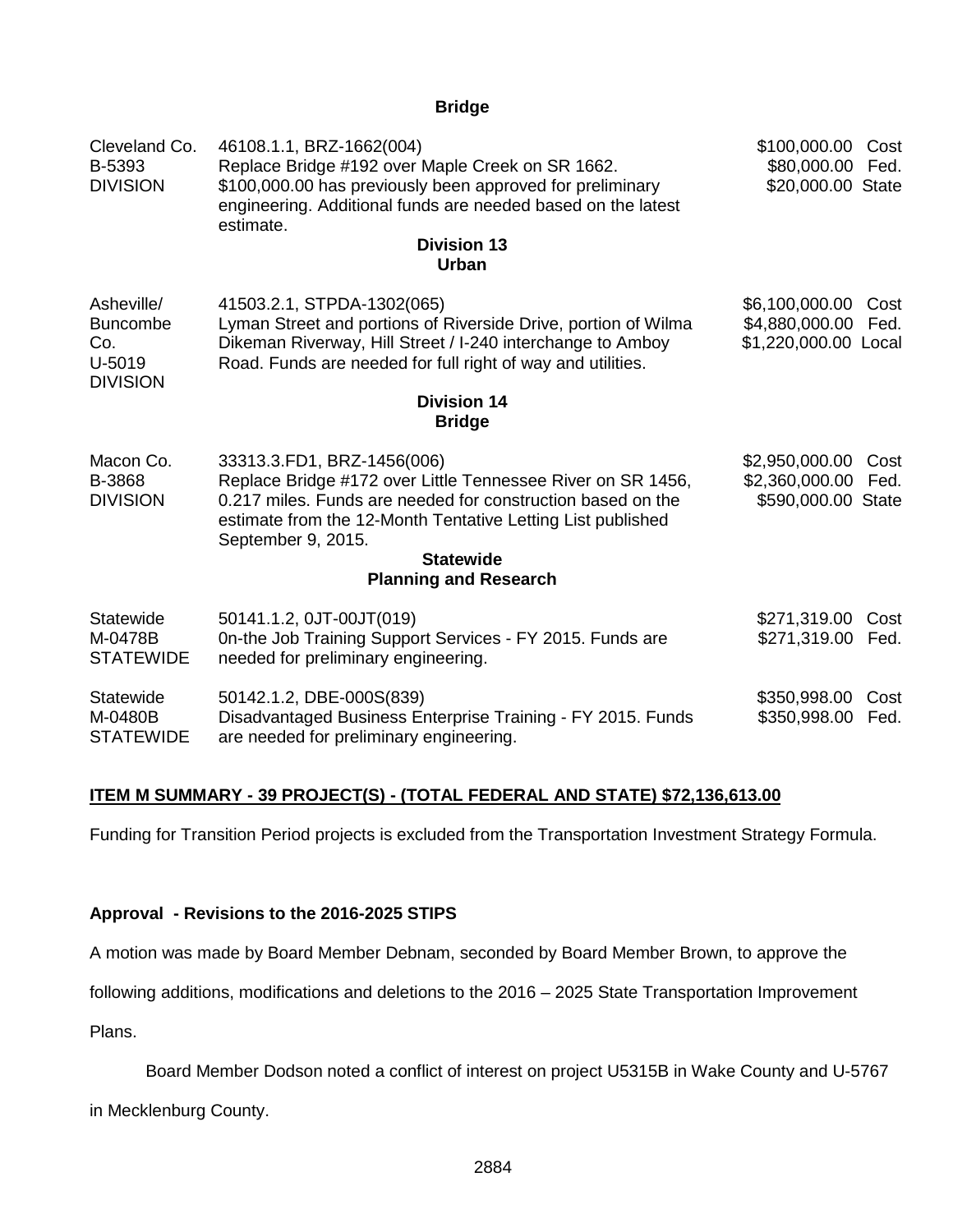# **HIGHWAY PROGRAM**

### **STIP ADDITIONS**

| <b>DIVISION 3</b>                                                                   |                                                                                                                                                                                                                                                                                 |                                                                             |                                                                         |
|-------------------------------------------------------------------------------------|---------------------------------------------------------------------------------------------------------------------------------------------------------------------------------------------------------------------------------------------------------------------------------|-----------------------------------------------------------------------------|-------------------------------------------------------------------------|
| U-5910<br><b>BRUNSWICK</b><br>Proj. Category<br><b>DIVISION</b>                     | <b>Grand Strand Area</b><br><b>Transportation Study</b><br>Metropolitan Planning Organization<br>Planning Allocation and<br>Unified Work Program.<br><b>Add preliminary Engineering in FY 16</b><br>not previously programmed.                                                  | Engineering FY16                                                            | \$30,000 (STPDA)                                                        |
| <b>DIVISION 4</b><br>R-5769<br><b>JOHNSTON</b><br>Proj. Category<br><b>DIVISION</b> | SR 1913 (Gordon Road),<br>US 70 Business to proposed<br>Novo Nordisk facility.<br>Various roadway improvements<br>including new access road.<br>Add Construction in FY 18 not<br>previously programmed This is an.<br>economic development project.                             | <b>Construction FY18</b>                                                    | $$6,500,000$ (T)                                                        |
| <b>DIVISION 10</b><br>U-5904<br><b>EXEMPT</b>                                       | US 21 (Statesville Road),<br>MECKLENBURG Sunset Road to NC 24<br>Proj. Category (W.T. Harris Boulevard).<br>Widen Roadway.<br><b>Add Engineering in FY 16 not</b><br>previously programmed. Project is<br>being funded with bonus allocation<br>funding.                        | Engineering FY16                                                            | $$1,000,000$ (BA)                                                       |
| U-5905<br><b>EXEMPT</b>                                                             | SR 2112 (Lakeview Road),<br>MECKLENBURG US 21 to NC 115.<br>Proj. Category Upgrade roadway.<br><b>Add Right-of-Way and Construction</b><br><u>in FY 17 not previously programmed.</u><br><b>Project is being funded with bonus</b><br><u>allocation funding.</u>                | Right-of-Way FY17<br><b>Construction FY17</b>                               | $$100,000$ (BA)<br>\$8,900,000 (BA)<br>\$9,000,000                      |
| U-5906<br><b>MECKLENBURG</b><br>Proj. Category<br><b>EXEMPT</b>                     | Cornelius, SR 2195<br>(Torrence Chapel Road) and<br>SR 5544 (West Catawba Avenue).<br>Intersection improvements<br><b>Add Right-of-Way in FY 17 and</b><br><b>Construction in FY 18 not previously</b><br>programmed. Project is being funded<br>with bonus allocation funding. | Right-of-Way FY17<br><b>Construction FY18</b>                               | \$2,000,000 (BA)<br>\$3,000,000 (BA)<br>\$5,000,000                     |
| U-5907<br><b>MECKLENBURG</b><br>Proj. Category<br><b>EXEMPT</b>                     | Davidson, Potts-Sloan-Beatty<br>Connector. Construct<br>roadway on new location.<br>Add Right-of-Way in FY 17 and                                                                                                                                                               | Right-of-Way FY17<br><b>FY17</b><br><b>Construction FY18</b><br><b>FY18</b> | \$240,000 (STP)<br>$$60,000$ (L)<br>\$1,520,000 (STP)<br>$$380,000$ (L) |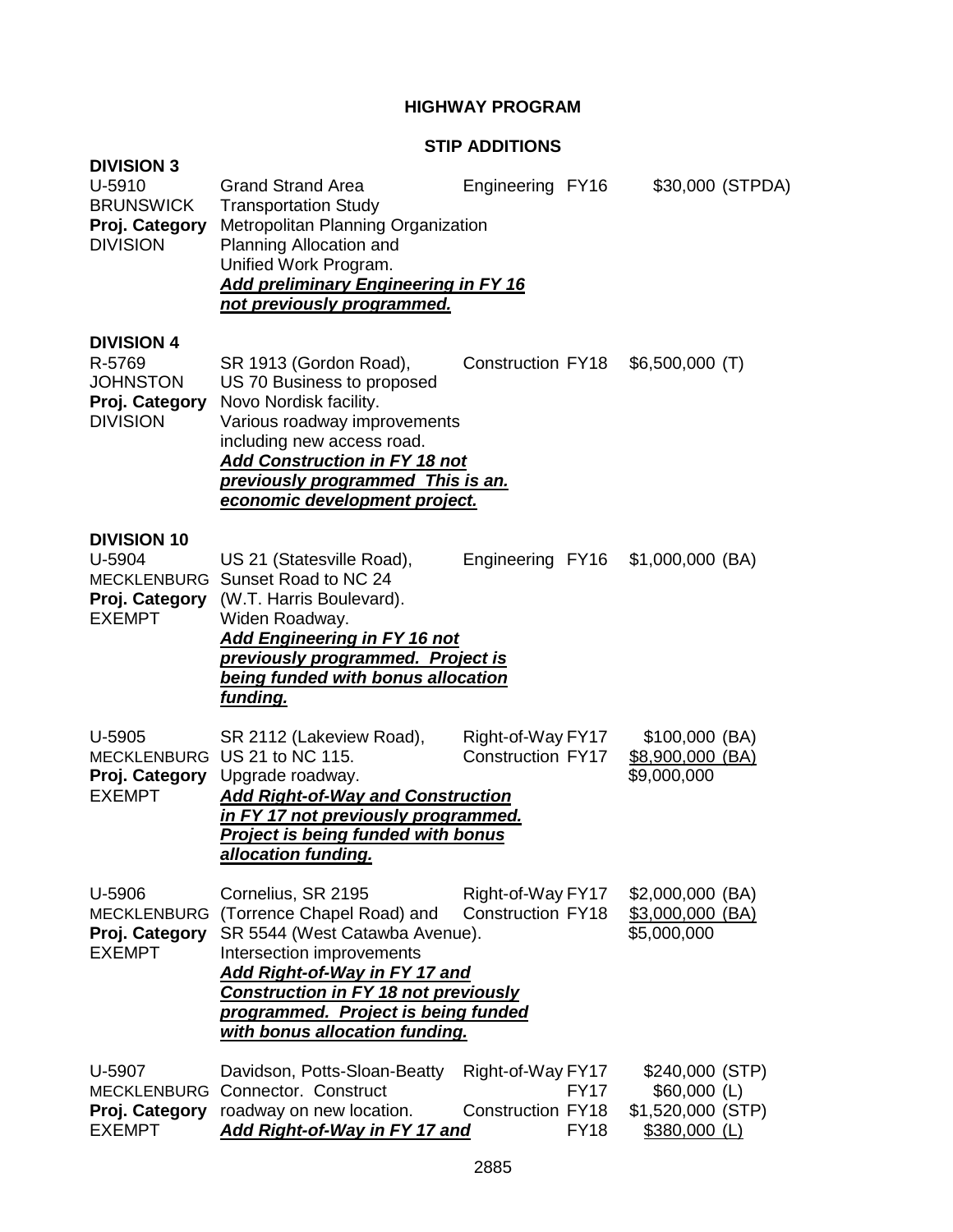# **Construction in FY 18 not previously** \$2,200,000 *programmed. Project is being funded with bonus allocation funding.*

| <b>DIVISION 10</b><br>U-5908<br>Proj. Category<br><b>EXEMPT</b>                          | Huntersville, Main Street,<br>MECKLENBURG NC 115 (Old Statesville Road)/<br>SR 2004 (Mount Holly-<br>Huntersville Road) to south of<br>Ramah Church Road.<br>Widen and realign.<br><b>Add Right-of-Way in FY 17 and</b><br><b>Construction in FY 18 not previously</b><br>programmed. Project is being funded<br>with bonus allocation funding. | Right-of-Way FY17<br><b>FY17</b><br><b>Construction FY18</b><br><b>FY18</b> | \$1,000,000 (STP)<br>$$1,000,000$ (L)<br>\$4,000,000 (STP)<br>$$4,000,000$ (L)<br>\$10,000,000 |  |
|------------------------------------------------------------------------------------------|-------------------------------------------------------------------------------------------------------------------------------------------------------------------------------------------------------------------------------------------------------------------------------------------------------------------------------------------------|-----------------------------------------------------------------------------|------------------------------------------------------------------------------------------------|--|
| <b>DIVISION 12</b><br>C-5701<br><b>IREDELL</b><br>Proj. Category<br><b>EXEMPT</b>        | Mooresville, Intersection of<br>NC 801 and NC 150. Construct<br>intersection improvements.<br><b>Add Right-of-Way and</b><br><b>Construction in FY 16 not</b><br>previously programmed at<br>the request of the MPO.                                                                                                                            | Right-of-Way FY16<br><b>FY16</b><br><b>Construction FY16</b><br><b>FY16</b> | \$110,600 (CMAQ)<br>$$29,400$ (L)<br>\$959,376 (CMAQ)<br>$$255,024$ (L)<br>\$1,354,400         |  |
| U-5909<br><b>IREDELL</b><br>Proj. Category<br><b>EXEMPT</b>                              | Mooresville, NC 801 and<br><b>NC 150.</b><br>Intersection improvements.<br><b>Add Construction in FY 17</b><br>not previously programmed.<br><b>Project is being funded with</b><br>bonus allocation funding.                                                                                                                                   | <b>Construction FY17</b>                                                    | \$650,000 (BA)                                                                                 |  |
|                                                                                          | <b>STIP MODIFICATIONS</b>                                                                                                                                                                                                                                                                                                                       |                                                                             |                                                                                                |  |
| <b>DIVISION 3</b><br>AV-5702<br><b>NEW HANOVER</b><br>Proj. Category<br><b>STATEWIDE</b> | Wilmington International (ILM), Construction FY16<br>Rehabilitate GA apron north.<br><b>Delay Construction from FY 15</b><br>to FY 16 to coincide with local<br>federal aviation grant.                                                                                                                                                         | <b>FY16</b>                                                                 | $$500,000$ (T)<br>$$3,000,000$ (O)<br>\$3,500,000                                              |  |
| R-5023B<br><b>ONSLOW</b><br>Proj. Category<br><b>TRANSITION</b>                          | NC 53 (Burgaw Highway),<br>SR 1116 (Onslow Pines Road) to<br>SR 1105 (Haws Run Road)<br><b>Delay Construction from FY 16</b><br>to FY 17 to allow additional time<br>for Planning and Design.                                                                                                                                                   | Construction FY17 \$1,140,000 (STP)                                         |                                                                                                |  |
| <b>DIVISION 3</b><br>R-5023C<br><b>ONSLOW</b><br>Proj. Category                          | NC 53 (Burgaw Highway),<br>SR 1105 (Haws Run Road) to west<br>of SR 1109 (Holly Shelter Road)                                                                                                                                                                                                                                                   | Construction FY17                                                           | \$760,000 (STP)                                                                                |  |

TRANSITION *Delay Construction from FY 16*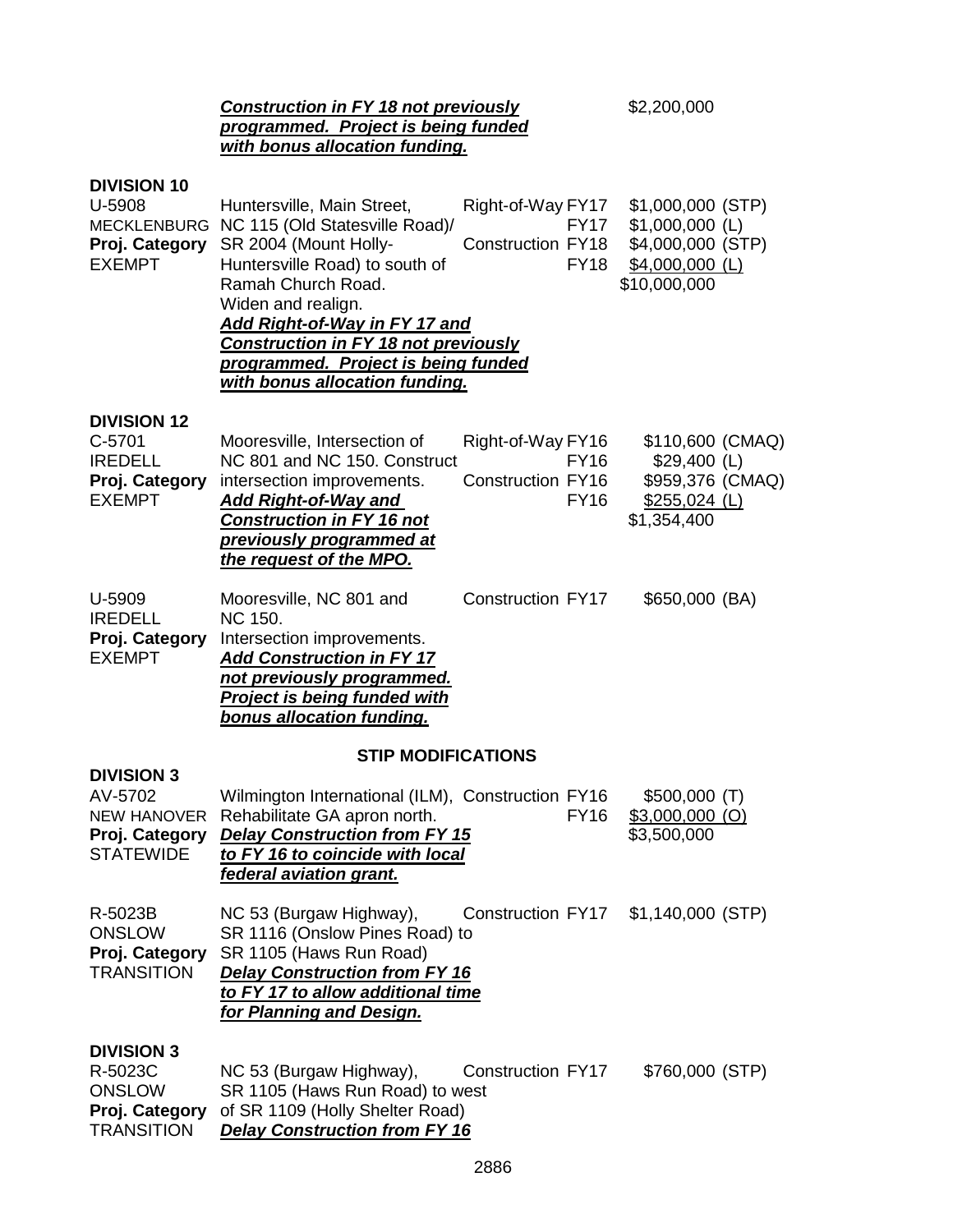# *to FY 17 to allow additional time for Planning and Design.*

# **DIVISION 4**

| <b>PIVIƏIUN 4</b><br>$C-5546$<br><b>NASH</b><br>Proj. Category<br><b>EXEMPT</b> | Rocky Mount, Benvenue Road Construction FY16<br>(NC 43/NC 48) at Jefferys Road.<br>Intersection improvements.<br><b>Delay Construction from FY 15</b><br>to FY 16 to allow city of Rocky Mount<br>additional time for Design.                                                                                                                    |                                               | \$130,000 (CMAQ)                                          |
|---------------------------------------------------------------------------------|--------------------------------------------------------------------------------------------------------------------------------------------------------------------------------------------------------------------------------------------------------------------------------------------------------------------------------------------------|-----------------------------------------------|-----------------------------------------------------------|
| <b>DIVISION 4</b><br>$C-5548$<br><b>NASH</b><br>Proj. Category<br><b>EXEMPT</b> | Rocky Mount, Benvenue Street, Construction FY16<br>Tarboro Street, Falls Road,<br>Franklin Street, Legett Road, and<br>Church Street. Construct sidewalks.<br><b>Delay Construction from FY 15</b><br>to FY 16 to allow City of Rocky Mount<br>additional time for Design.                                                                       |                                               | \$422,000 (CMAQ)                                          |
| W-5500<br><b>WAYNE</b><br>Proj. Category<br><b>TRANSITION</b>                   | SR 1556 (Wayne Memorial<br>Drive), SR 1622 (Woodside<br>Drive) to SR 1752 (Saulston-<br>Patetown Road). Safety<br>improvements including<br>widening, shoulders, superelevation<br>revisions, overlaying pavement<br>markings and signing.<br>Delay Right-of-Way from FY 15<br>to FY 16 to allow additional time to<br>identify utility impacts. | Right-of-Way FY16<br><b>Construction FY16</b> | \$1,428,000 (HSIP)<br>\$1,505,000 (HSIP)<br>\$2,933,000   |
| <b>DIVISION 5</b><br>C-5163<br><b>WAKE</b><br>Proj. Category<br><b>EXEMPT</b>   | Crabtree Creek Greenway,<br>Construct a connector between<br>Capital Area greenway system and the<br>Morrisville greenway system in Cary.<br><b>Delay Construction from FY 15</b><br>to FY 16 at request of<br><b>Transportation Planning Branch.</b>                                                                                            | Construction FY16<br><b>FY16</b>              | \$3,630,000 (CMAQ)<br><u>\$908,000 (L)</u><br>\$4,538,000 |
| C-5168<br><b>WAKE</b><br>Proj. Category<br><b>EXEMPT</b>                        | Crabtree Creek Greenway,<br>Construct greenway<br>in Cary through Morrisville,<br>connecting existing greenway<br>including replacement of train trestle.<br><b>Modify description and delay</b><br>Construction 15 to 16 at request<br>of MPO and Transportation Planning<br><u>Branch.</u>                                                     | Construction FY16<br><b>FY16</b>              | \$2,954,000 (CMAQ)<br>$$738,000$ (L)<br>\$3,692,000       |
| EL-5100<br><b>HARNETT</b>                                                       | Various, pedestrian, bicycle,<br>and transit projects in the                                                                                                                                                                                                                                                                                     | Construction FY16<br><b>FY16</b>              | \$266,000 (STPDA)<br>\$1,126,000 (TAPDA)                  |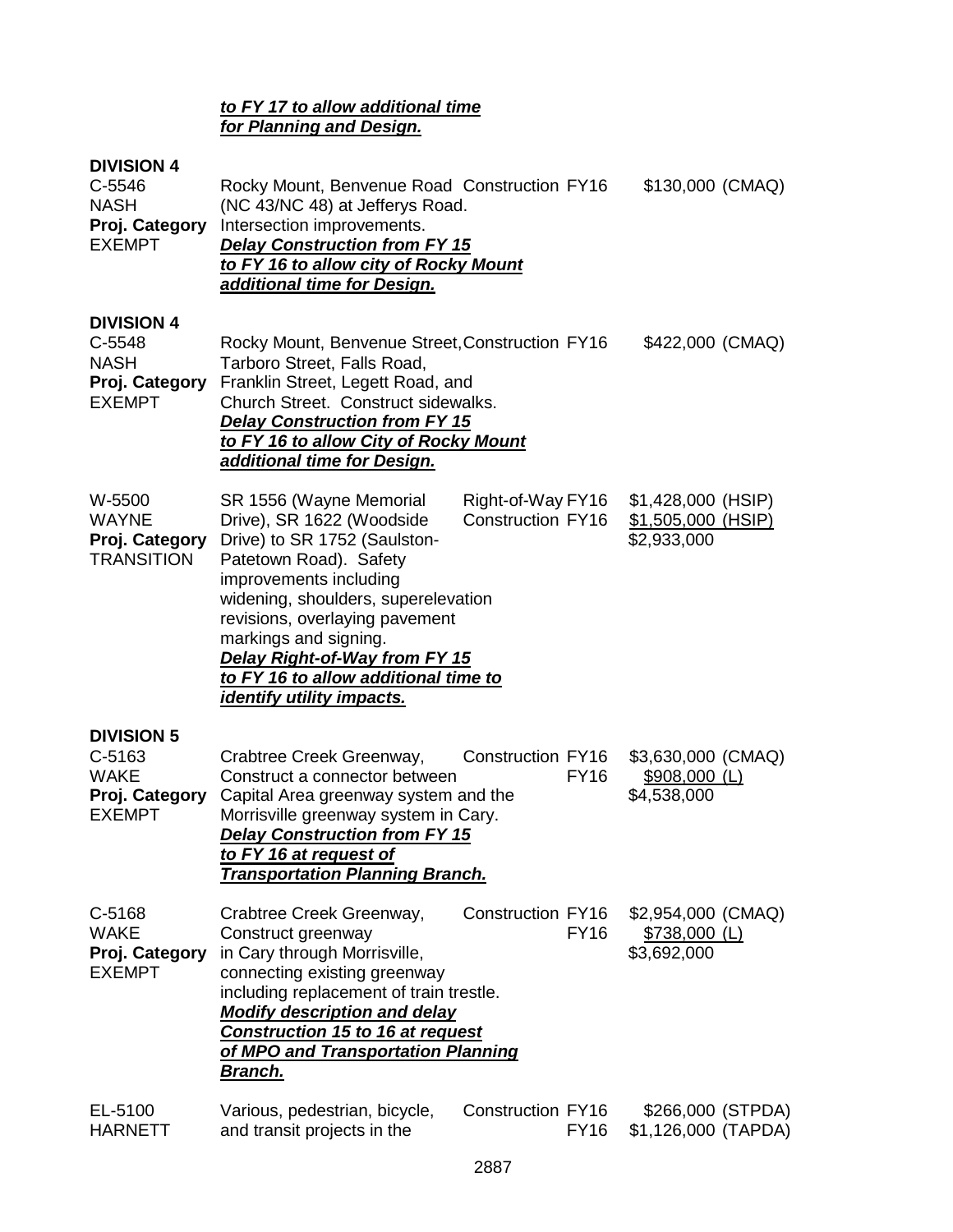| <b>GRANVILLE</b><br><b>FRANKLIN</b><br><b>JOHNSTON</b><br><b>WAKE</b><br>Proj. Category<br><b>DIVISION</b> | Capital Area Metropolitan<br>Planning Organization (CAMPO).<br><b>Add Construction in FY 16</b><br>not previously programmed<br>at regeust of MPO.                                                                                                                                                |                                               | <b>FY16</b>                               | \$348,000 (L)<br>\$1,740,000                                                                     |                  |
|------------------------------------------------------------------------------------------------------------|---------------------------------------------------------------------------------------------------------------------------------------------------------------------------------------------------------------------------------------------------------------------------------------------------|-----------------------------------------------|-------------------------------------------|--------------------------------------------------------------------------------------------------|------------------|
| U-5315B<br><b>WAKE</b><br>Proj. Category<br><b>DIVISION</b>                                                | Morrisville Parkway extension,<br>NC 540 (Triangle Expressway<br>/ Western Wake Freeway).<br>Construct interchange.<br>Delay Right-of-Way from FY 15<br>to FY 16 to allow town additional<br>time for Planning and Design, and<br>execution of agreement.                                         | Right-of-Way FY16<br>Construction FY17        | <b>FY17</b>                               | \$4,000,000 (BOND R)<br>$$10,302,000$ (L)<br>\$8,500,000 (BOND R)<br>\$22,802,000                |                  |
| U-5529<br><b>WAKE</b><br>Proj. Category<br><b>DIVISION</b>                                                 | SR 1115 (Avent Ferry Road),<br>west of SR 1101 (Piney Grove-<br>Wilbon Road) to Village Walk<br>Drive in Holly Springs.<br>Operational improvements.<br><b>Delay Right-of-Way and</b><br><b>Construction from FY 15 to</b><br><u>FY 16 at request of MPO.</u>                                     | Right-of-Way FY16<br><b>Construction FY16</b> | <b>FY16</b><br><b>FY16</b>                | $$20,000$ (L)<br>\$1,584,000 (STPDA)<br>\$396,000 (L)<br>\$2,080,000                             | \$80,000 (STPDA) |
| <b>DIVISION 5</b><br>U-5537<br><b>WAKE</b><br>Proj. Category<br><b>DIVISION</b>                            | SR 1521 (Lake Pine Drive),<br>Widen to 3 lanes - north of<br>Macgregor Pines Road to<br>north of Versailles Drive<br>including10-foot multiuse<br>path east side; 5-foot sidewalk<br>west side.<br><b>Delay Right-of-Way and</b><br><b>Construction from FY 15 to</b><br>FY 16 at request of MPO. | Right-of-Way FY16<br><b>Construction FY16</b> | <b>FY16</b><br><b>FY16</b>                | $$24,000$ (L)<br>\$668,000 (STPDA)<br>$$167,000$ (L)<br>\$915,000                                | \$56,000 (STPDA) |
| <b>DIVISION 7</b><br>C-5555E<br><b>GUILFORD</b><br>Proj. Category<br><b>DIVISION</b>                       | SR 1546 (College Road) and<br>SR 2179 (New Garden Road)<br>in Greensboro.<br>Construct sidewalks.<br><u>Add Right-of-Way in FY 16 and </u><br><b>Construction in FY 17 for new</b><br>break not previously programmed,<br>at request of MPO and<br><b>Transportation Planning Branch.</b>         | Right-of-Way FY16<br><b>Construction FY17</b> | <b>FY16</b><br><b>FY17</b>                | $$10,000$ (L)<br>\$180,000 (CMAQ)<br>$$45,000$ (L)<br>\$275,000                                  | \$40,000 (CMAQ)  |
| EL-5101<br><b>GUILFORD</b><br>Proj. Category<br><b>DIVISION</b>                                            | Various, pedestrian and<br>bicycle projects in the<br>Greensboro Urban area<br>Metropolitan Planning<br>Organization (GUAMPO).                                                                                                                                                                    | Right-of-Way FY16<br><b>Construction FY16</b> | <b>FY16</b><br><b>FY16</b><br><b>FY16</b> | \$847,000 (CMAQ)<br>\$268,000 (STPDA)<br>\$279,000 (L)<br>\$1,027,000 (STPDA)<br>\$400,000 (TAP) |                  |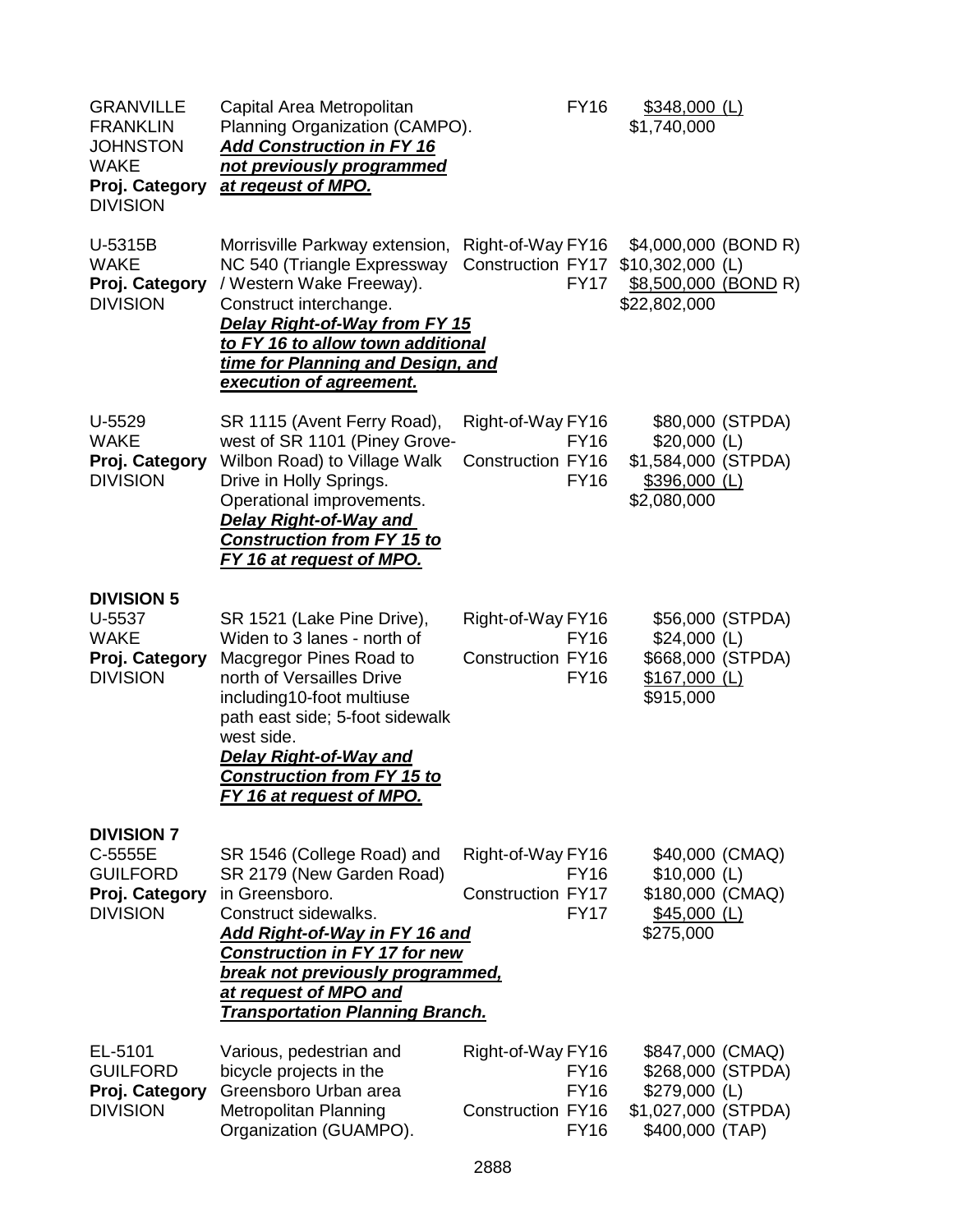|                                                                                                      | <u>Add Right-of-Way in FY 16</u><br>and Construction in FY 17<br>not previously programmed,<br><u>at request of MPO.</u>                                                                                                                                                  |                                                                   | <b>FY16</b><br><b>FY17</b><br><b>FY17</b><br><b>FY17</b> | $$357,000$ (L)<br>\$2,106,000 (CMAQ)<br>\$3,600,000 (STPDA)<br>$$1,426,000$ (L)<br>\$10,310,000                |  |
|------------------------------------------------------------------------------------------------------|---------------------------------------------------------------------------------------------------------------------------------------------------------------------------------------------------------------------------------------------------------------------------|-------------------------------------------------------------------|----------------------------------------------------------|----------------------------------------------------------------------------------------------------------------|--|
| <b>DIVISION 8</b><br>W-5208MA<br><b>SCOTLAND</b><br>Proj. Category<br><b>REGIONAL</b>                | US 15 / US 501, NC 144<br>intersection. Construct<br>roundabout.<br><b>Add Right-of-Way and</b><br><b>Construction in FY 16 not</b><br>previously programmed, at<br>request of Division.                                                                                  | Right-of-Way FY16<br><b>Utilities</b><br><b>Construction FY16</b> | <b>FY16</b>                                              | \$100,000 HSIP<br>\$60,000 HSIP<br>\$750,000 HSIP<br>\$910,000                                                 |  |
| <b>DIVISION 10</b><br>R-5706<br><b>MECKLENBURG</b><br>CABARRUS<br>Proj. Category<br><b>REGIONAL</b>  | NC 73 (Davidson Highway),<br>SR 2693 (Davidson-Concord Road)<br>to US 29. Widen to multi-lanes.<br><b>Change western project</b><br><u>Iimits from SR 1394 (Poplar</u><br><b>Tent Road) to SR 2693</b><br><u>(Davidson-Concord Road)</u><br><u>at the request of MPO.</u> |                                                                   |                                                          |                                                                                                                |  |
| <b>DIVISION 10</b><br>R-5706A<br><b>MECKLENBURG</b><br>CABARRUS<br>Proj. Category<br><b>REGIONAL</b> | NC 73, SR 2693 (Davidson-<br>Concord Road) to SR 1394<br>(Poplar Tent Road).<br>Modify project R-5706 to add<br>segment A as an unfunded project.                                                                                                                         | Right-of-Way PY<br><b>Utilities</b><br><b>Construction PY</b>     | PY.                                                      | \$850,000(T)<br>\$100,000(T)<br><u>\$13,600,000 (T)</u><br>\$14,550,000                                        |  |
| R-5706B<br><b>CABARRUS</b><br>Proj. Category<br><b>REGIONAL</b>                                      | NC 73, SR 1394 (Poplar Tent<br>Road) to US 29.<br><b>Rename project R-5706 to</b><br>R-5706B due to expansion<br><u>of project scope.</u>                                                                                                                                 | <b>Utilities</b><br><b>Construction FY25</b>                      | <b>FY23</b><br><b>PY</b>                                 | Right-of-Way FY23 \$17,300,000 (T)<br>$$2,100,000$ (T)<br>\$24,700,000 (T)<br>\$49,400,000 (T)<br>\$93,500,000 |  |
| $U-5115$<br><b>MECKLENBURG</b><br>Proj. Category<br><b>TRANSITION</b>                                | Matthews Mint Hill,<br>Intersection of NC 51 and<br>Idlewild Road. Construct<br>intersection improvements.<br><b>Add STP-DA funding that</b><br>was inadvertently omitted<br>on Item N in September.                                                                      | <b>Construction FY16</b>                                          | <b>FY16</b>                                              | \$1,200,000 (STPDA)<br>\$300,000 (L)<br>\$1,500,000                                                            |  |
| U-5767<br>MECKLENBURG<br>Proj. Category<br><b>REGIONAL</b>                                           | US 21 (Statesville Road),<br>Northcross Center Court to<br>SR 2147 (Westmoreland<br>Road). Widen to multi-lanes.<br><b>Accelerate Right-of-Way from FY 22</b><br>to FY 20 and Construction from<br>FY 24 to FY 20. Bonus allocation<br>funding to be used on project.     | Right-of-Way FY20<br><b>Utilities</b><br>Construction FY20        | <b>FY20</b>                                              | \$800,000 (BA)<br>\$1,400,000 (BA)<br>\$21,000,000 (BA)<br>\$23,200,000                                        |  |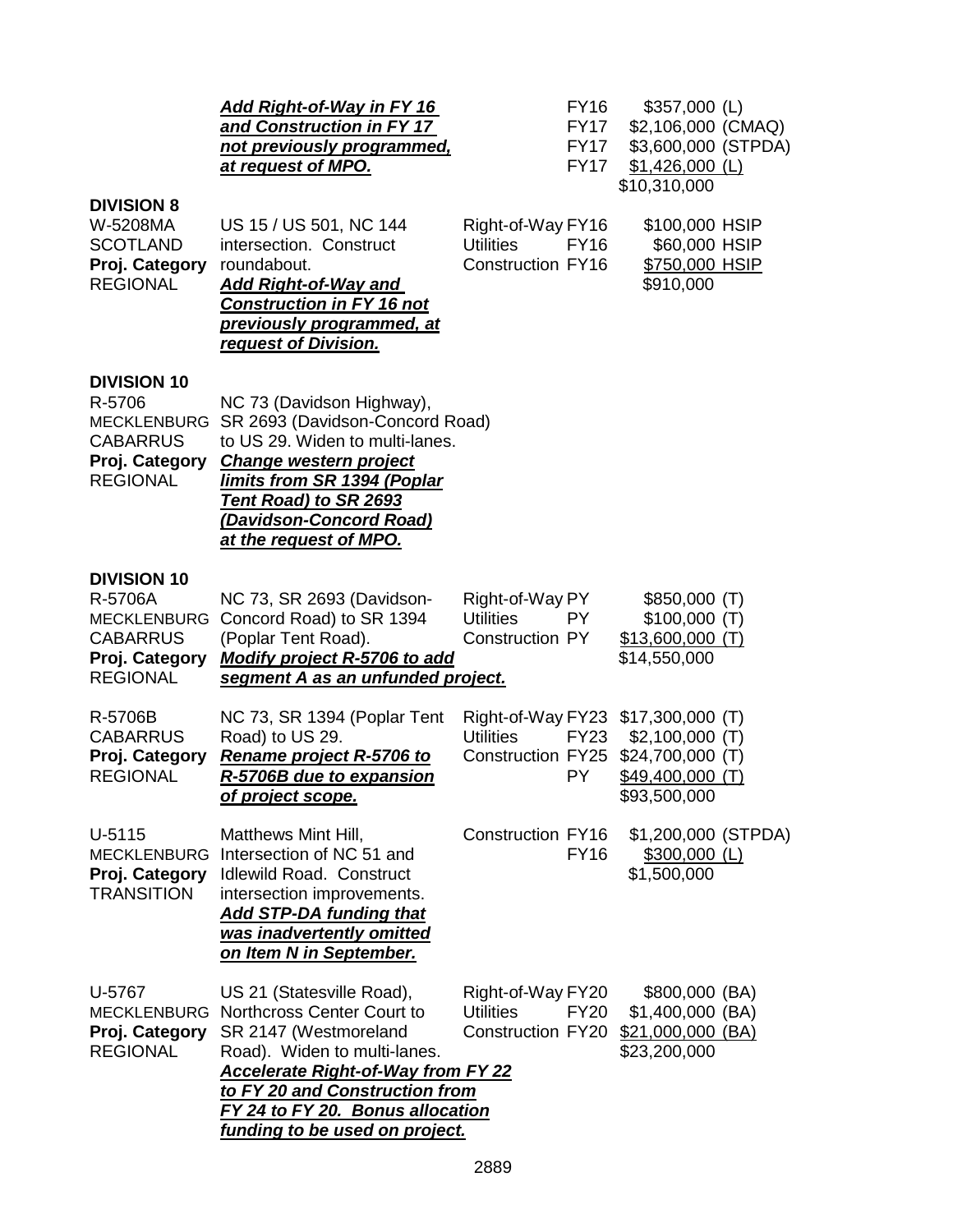| <b>DIVISION 11</b><br>U-4700<br><b>BURKE</b><br><b>CATAWBA</b><br><b>CALDWELL</b><br>Proj. Category<br><b>STATEWIDE</b> | US 321, US 70 in Hickory to<br>SR 1933 (Southwest Boulevard.<br>Widen to six lanes.<br><b>Change northern project limit</b><br>from US 64/NC 18/NC 90 to SR 1933<br>(Southwest Boulevard) at the request<br>of local governments.                  |                                                                                                                                                                                                                                                                                                                                                                                       |                                                                                                                                                                                                                                                                                                                                                                                                                                                                                                                                                      |
|-------------------------------------------------------------------------------------------------------------------------|----------------------------------------------------------------------------------------------------------------------------------------------------------------------------------------------------------------------------------------------------|---------------------------------------------------------------------------------------------------------------------------------------------------------------------------------------------------------------------------------------------------------------------------------------------------------------------------------------------------------------------------------------|------------------------------------------------------------------------------------------------------------------------------------------------------------------------------------------------------------------------------------------------------------------------------------------------------------------------------------------------------------------------------------------------------------------------------------------------------------------------------------------------------------------------------------------------------|
| U-4700C<br><b>CALDWELL</b><br>Proj. Category<br><b>STATEWIDE</b>                                                        | US 321, SR 1108<br>(Mission Road) to SR 1933<br>(Southwest Boulevard).<br>Widen to six lanes.<br><b>Change northern project limit</b><br><u>from us 64/NC 18/NC 90 to SR 1933</u><br>(Southwest Boulevard) at the request<br>of local governments. | Right-of-Way PY<br><b>Construction PY</b>                                                                                                                                                                                                                                                                                                                                             | \$47,200,000 (NHP)<br>\$33,400,000 (NHP)<br>\$80,600,000                                                                                                                                                                                                                                                                                                                                                                                                                                                                                             |
| <b>DIVISION 13</b><br>I-5504<br><b>BUNCOMBE</b><br>Proj. Category<br><b>STATEWIDE</b>                                   | I-26, NC 191 (Brevard Road).<br>Upgrade interchange.<br><b>Project being revised to</b><br>reflect latest cost estimate.                                                                                                                           | Right-of-Way FY16<br>Construction FY16<br><b>FY16</b><br>Garvee Con. FY16<br><b>FY17</b><br><b>FY18</b><br><b>FY19</b><br><b>FY20</b><br>FY21<br><b>FY22</b><br><b>FY23</b><br>FY24<br><b>FY25</b><br><b>PY</b><br>Garvee ROWFY16<br><b>FY17</b><br><b>FY18</b><br><b>FY19</b><br><b>FY20</b><br><b>FY21</b><br><b>FY22</b><br><b>FY23</b><br><b>FY24</b><br><b>FY25</b><br><b>PY</b> | $$2,400,000$ (S(M))<br>\$12,640,000 (NHP)<br>$$16,360,000$ (S(M))<br>$$2,145,000$ (NHP)<br>$$2,145,000$ (NHP)<br>$$2,145,000$ (NHP)<br>$$2,145,000$ (NHP)<br>\$2,145,000 (NHP)<br>$$2,145,000$ (NHP)<br>$$2,145,000$ (NHP)<br>$$2,145,000$ (NHP)<br>$$2,145,000$ (NHP)<br>\$2,145,000 (NHP)<br>\$10,725,000 (NHP)<br>\$601,000 (NHP)<br>\$601,000 (NHP)<br>\$601,000 (NHP)<br>\$601,000 (NHP)<br>\$601,000 (NHP)<br>\$601,000 (NHP)<br>\$601,000 (NHP)<br>\$601,000 (NHP)<br>\$601,000 (NHP)<br>\$601,000 (NHP)<br>\$3,005,000 (NHP)<br>\$72,590,000 |
| I-5809<br><b>McDOWELL</b><br>Proj. Category<br><b>STATEWIDE</b>                                                         | I-40, Mile marker 86.4 to<br>mile marker 92.8.<br>Pavement rehabilitation.<br><b>Revise description at the</b><br>request of Division 13.                                                                                                          | Construction FY16<br><b>FY17</b>                                                                                                                                                                                                                                                                                                                                                      | \$2,250,000 (NHPIM)<br>\$2,250,000 (NHPIM)<br>\$4,500,000                                                                                                                                                                                                                                                                                                                                                                                                                                                                                            |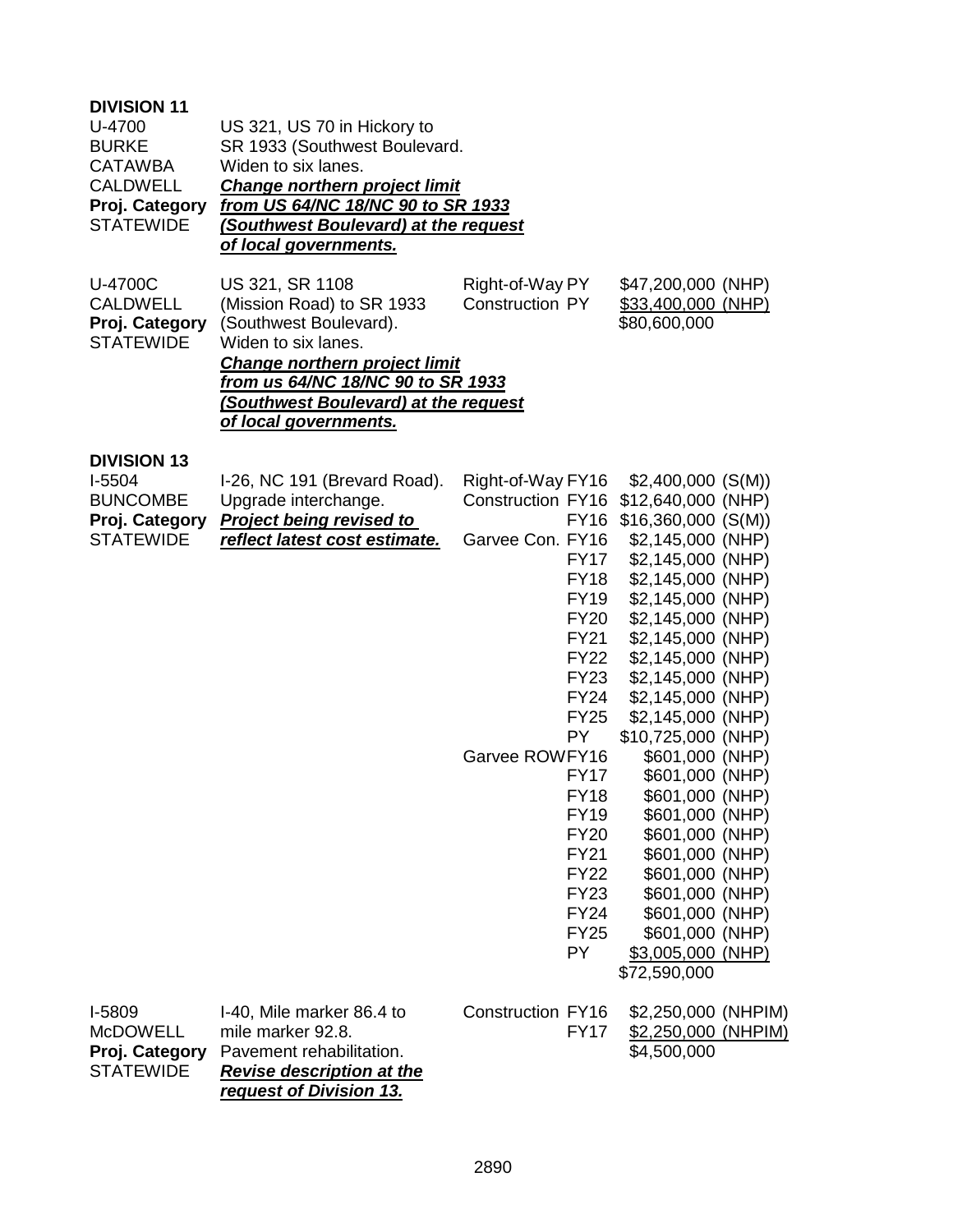# **ITEM N SUMMARY**

| <b>ADDITIONS</b>     | 9 PROJECTS  | \$35,734,400 |
|----------------------|-------------|--------------|
| <b>MODIFICATIONS</b> | 24 PROJECTS |              |
|                      | 33 PROJECTS | \$35,734,400 |

# **Approval – Municipal and Special Agreements**

A motion was made by Board Member Debnam seconded by Board Member Brown, to approve

the following.

SUMMARY: There are a total of 25 agreements for approval by the Board of Transportation.

Statewide

| Alexander Railroad Company<br>(ARC)                  | This Rail Agreement is a Master Agreement which details<br>the terms and conditions by which the Department and<br>ARC will perform improvements upon roads and streets<br>located within the operating right-of-way owned by ARC.<br>The projects may include, but not be limited to,<br>improvements to railroad at-grade crossings or to roads<br>and streets encroaching onto the railroad right-of-way.<br>Project costs to the Department will be determined on a<br>project-by-project basis and authorization for preliminary<br>engineering and/or construction.   |
|------------------------------------------------------|-----------------------------------------------------------------------------------------------------------------------------------------------------------------------------------------------------------------------------------------------------------------------------------------------------------------------------------------------------------------------------------------------------------------------------------------------------------------------------------------------------------------------------------------------------------------------------|
| Carolina Coastal Railway<br>Company (CLNA)           | This Rail Agreement is a Master Agreement which details<br>the terms and conditions by which the Department and<br>CLNA will perform improvements upon roads and streets<br>located within the operating right-of-way owned by CLNA.<br>The projects may include, but not be limited to,<br>improvements to railroad at-grade crossings or to roads<br>and streets encroaching onto the railroad right-of-way.<br>Project costs to the Department will be determined on a<br>project-by-project basis and authorization for preliminary<br>engineering and/or construction. |
| <b>Great Smoky Mountains</b><br>Railroad, LLC (GSMR) | This Rail Agreement is a Master Agreement which details<br>the terms and conditions by which the Department and<br>GSMR will perform improvements upon roads and streets<br>located within the operating right-of-way owned by GSMR.<br>The projects may include, but not be limited to,<br>improvements to railroad at-grade crossings or to roads<br>and streets encroaching onto the railroad right-of-way.<br>Project costs to the Department will be determined on a<br>project-by-project basis and authorization for preliminary<br>engineering and/or construction. |
| Aberdeen, Carolina & Western                         | This Rail Agreement is a Master Agreement which details                                                                                                                                                                                                                                                                                                                                                                                                                                                                                                                     |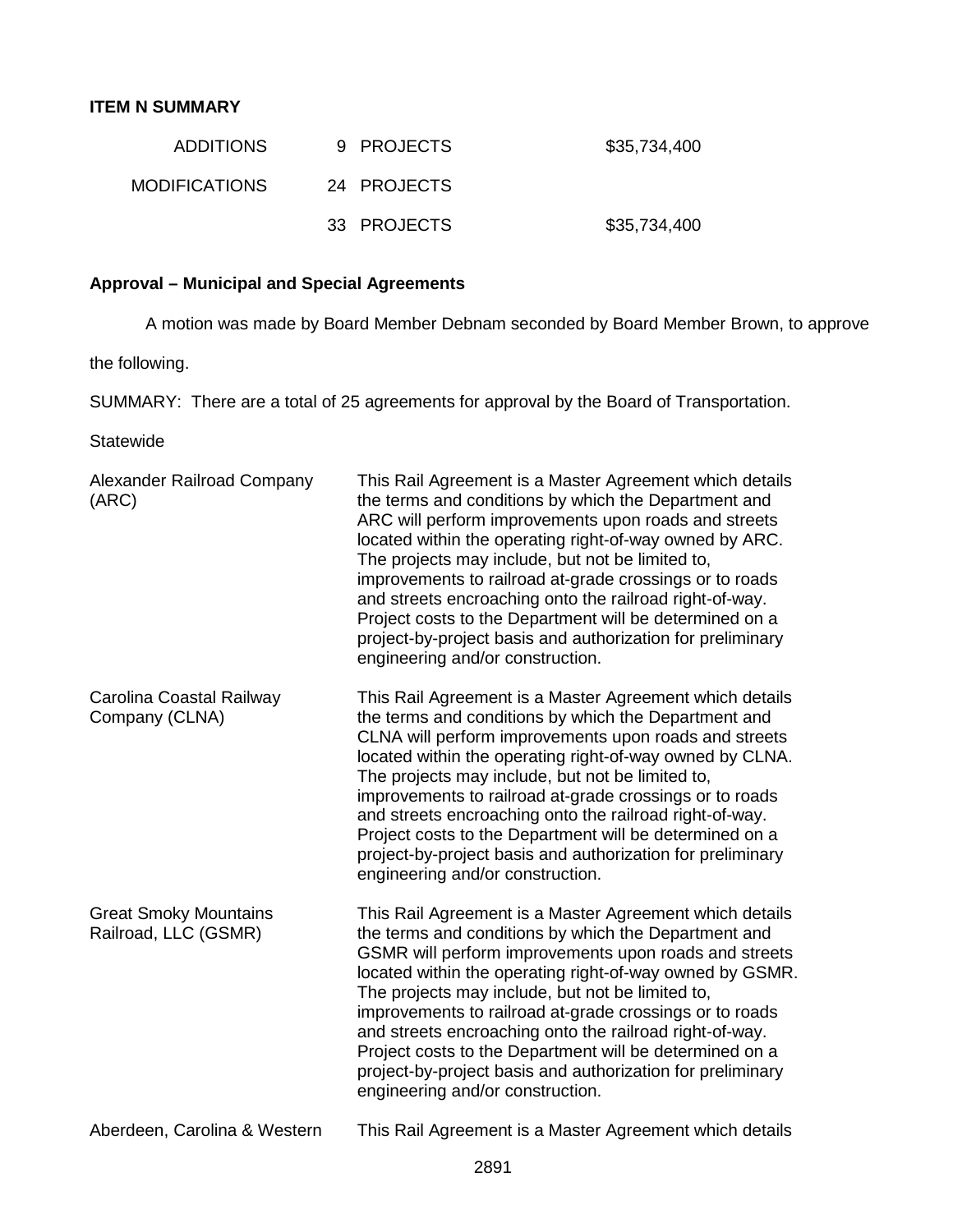| Railway Company (ACWR)                                                                                                   | the terms and conditions by which the Department and<br>ACWR will perform improvements upon roads and streets<br>located within the operating right-of-way owned by ACWR.<br>The projects may include, but not be limited to,<br>improvements to railroad at-grade crossings or to roads<br>and streets encroaching onto the railroad right-of-way.<br>Project costs to the Department will be determined on a<br>project-by-project basis and authorization for preliminary<br>engineering and/or construction.                                                                                                                                                                                                                                                                                                   |
|--------------------------------------------------------------------------------------------------------------------------|--------------------------------------------------------------------------------------------------------------------------------------------------------------------------------------------------------------------------------------------------------------------------------------------------------------------------------------------------------------------------------------------------------------------------------------------------------------------------------------------------------------------------------------------------------------------------------------------------------------------------------------------------------------------------------------------------------------------------------------------------------------------------------------------------------------------|
| Division 1                                                                                                               |                                                                                                                                                                                                                                                                                                                                                                                                                                                                                                                                                                                                                                                                                                                                                                                                                    |
| U.S. Fish and Wildlife Service,<br><b>Great Dismal Swamp National</b><br><b>Wildlife Refuge</b><br><b>Tyrrell County</b> | This Memorandum of Understanding is to allow the U.S.<br>Fish and Wildlife Service (USFWS) to translocate two (2)<br>endangered red-cockaded woodpeckers from the northern<br>area of the Palmetto-Peartree Preserve to the Great Dismal<br>Swamp Wildlife Refuge in southeastern Virginia. This<br>agenda item supersedes the item Approved by the BOT on<br>October 8, 2015.                                                                                                                                                                                                                                                                                                                                                                                                                                     |
| Division 2                                                                                                               |                                                                                                                                                                                                                                                                                                                                                                                                                                                                                                                                                                                                                                                                                                                                                                                                                    |
| Gulf & Ohio Railways, Inc.<br>(Lessee)<br>Lenoir County                                                                  | This Rail Agreement consists of the exclusive leasing of the<br>Department's Global Transpark rail spur between milepost<br>GTP 0.00 at Kinston and milepost GTP 5.7 at North<br>Carolina Global Transpark to the Lessee. The Agreement<br>includes the terms and conditions by which the Lessee<br>shall occupy and operate the real property, right-of-way,<br>roadbed, main track, sidings, industrial tracks, yards,<br>storage areas, culverts, bridges, fixtures, and other railroad<br>appurtenances located between the aforementioned<br>railroad mileposts. The Lessee shall reimburse the<br>Department \$1,000 per month beginning six (6) months<br>following execution of the lease Agreement and continuing<br>for the term of the Agreement, plus \$50 per car from new<br>and existing customers. |
| City of New Bern<br><b>Craven County</b><br>U-4755<br>39833.3.1<br>B-2532<br>32649.3.1                                   | This Project consists of roadway improvements under the<br>Maintenance Agreement for TIP Projects B-2532 and<br>U-4755 and the Municipal Agreement for U-4755. This<br>Supplemental Agreement is to amend the Maintenance and<br>Municipal Agreements for the transfer of responsibilities for<br>area roadways to the Municipality; ownership of the Alfred<br>Cunningham Bridge to the Department; completion of<br>resurfacing and drainage work on Trent Road (SR 1278) by<br>the Department; and the responsibilities henceforth under<br>agreements and contracts.                                                                                                                                                                                                                                           |
| Division 3                                                                                                               |                                                                                                                                                                                                                                                                                                                                                                                                                                                                                                                                                                                                                                                                                                                                                                                                                    |
| Town of Carolina Beach<br><b>New Hanover County</b><br>U-5527 D<br>50077.1.5<br>50077.3.5                                | The Project consists of the construction of a multi-use path<br>on Harper Avenue from Dow Road to 6 <sup>th</sup> Street in Carolina<br>Beach. The Municipality is responsible for all phases of the<br>Project. The Department shall participate in an amount not<br>to exceed 80% (\$213,393) from STP-DA funds. The                                                                                                                                                                                                                                                                                                                                                                                                                                                                                             |

to exceed 80% (\$213,393) from STP-DA funds. The

Municipality will be responsible for providing 20% (\$53,348)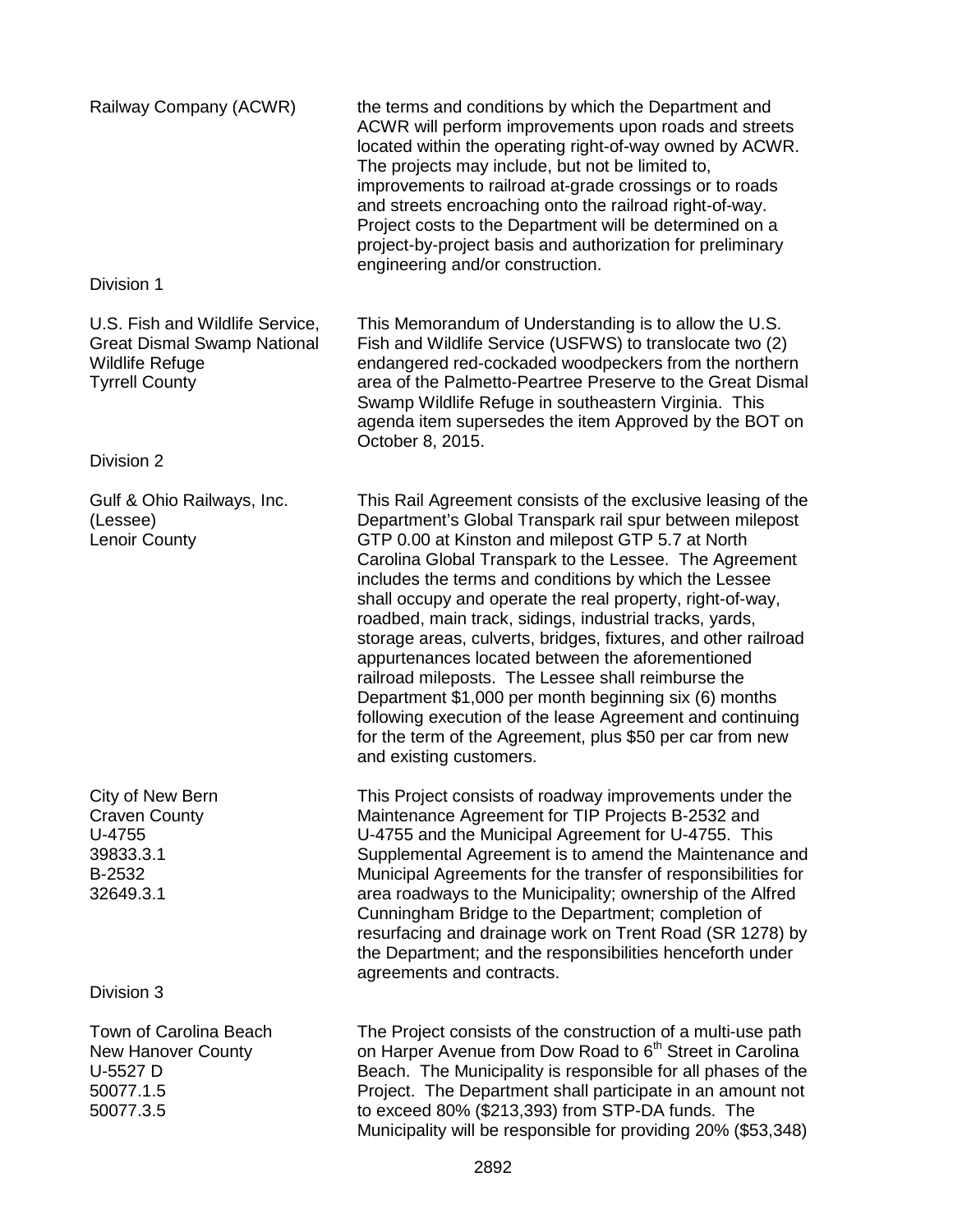Division 5

City of Raleigh Wake County C-5170 46235.3.F1

City of Raleigh Wake County C-5172 46236.3.1

Town of Morrisville Wake County C-5168 46233.1.1 46233.3.1

Division 6

R.J. Corman Railroad Company/Carolina Lines, LLC (RJCS) Columbus County 42623

R.J. Corman Railroad Company/Carolina Lines, LLC (RJCS) Columbus County 42623

matching funds and all costs that exceed the total estimated cost of \$266,741.

The Project consists of citywide improvements to include bicycle restriping and sharrows along roadways throughout Raleigh. This Supplemental Agreement is to decrease the funding in an amount of \$121,233 to be reallocated to Project C-5172 in Raleigh.

The Project consists of the preconstruction and construction of 5-foot sidewalks along Six Forks Road from Coleridge Drive to Wake Forest Road in Raleigh. This Supplemental Agreement is to increase the funding and extend the completion date for the Project. The Department's original participation was \$386,400 at 80%, to be increased with an additional \$121,233 at 50% of CMAQ funds. The Municipality's original participation was \$96,600 at 20% local match. The Municipality will provide an additional \$121,233 at 50% local match, and all costs that exceed the total Project estimated cost of \$725,466. The extended completion date for the Project is December 31, 2017, in lieu of December 31, 2015.

The Project consists of the design and construction of a 2.5 mile asphalt greenway trail connecting residential neighborhoods to retail and employment areas. This Supplemental Agreement is to expand the scope. The Municipality has requested to include the replacement of the train trestle which will allow for a longer span to accommodate a 10 foot wide concrete path underneath the new trestle.

This Rail Agreement consists of approval of a Rail Freight Assistance grant from the State's Freight Rail & Rail Crossing Safety Improvement (FRRCSI) fund to assist RJCS with infrastructure improvements necessary for restoring service to the railroad. The project includes surfacing, installation of crossties and ballast, and bridge repair work. RJCS shall be responsible for performing the work. The Department will participate in the project to the extent of 50% of the total project costs or up to \$350,000, whichever is less.

This Rail Agreement consists of a Contingent Interest Agreement and Instrument for Indebtedness (CIA) to secure a lien on project assets constructed with grants funds awarded pursuant to the Rail Freight Assistance agreement described in the preceding agenda item. As a condition of the grant award, RJCS and the Department will enter into this CIA to secure a lien on the project assets for the five (5) years following project completion. Upon the sale, disposition, or abandonment of any part of the track during the lien period, the Department will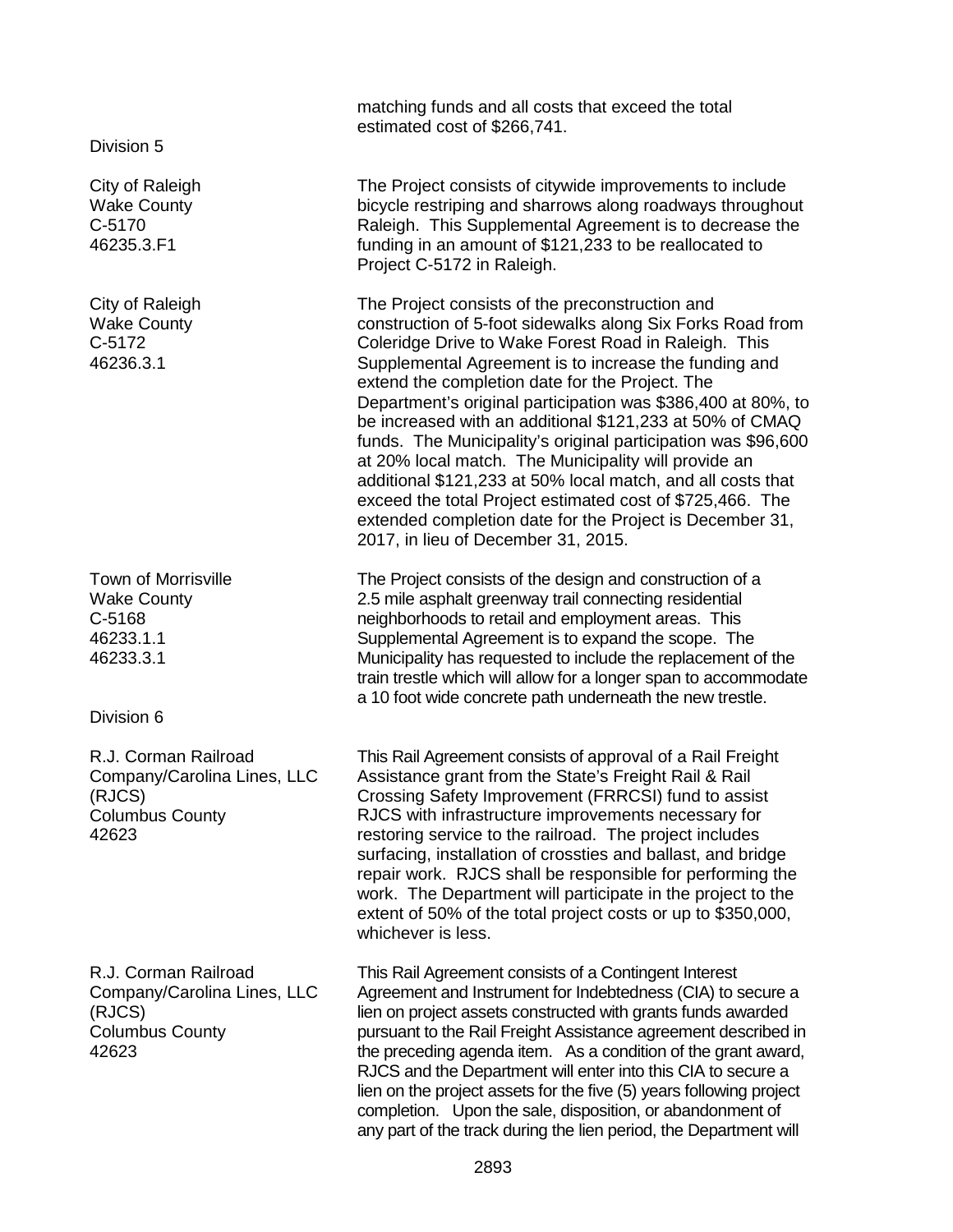Division 7

City of Greensboro Guilford County R-2413A 34429.3.S8

Division 9

City of King Yadkin Valley Railroad Company (YVRR) Stokes County Y-5500IB 80000.2.3.5

Division 10

City of Charlotte Mecklenburg County B-5930 50151.1.F1 50151.2.F1 50151.3.F1 Division 10, cont.

City of Charlotte Mecklenburg County B-5931 50152.1.F1 50152.2.F1 50152.3.F1

Division 12

Town of Mooresville Iredell County C-5200 46251.1.F1 46251.2.F1 46251.3.F1

be entitled to a refund of its financial investment equal to a pro rata share as follows: 100% in year one, 80% in year two, 60% in year three, 40% in year four, and 20% in year five.

The Project consists of improvements to NC 68 from Pleasant Ridge Road (SR 2133) to Leabourne Road (SR 2016), and Pleasant Ridge Road (SR 2133) from Brigham Road (SR 2012) to NC 68. At the request of the Municipality, the Department shall include provisions in the construction contract for betterment work to the water lines. The Municipality shall pay the Department a lump sum amount of \$2,610,192.79 for the work.

This Rail Agreement consists of the permanent closure of the municipal at-grade crossing at King Elementary School Drive (Crossing # 721 947C, milepost CF-25.35), the permanent closure of the at-grade crossing at (SR 1138) Goff Road (Crossing # 721 952Y, milepost CF 24.1), and the construction of a new at-grade crossing west of (SR 1138). The Department will perform all work not on railroad right-of-way. YVRR shall perform all work within their right-of-way. The Department will reimburse YVRR for the demolition of both existing crossings and for all work performed at the new at-grade crossing west of (SR 1138) and any additional agreed upon improvements. Estimated cost of the work is \$300,000.

The Project consists of the replacement of Bridge #433 on Sardis Lane over McAlpine Creek in Charlotte. The Department shall reimburse 80% (\$787,200) of approved eligible costs. The Municipality will be responsible for providing the 20% (\$196,800) non-federal match. The estimated total cost is \$984,000.

The Project consists of the replacement of Bridge #443 on Morris Field Drive over Southern Railroad in Charlotte. The Department shall reimburse 80% (\$2,480,000) of approved eligible costs. The Municipality will be responsible for providing the 20% (\$620,000) non-federal match. The estimated total cost is \$3,100,000.

The Project consists of intersection improvements at NC 150 and NC 115. This Supplemental Agreement is to provide additional funding in the amount of \$397,883 from CMAQ funds. The Municipality shall provide \$125,647 as the non-federal match at 24%.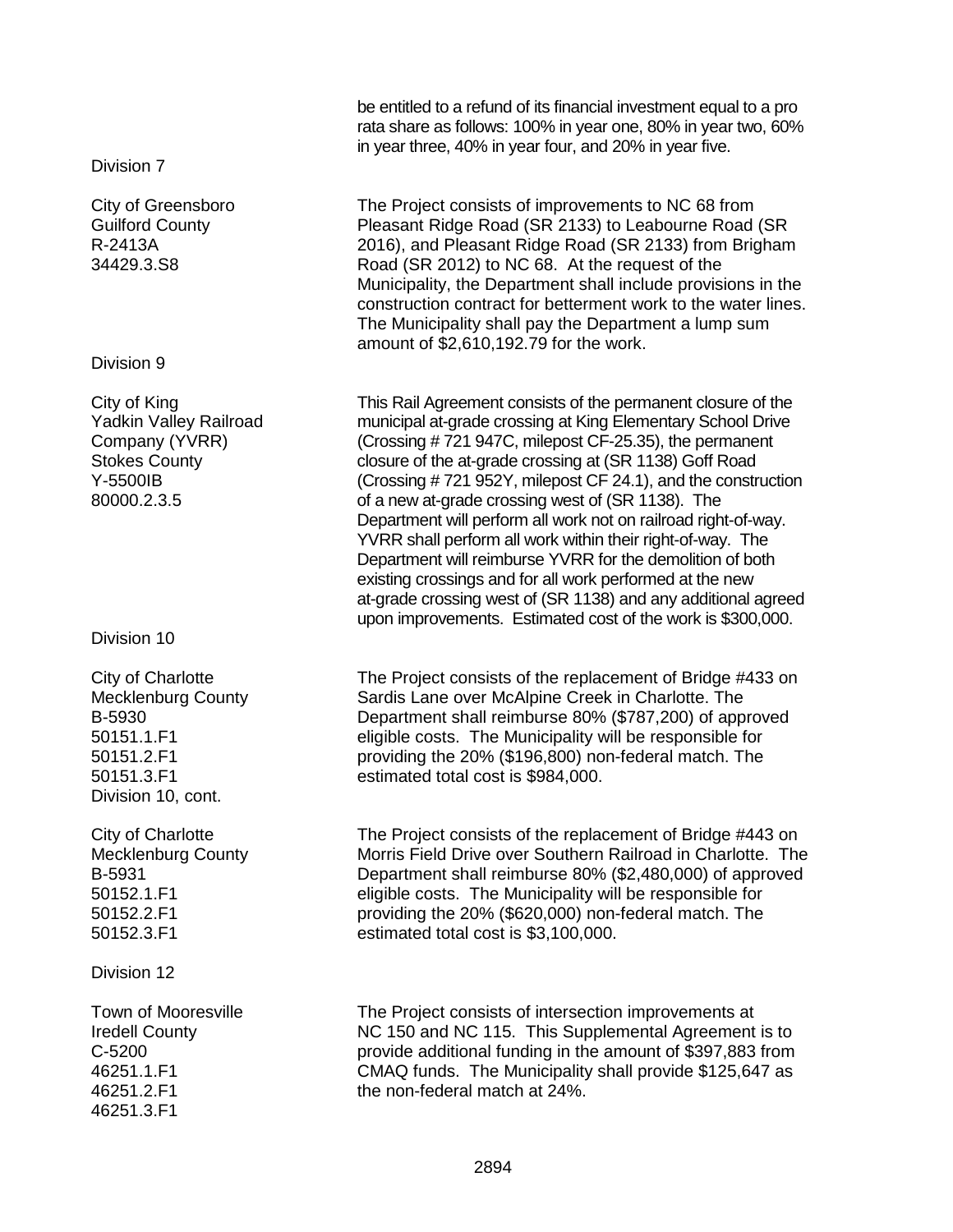Town of Mooresville Iredell County C-5529 51043.1.F1 51043.2.F1 51043.3.F1

Town of Mooresville Iredell County B-5142 42303.3.FD1

Western Piedmont Council of **Governments** Catawba County M-0491 44526.10.1

City of Gastonia Gaston County M-0491 44526.10.1

Division 13

City of Asheville Buncombe County U-4715B 39079.1.2 39079.2.2 39079.3.4

City of Asheville Buncombe County U-5190 45251.1.1 45251.2.1 45251.3.1

The Project consists of intersection improvements at Faith Road, Campus Lane, and NC 115. This Supplemental Agreement is to provide additional funding in the amount of \$153,625 from CMAQ funds. The Municipality shall provide \$51,208 as the non-federal match at 25%.

The Project consists of replacing Bridge No. 57 over Cornelius Creek on (SR 1302) in Mooresville. At the request of the Municipality, the Department shall include provisions in the construction contract for the contractor to install water and sewer lines. The Municipality shall reimburse the Department the entire cost of said utility work. The estimated cost to the Municipality is \$163,568.

The Project consists of the Western Piedmont Council of Government carrying out the Unified Planning Work Program to include additional rural counties. The Department agrees to allocate an additional \$80,000 in SPR funds annually to be available to the Council for this work until funding is no longer available. The Council agrees to provide the non-federal match, or \$20,000. If the Council fails to use any of the allocated funding for three (3) consecutive years, the Department will cease to allocate the funding.

The Project consists of the City of Gastonia carrying out the Unified Planning Work Program to include additional rural counties. The Department agrees to allocate an additional \$75,000 in SPR funds annually to be available to the Municipality for this work until funding is no longer available. The Municipality agrees to provide the nonfederal match, or \$18,750. If the Municipality fails to use any of the allocated funding for three (3) consecutive years, the Department will cease to allocate the funding.

The Project consists of the design and construction of a computerized traffic signal system with new state-of-the-art equipment in the City of Asheville. The total estimated Project cost is \$12,100,000. The Department shall be responsible for the required 26% match of \$3,919,500.

The Project consists of the design and construction of a new sidewalk on New Leicester Highway from the city limits to Patton Avenue. The Municipality is responsible for all phases of the Project. The Department shall reimburse 80% of approved eligible costs from the STP-DA funds allocation, not to exceed \$2,904,000. The Municipality will be responsible for providing the 20% (\$726,000) non-federal match for the STP-DA funds authorized and all costs that exceed the total estimated cost.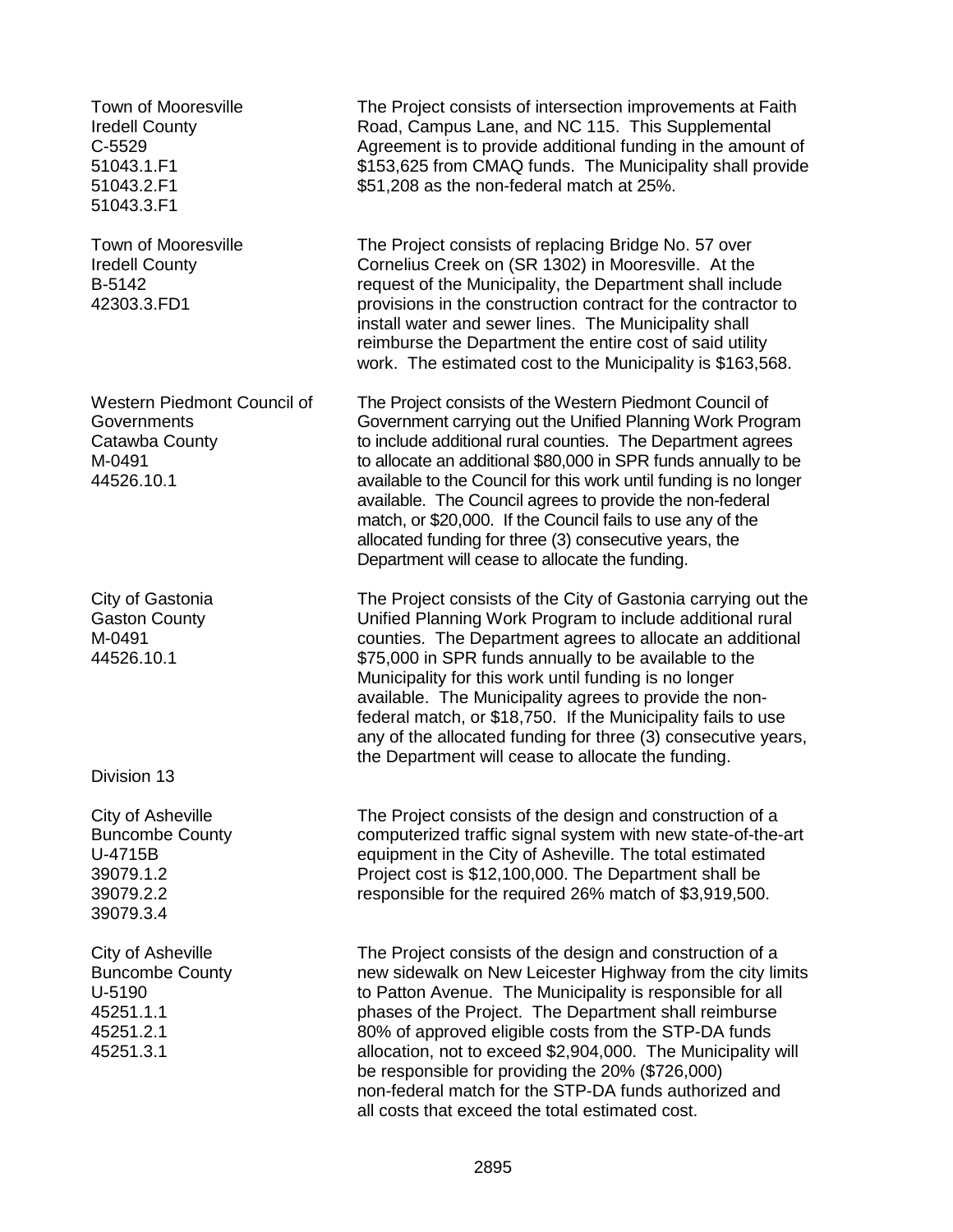Division 14

| City of Brevard<br><b>Transylvania County</b><br>R-5605<br>43587.3.1           | The Project consists of construction of the Davidson River<br>Village Connector from US 64 to US 276/US 64 in Pisgah<br>Forest. The Department is responsible for all aspects of<br>the Project. At the request of the Municipality, the<br>Department shall include provisions for construction of<br>sidewalk on the portion of a round-about within Municipal<br>limits. The estimated cost to the Municipality is \$6,000. |
|--------------------------------------------------------------------------------|--------------------------------------------------------------------------------------------------------------------------------------------------------------------------------------------------------------------------------------------------------------------------------------------------------------------------------------------------------------------------------------------------------------------------------|
|                                                                                | SUMMARY: There are a total of 26 agreements for informational purposes only.                                                                                                                                                                                                                                                                                                                                                   |
| Division 1                                                                     |                                                                                                                                                                                                                                                                                                                                                                                                                                |
| NC Department of<br>Environmental Quality (NCDEQ)<br>Dare County<br>36249.3551 | The Project consists of conducting underwater surveys in<br>Hatteras Inlet. NCDEQ shall reimburse the Department<br>one hundred percent (100%) of the actual cost of all work<br>performed by the Department. The estimated Project cost<br>is \$15,000.                                                                                                                                                                       |
| Division 2                                                                     |                                                                                                                                                                                                                                                                                                                                                                                                                                |
| <b>Greene County</b><br><b>County of Greene</b>                                | This Agreement is to allow Disaster Related Debris<br>Removal by the County during a State of Disaster or<br>Imminent Threat of Disaster and/or a State of Emergency.<br>The County shall remove and dispose of disaster related<br>debris on all released State Routes. The County shall<br>apply directly to FEMA for reimbursement of eligible<br>debris removal costs.                                                     |
| Division 3                                                                     |                                                                                                                                                                                                                                                                                                                                                                                                                                |
| Town of Sunset Beach<br><b>Brunswick County</b><br>2016CPT.03.11.20101         | The Project consists of Widening (bike lanes) & resurfacing<br>of (SR 1177) East & West Main Street in the Town of<br>Sunset Beach. The Municipality shall participate in the<br>actual costs of the Project in an amount not to exceed<br>\$540,000. The total estimated Project cost is \$873,448.                                                                                                                           |
| Division 5                                                                     |                                                                                                                                                                                                                                                                                                                                                                                                                                |
| Glenaire Inc.<br><b>Wake County</b><br>36249.3548                              | The Project consists of upgrading the existing signal at<br>Kildaire Farm Road and W. Cornwall Road in Cary. The<br>Department will review the traffic signal plans and inspect<br>the traffic signal installation. The Developer shall<br>reimburse the Department 100% of the actual cost of the<br>work. The estimated reimbursement is \$5,000.                                                                            |
| Town of Fuquay-Varina<br><b>Wake County</b><br>U-5317<br>45430.1.1             | The Project consists of planning, design, and NEPA study<br>for N Judd Parkway NW between NC Route 55 (N Broad<br>Street) and NC Route 42 (W Academy Street). This<br>Supplemental Agreement extends the completion date for<br>the Project to March 31, 2016, in lieu of March 13, 2015.                                                                                                                                      |
| Roxboro Retail Investments,<br><b>LLC</b><br>Durham County                     | The Project consists of the installation of a new traffic<br>signal at US 501 (Roxboro Street) and Argonne Drive in<br>Durham. The Developer shall reimburse the Department                                                                                                                                                                                                                                                    |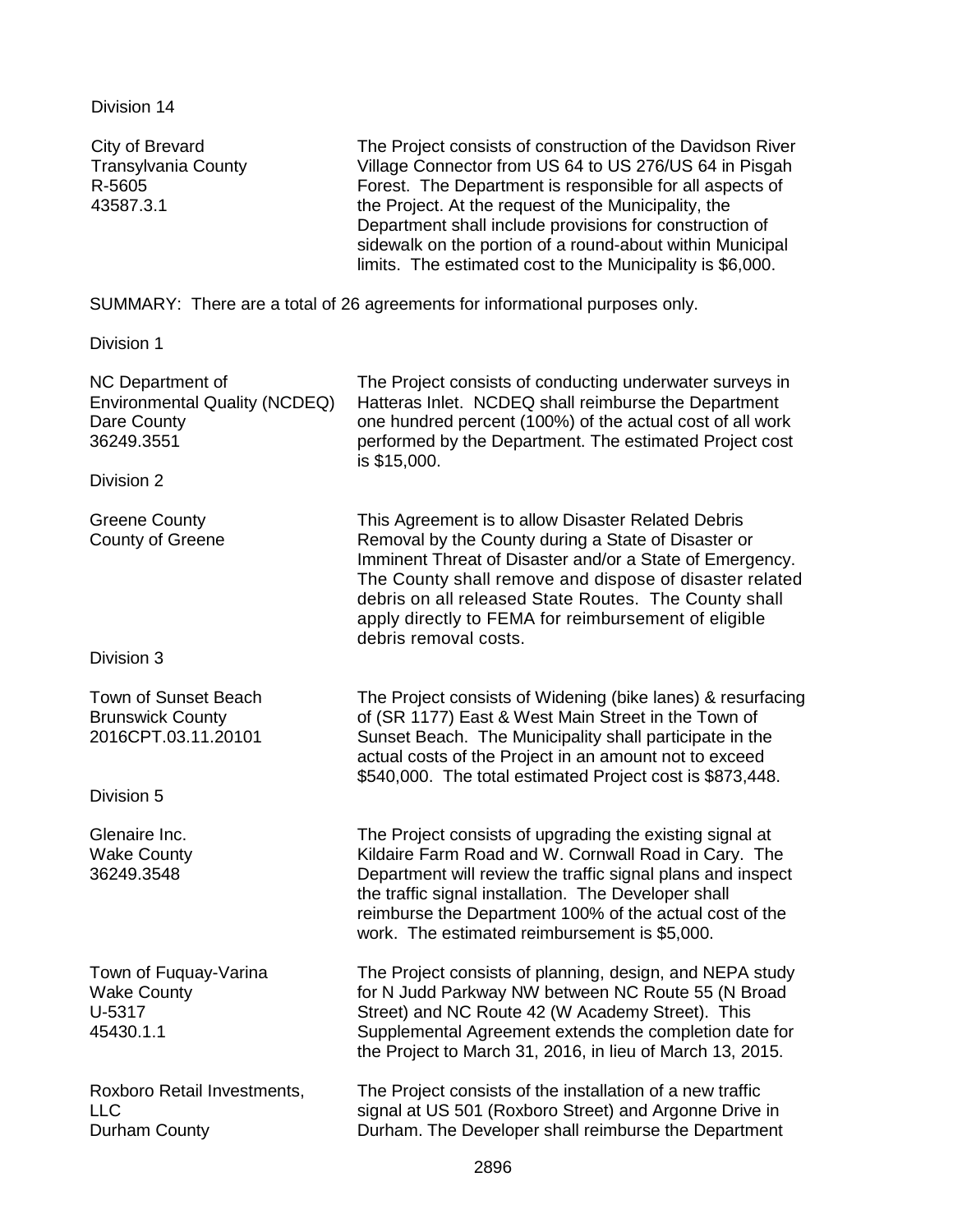#### 36249.3550 one hundred percent (100%) of the actual cost of the Department's inspection and review. The estimated reimbursement is \$5,000. SunCap Property Group Durham County 36249.3549 The Project consists of the upgrading the existing signal at NC 54 and Alston Avenue [05-0607] in Durham. The Developer shall reimburse the Department 100% of the actual cost of the Department's inspection and review. The estimated reimbursement is \$5,000. Division 6 City of Fayetteville Cumberland County 3706.3.26 The Project consists of landscape plantings and construction for irrigation system enhancements in the median islands along Glensford Drive (SR1596) from Raeford Road (US 401 Bus) to Cliffdale Road (SR 1400) in Fayetteville. This Supplemental Agreement expands the scope of the Project to include additional landscaping, plantings and irrigation enhancements to be placed in the existing median on Glensford Drive (SR 1596) from Cliffdale Road (SR 1400) to Morganton Road (SR 1404). The Municipality shall reimburse the Department 100% of the actual cost of the work. The estimated reimbursement is \$105,555. Division 7 Town of Carrboro Orange County U-4726 DD 36268.1.25 36268.3.F25 The Project consists of design and construction of a sidewalk on Rogers Road from Homestead Road to Meadow Run Court in Carrboro. This Supplemental Agreement is to extend the completion date for the Project. The Municipality shall complete the Project by December 31, 2017 in lieu of December 31, 2015. Division 8 Town of Mount Gilead Montgomery County 3608.3.10 The Project consists of construction of concrete sidewalk along NC 73 (North Main Street) in Mount Gilead. This Supplemental Agreement is to extend the completion date to June 30, 2016 in lieu of September 23, 2015. Town of Pittsboro Chatham County 3608.3.07 The Project consists of construction of concrete sidewalk along (SR 1967) Pittsboro Elementary School Road in Pittsboro. This Supplemental Agreement is to extend the completion date to June 30, 2016 in lieu of October 6, 2015. City of Sanford Lee County 3608.3.11 This Project consists of construction of concrete sidewalk along US 421/NC 42 (Horner Boulevard) and the addition of a pedestrian signal at the intersection of US 421/NC 42 and (SR 1107) Fields Drive in Sanford. This Supplemental Agreement is to extend the completion date to June 30, 2016 in lieu of December 11, 2015. Division 9 Winston-Salem Forsyth County Board of Education Forsyth County The Project consists of paving various school parking lots within the Winston-Salem Forsyth Board of Education School District at these locations: Mt. Tabor High School, 2897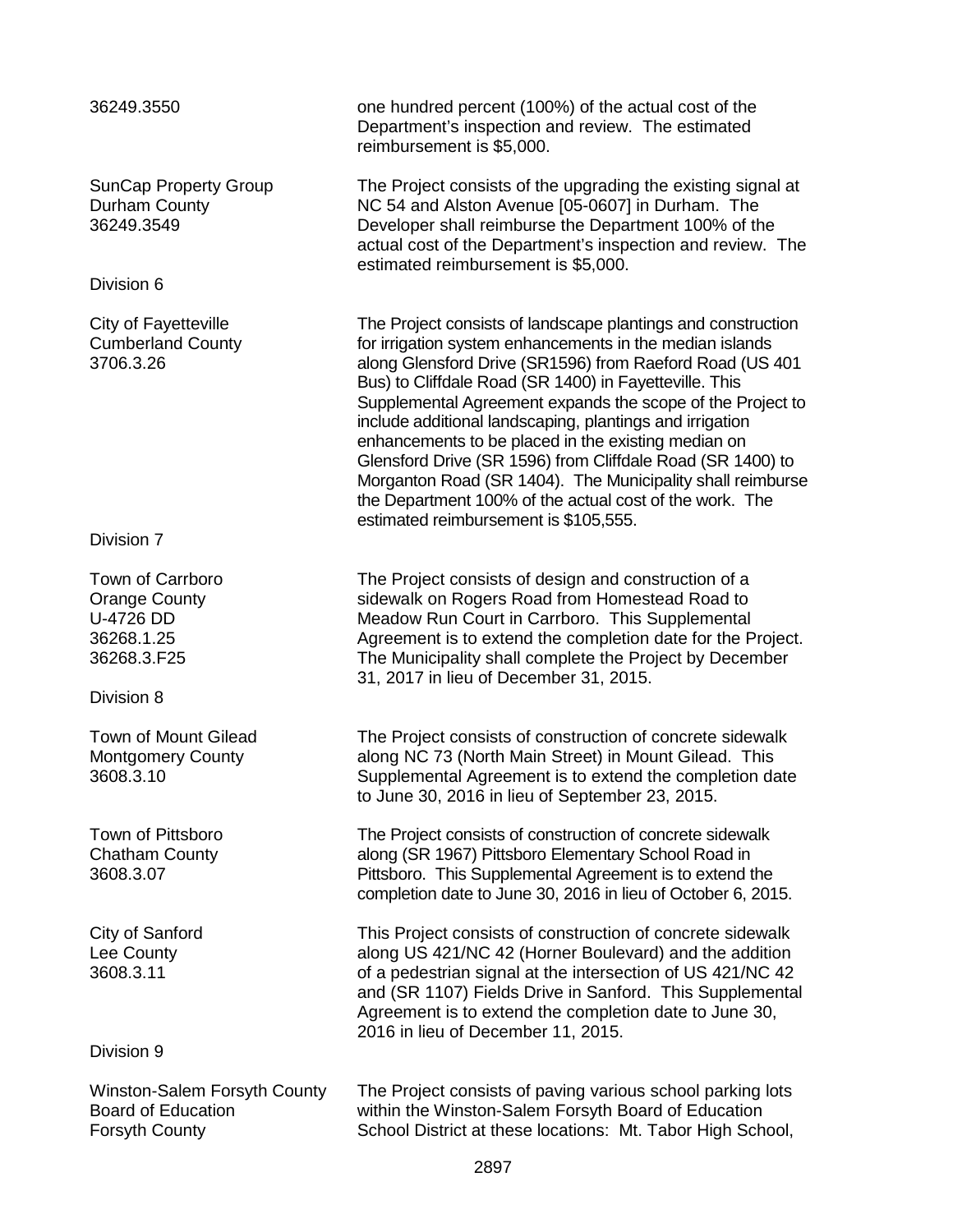| 36249.3515                                                                                       | East Forsyth High School, and Parkland High School. The<br>Board of Education shall reimburse the Department 100%<br>of the actual cost of all work performed by the Department.<br>The estimated reimbursement is \$52,000.                                                                                                                                                                                                                                                                                                                              |
|--------------------------------------------------------------------------------------------------|-----------------------------------------------------------------------------------------------------------------------------------------------------------------------------------------------------------------------------------------------------------------------------------------------------------------------------------------------------------------------------------------------------------------------------------------------------------------------------------------------------------------------------------------------------------|
| Winston-Salem Forsyth County<br><b>Board of Education</b><br><b>Forsyth County</b><br>36249.3547 | The Project consists of paving various school parking lots<br>within the Winston-Salem Forsyth Board of Education<br>School District at Winston-Salem Prep and Forest Park<br>Elementary Schools. The Board of Education shall<br>reimburse the Department 100% of the actual cost of all<br>work performed by the Department. The estimated Project<br>cost is \$102,000.                                                                                                                                                                                |
| <b>Barclay Group</b><br>Forsyth County<br>50080.1.1                                              | The Project consists of incorporating additional design work<br>into the Project for the design modifications requested by the<br>Developer. The Department will be responsible for performing<br>the work. The Developer shall reimburse the Department<br>100% of the actual cost of the Department's work. The<br>estimated reimbursement is \$20,000.                                                                                                                                                                                                 |
| Division 10                                                                                      |                                                                                                                                                                                                                                                                                                                                                                                                                                                                                                                                                           |
| <b>Mecklenburg County</b><br>The County of Mecklenburg<br>36249.3546                             | The Project consists of the design and installation of a new<br>traffic signal on Catawba Avenue (SR 5544) at Nantz Road<br>(SR 2148) in Cornelius. The County shall reimburse the<br>Department 100% of the actual cost of the Department's<br>work. The estimated reimbursement is \$5,000.                                                                                                                                                                                                                                                             |
| Town of Stallings<br><b>Union County</b><br>45340.3.FD15                                         | The Project consists of the installation of left-turn lanes and<br>traffic signal at the intersection of Stallings Road (SR 1365)<br>and Matthews-Indian Trail Road (SR 1367) in Stallings. The<br>Project includes betterments of Black powder-coated traffic<br>signal poles and mast arms, foundation, conduit and<br>related equipment for the traffic signal. The Municipality will<br>reimburse the Department 100% of the actual cost of work<br>performed by the Department and materials. The estimated<br>cost of the betterments is \$130,000. |
| Wal-Mart Stores, Inc.<br><b>Cabarrus County</b><br>36249-3553                                    | The Project consists of the modification to the existing signal<br>at the intersection of US 601 and Zion Church Road/NC 49<br>northbound ramp and the installation of a new traffic signal at<br>the intersection of US 601 and Food Lion Driveway South.<br>The Developer shall reimburse the Department one hundred<br>percent (100%) of the actual cost of the Department's work.<br>The estimated reimbursement is \$10,000.                                                                                                                         |
| City of Charlotte<br><b>Mecklenburg County</b><br>U-5507B<br>45477.2.2<br>45477.3.2              | The Project consists of constructing the northwest part of<br>the thoroughfare from the termini of U-5507A to existing<br>Prosperity Church Road in Mecklenburg County. This<br>Supplemental Agreement extends the completion date for<br>the Project to September 19, 2018, in lieu of July 31, 2015.                                                                                                                                                                                                                                                    |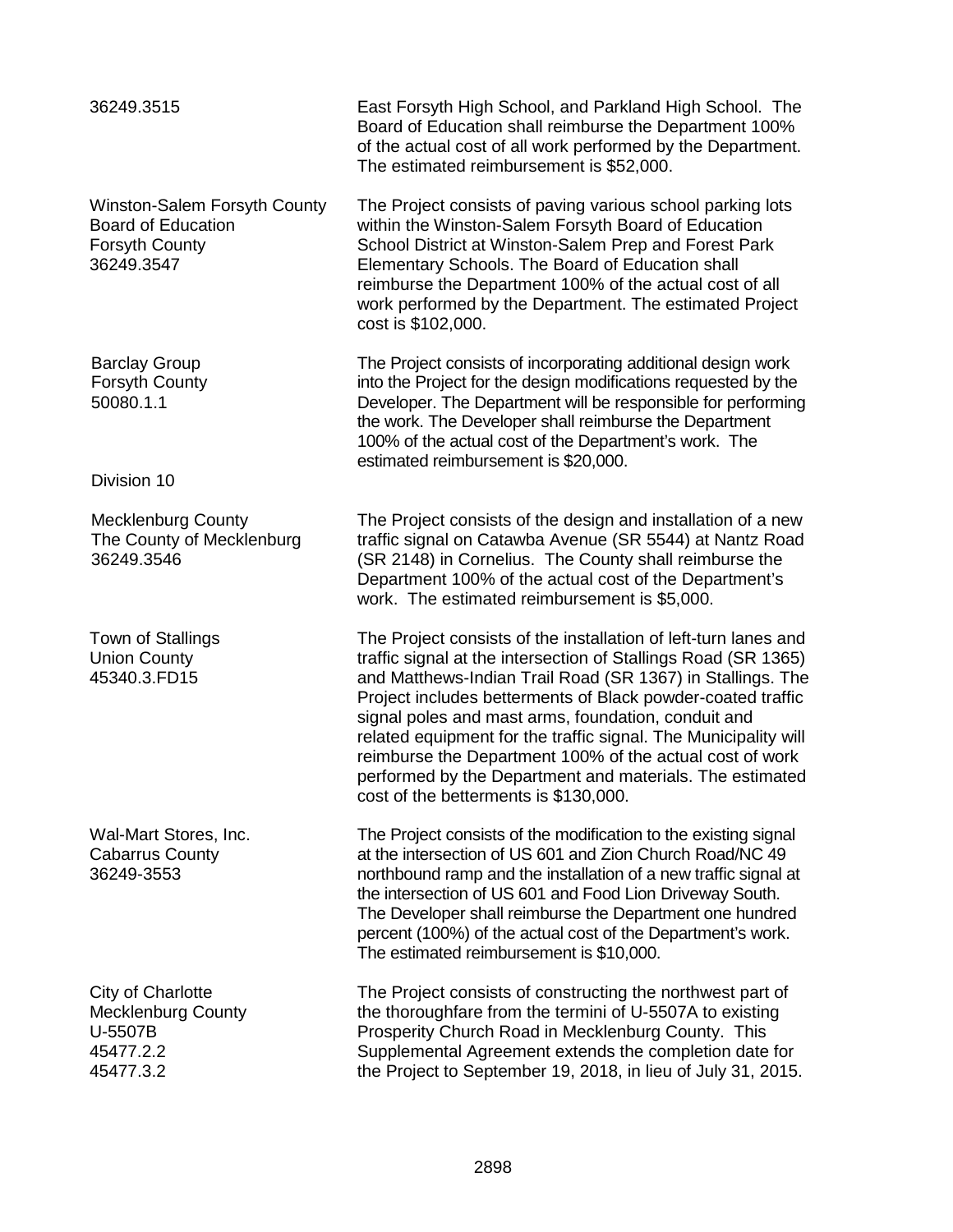Division 11

Caldwell County Schools Caldwell County 44410

Caldwell County Schools Caldwell County 44409

NC Division of Parks & Recreation Wilkes County 36249.3555

NC Division of Parks & Recreation Ashe County 36249.3556

NC Division of Parks & Recreation Ashe County 36249.3557

Division 12

Western Piedmont Council of **Governments** Catawba County 49004.1

Division 14

Graham County Schools Graham County 36249.3552

The Project consists of constructing a left turn lane on US 64/NC 90 at the entrance to the new William Lenoir Middle School in Caldwell County. The Department shall participate in actual construction costs in an amount not to exceed \$140,000. Costs which exceed this amount shall be borne by the School.

The Project consists of constructing a new school bus drive and parking area at Gamewell Middle School in Caldwell County. The Department shall participate in actual construction costs in an amount not to exceed \$50,000. Costs which exceed this amount shall be borne by the School.

The Project consists of widening the existing single lane gravel road to two lanes including grading, establishing new ditch lines, installing pipe culverts at two locations for access, extending cross line pipe under roadway, and placing asphalt for approximately 600 feet from one-lane bridge in campground to the intersection of the main park road at Stone Mountain State Park in Wilkes County. The Agency shall reimburse the Department 100% of the actual cost of all work performed by the Department. The total estimated project cost is \$13,000.

The Project consists of clearing, grubbing, removal of stumps, and grading to establish parking area for 10-15 cars with stone base for future paving at Mount Jefferson State Park in Ashe County. The Agency shall reimburse the Department 100 of the actual cost of all work performed by the Department. The total estimated project cost is \$16,000.

The Project consists of grading of access road for demolition of Yellow Mountain Bridge including removal of all treated deck floor, steel beams, concrete abutments and footing at Grandfather Mountain State Park in Avery County. The work will also include grading for 4x4 crossing on upper side and native grasses plated to prevent erosion. The Agency shall reimburse the Department 100% of the actual cost of all work performed by the Department. The total estimated project cost is \$12,000.

The Project consists of developing and conducting a household travel survey for the Greater Hickory Region to meet the regional transportation modeling data. Upon completion of the project, the Agency shall reimburse the Department \$283,981.

The Project consists of the asphalt surface treatment overlay for the school's multi-use path. The Agency shall reimburse the Department 100% of the actual cost of all work performed by the Department. The estimated cost is \$8,627.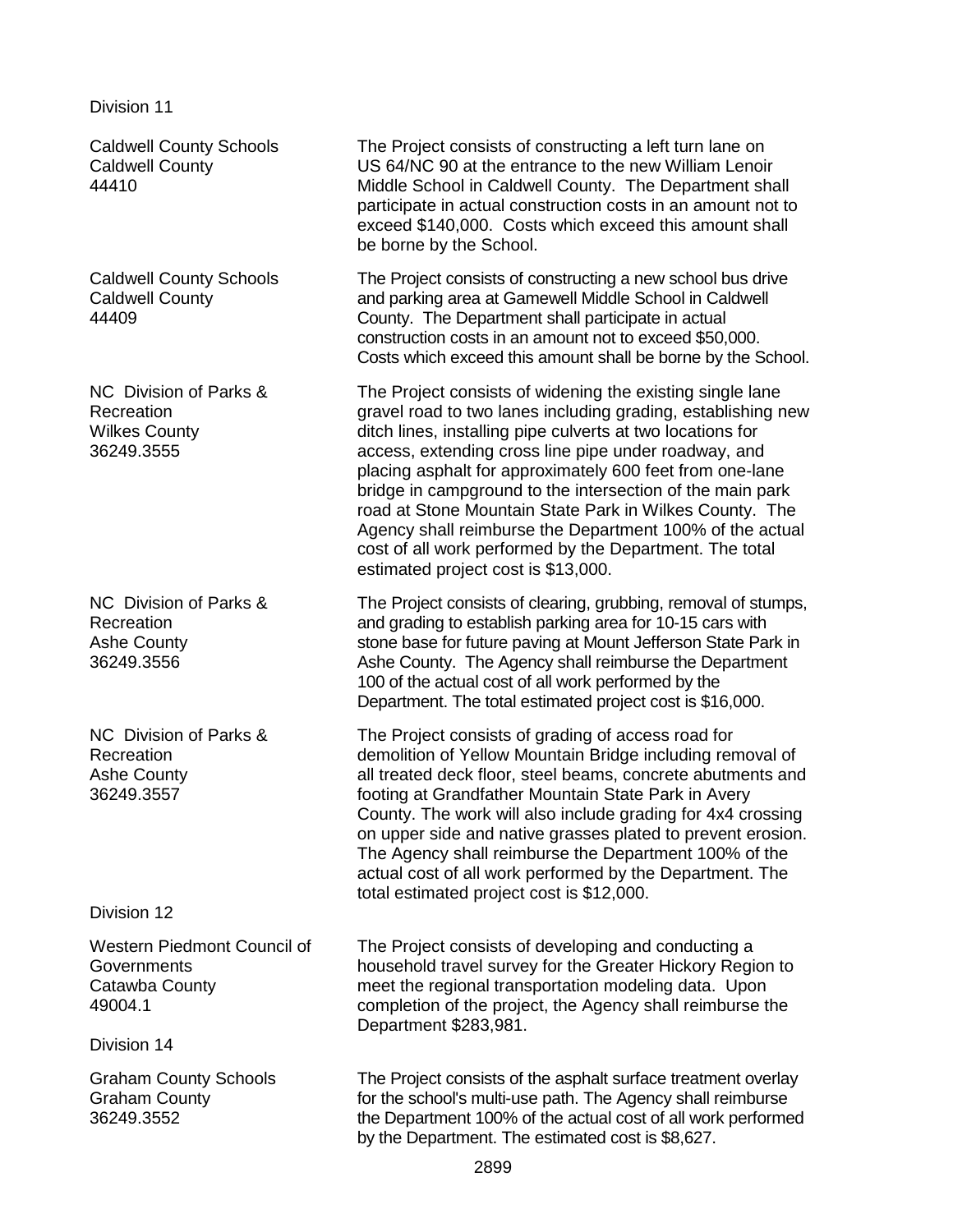#### **Approval - Preliminary Right of Way Plans**

The Preliminary Right of Way Plans for the below projects, including Secondary Roads and Industrial Access Roads, provide for the construction, design, drainage and control of access as shown on the respective plans.

Based upon the recommendations of the Manager of the Right of Way Unit, the Board finds that such rights of way as shown on these preliminary plans and drawings, including existing public dedicated right of way, are for a public use and are necessary for the construction of said projects.

The rights of way for the location, construction, relocation, and control of access of highways embraced in the below projects shall be as shown in detail on the preliminary right of ways plans and drawings for said projects on file in the Right of Way Branch in the Department of Transportation in Raleigh.

The Board finds such right of way acquisition to be necessary and hereby authorizes the

Right of Way Branch to acquire right of way on the below projects either by negotiation or by

condemnation through the Attorney General's Office.

#### **(Division 1)**

**Bertie County; I.D. No. B-5106; Project No. 42243.2.1:** Bridge No. 148 over Wahton Creek on SR 1200

### **(Division 3)**

**Brunswick County; I.D. No. R-5021; Project No. 41582.2.2:** NC 211 from SR 1500 (Midway Road) to NC 87

#### **(Division 4)**

### **Wilson County; I.D. No. B-5313; Project No. 46027.2.1:**

Bridge No. 109 over Town Creek on SR 1002 (Town Creek Road)

#### **(Division 5)**

**Wake County; I.D. No. B-4830; Project No. 38600.2.2:** Bridge No. 20 over Moccasin Creek on NC 97

#### **Person County; I.D. No. B-5327; Project No. 46041.2.2:**

Bridge No. 49 over South Hyco Creek on SR 1300 (Utilities Only)

**Durham County; I.D. No. EB-4707A; Project No. 38664.2.FD1:** SR 1838/SR 2220 from US 15/501 in Orange County to SR 1113 (Pope Road) in Durham County

#### **Granville County; I.D. No. C-5116A; Project No. 46232.2.F1:**

Creedmoor – NC 56 Greenway (Combined W/EB-5513 & C-5166B) Construct Bike-Pedestrian Trail System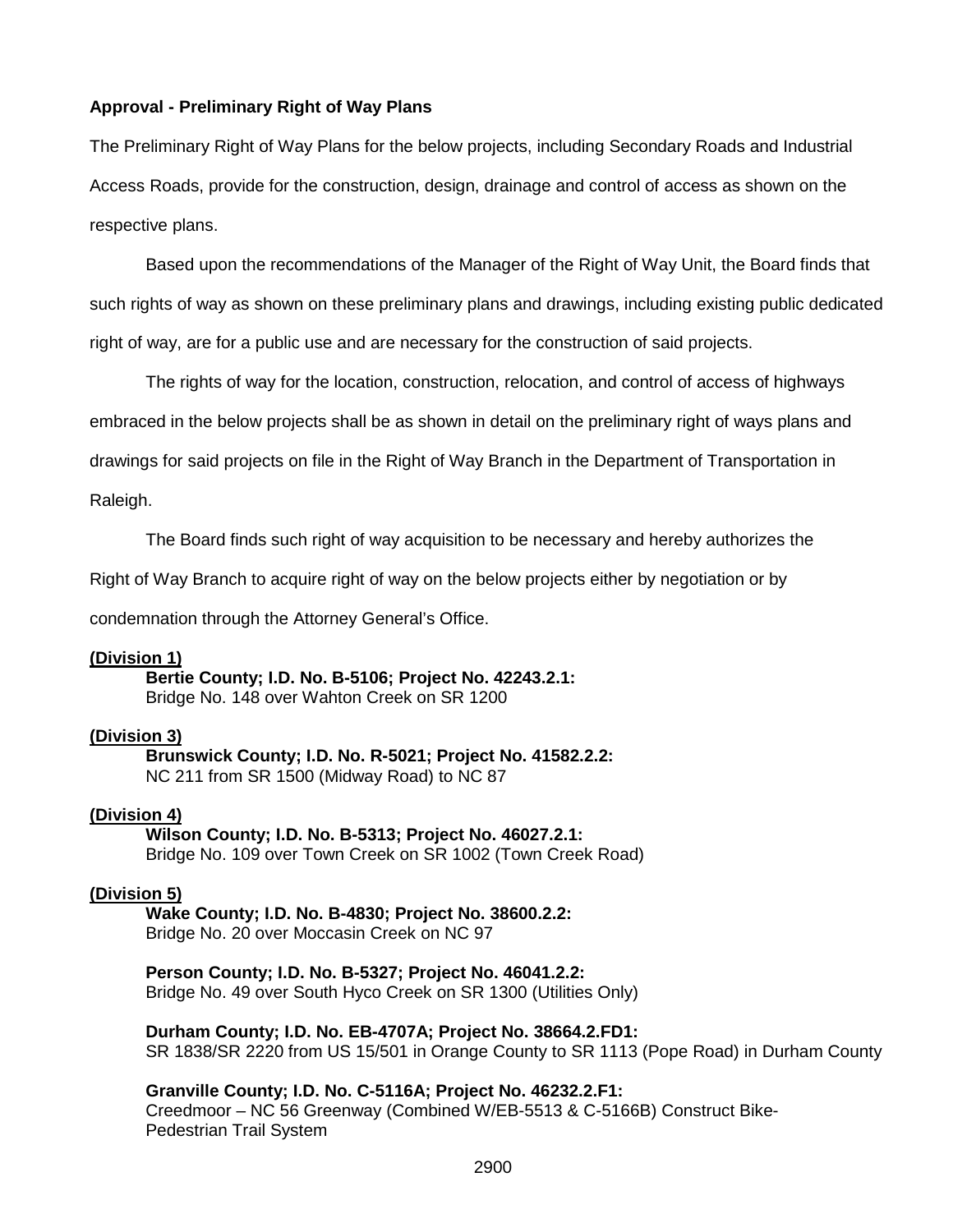#### **Granville County; I.D. No. C-5116b; Project No. 46232.2.F2:**

Creedmoor – NC 56 Greenway (Combined W/EB-5513 & C-5166A) Construct Bike-Pedestrian Trail System

#### **(Division 6)**

**Columbus County; I.D. No. BD-5106L; Project No. 45352.2.12:**

Bridge No. 79 over a flood control canal on NC 904

#### **(Division 7)**

**Guilford County; I.D. No. B-4961; Project No. 40152.2.1:** Bridge No. 208 over Little Alamance Creek on SR 3051 (Knox Road)

**Rockingham County; I.D. No. B-5343; Project No. 46057.2.1:** Bridge No. 169 over Cascade Creek

#### **(Division 8)**

#### **Randolph County; I.D. No. B-5360; Project No. 46074.2.1:**

Bridge No. 374 over Sandy Creek on SR 2481 (Low Bridge Road)

**Scotland County; I.D. No. W-5601BD; Project No. 50138.2.57:** US 74 at NC 144 and SR 1305 (Ida Mill Road)

#### **Randolph County; I.D. No. B-5546; Project No. 45538.2.1:**

Bridge No. 307 over Mount Pleasant Creek on SR 2481

#### **(Division 9)**

# **Forsyth County; I.D. No. B-4746; Project No. 38518.2.2:**

Bridge No. 229 over Norfolk Southern Railway Tracks on SR 2264 (Utilities Only)

#### **Davidson County; I.D. No. B-5165; Project No. 42341.2.2:**

Bridge No. 42 over Muddy Creek on SR 1485 (Utilities Only)

#### **(Division 11)**

#### **Avery County; I.D. No. B-5383; Project No. 46098.2.2:** Bridge No. 143 over Linville River on SR 1536 (Utilities Only)

**Avery County; I.D. No. B-5380; Project No. 46095.2.1:** Bridge No. 114 over a Creek on SR 1114

#### **(Division 12)**

#### **Catawba County; I.D. No. W-5212M; Project No. 45342.2.13:** SR 1005 (Startown Road) at SR 1165 (Settlemyre Bridge Road)

#### **Iredell County; I.D. No. B-4766; Project No. 38538.2.1:** Bridge No. 69 over Rocky Creek on NC 115

#### **(Division 13)**

**Rutherford County; I.D. No. B-4811; Project No. 38581.2.4:** Bridge No. 87 over The Broad River on US 64 (Utilities Only)

#### **PRELIMINARY RIGHT OF WAY PLANS 21 PROJECT(S) \$0.00**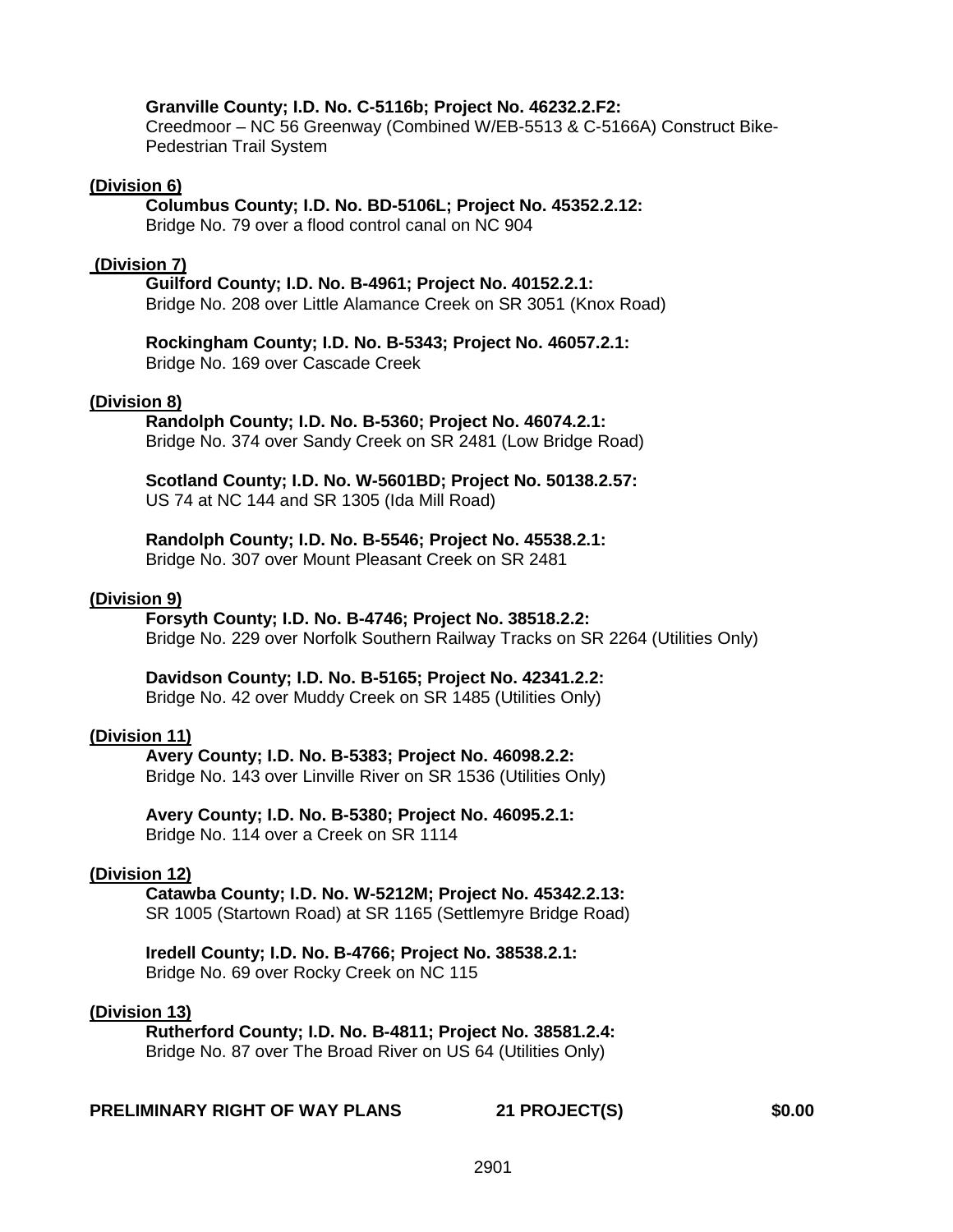# **Approval - Final Right of Way Plans**

Right of way acquisition in accordance with the preliminary right of way plans on file in the Right of

Way Unit has been determined to be necessary for public use and was authorized by the Board. Certain

changes in the right of way have necessitated alteration of the preliminary right of way plans. Final plans

have been prepared and provide for the construction, design, drainage and control of access for these

projects. The Board finds that such rights of way and control of access as shown on the final plans are for

a public use and are necessary for construction. The sections of roads which were shown on the

preliminary plans as sections of roads to be abandoned are hereby abandoned and removed from the

State Highway System for Maintenance upon the completion and acceptance of the project.

The rights of way for the location, design and construction of highways embraced in the

following projects shall be as shown in detail on the final plans for said projects as follows:

#### **(Division 3)**

#### **Project No. 34932.2.2; New Hanover County; I.D. No. U-3338B:**

Grading, drainage, paving and signals on SR 1175 (Kerr Avenue) from Randall Parkway to SR 2649 (Martin Luther King, Jr. Parkway) in Wilmington with the right of way indicated upon the final plans for said project.

#### **(Division 4)**

#### **Project No. 34182.3.FS3; Johnston County; I.D. No. I-3318BB:**

Grading, drainage, paving, structure and signals on Bridge No.114 and Bridge No.116 over Little River on I-95 with the right of way indicated upon the final plans for said project.

#### **(Division 6)**

#### **Project No. 46045.2.FD1; Columbus County; I.D. No. B-5331:**

Grading, drainage, paving and structures on Bridge No. 269 over Big Branch of SR 1849 with the right of way indicated upon the final plans for said project.

#### **Project No. 45849.2.FR1; Cumberland County; I.D. No. W-5519:**

Grading, drainage and paving on I-95 BUS/US 301 from NC 87 South to NC 59 with the right of way indicated upon the final plans for said project.

#### **(Division 14)**

### **Project No. 33313.FD2; Macon County; I.D. No. B-3868:**

Drainage, grading, structure and paving on Bridge NO. 172 over Little Tennessee River on SR 1456 with the right of way indicated upon the final plans for said project

# **FINAL RIGHT OF WAY PLANS 5 PROJECT(S) \$0.00**

#### **Approval - Advance Acquisition of Highway Right of Way**

Upon recommendation of the Manager of the Right of Way Unit, the Board has been requested to

authorize the acquisition of the following properties through negotiation or condemnation for proposes of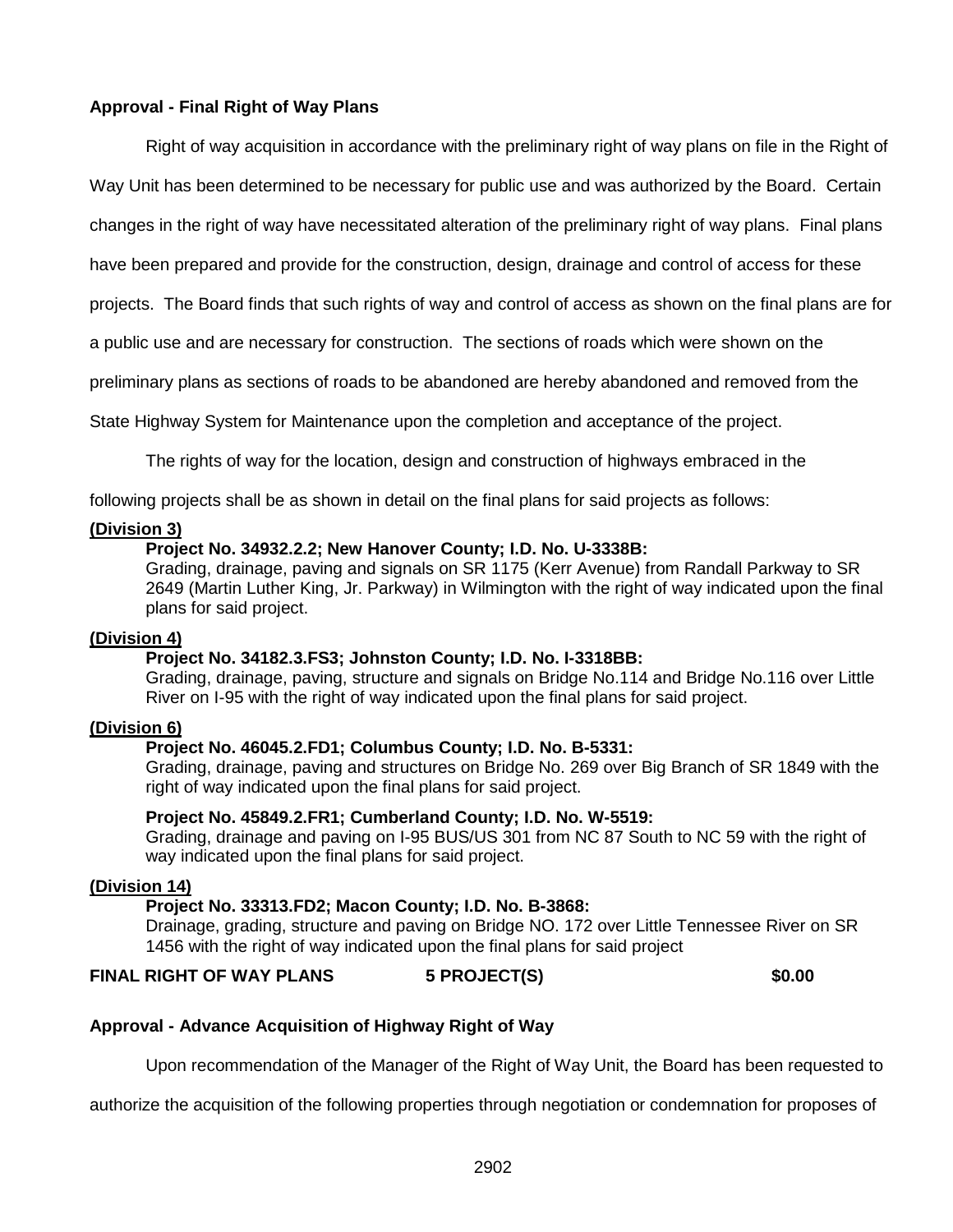highway construction in order to prevent undue hardship on property owners or to protect the right of way

corridor from development prior to regular project approval. The Board finds such acquisitions to be

necessary, and herby authorization the Right of Way Unit to acquire said properties either by negotiation

or by condemnation through the Office of the Attorney General.

### **(Division 3)**

**Property of United States of America (USMC) I.D. No. U-5508, Parcel 900 WBS 50015.1.1, F.A. Project N/A County of Onslow**

### **(Division 6)**

**Property of Dayne Capps Crumpler I.D. No. U-2519BA, Parcel 900 WBS 34817.2.23, F.A. Project N/A County of Cumberland**

### **(Division 9)**

**Property of Mike W. Westmoreland I.D. No. U-2579C, Parcel 900 WBS 34839.2.6, F. A. Project N/A County of Forsyth**

**Property of Richard C. McMahan a/w Martha I.D. No. U-5609, Parcel 900 WBS 45836.2.FD1, F.A. Project N/A County of Rowan**

# **(Division 10)**

**Property of Edwina O. Leighton I.D. No. R-0211EC, Parcel 901 WBS 34331.1.7, F.A. Project N/A County of Mecklenburg**

# **(Division 11)**

**Property of NCDOT I.D. No. R-4060, Parcel 900 WBS 34605.2.Ru1, F.A. Project N/A County of Alleghaney**

#### **ADVANCE ACQUISITION OF HIGHWAY ROW 6 PROJECT(S) \$0.00**

# **Approval of conveyance of Highway Right of Way Residues**

It is hereby resolved, based upon the recommendation of the Manager of the Right of

Way Unit, that the following highway right of way conveyances are approved:

#### **(Division 8)**

**Project 8.1520103, Parcels R-0942 066, 070 and 071, US 15/501 Widening near Pittsboro Chatham County**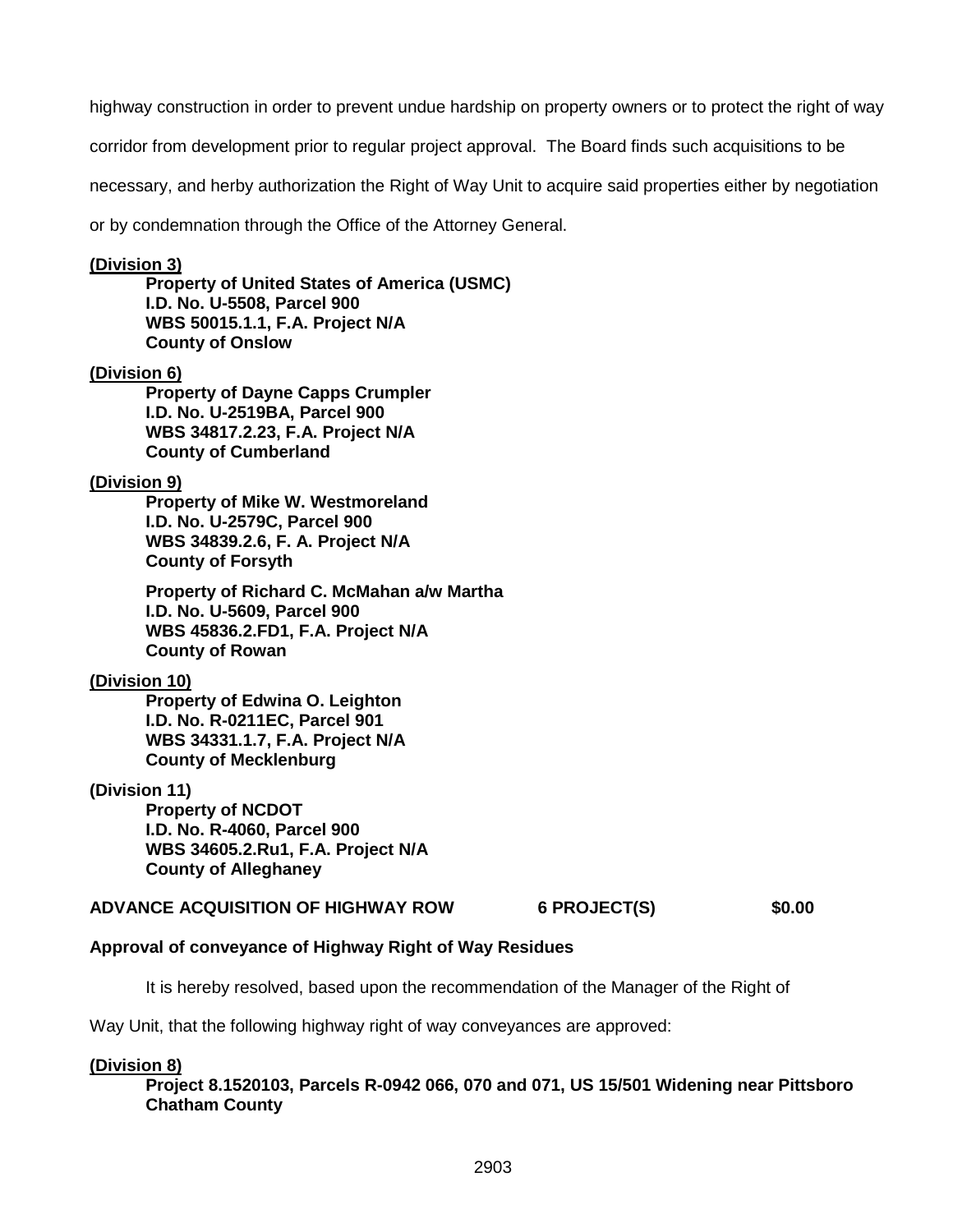Conveyance of an approximate, combined 6.040-acre residue area to Nathalie Worthington under Trust Deed dated April 1991 for the high bid amount of \$27,100.00.

**CONVEYANCE ROW RESIDUE 1 PROJECT(S) \$27,100.00**

# **Approval of conveyance of Surplus Highway Right of Way**

It is hereby resolved, based upon the recommendation of the Manager of the Right of

Way Unit that the following highway right of way conveyances are approved:

#### **(Division 10)**

# **Project 34410.2.25, Parcel R-2248E 111, I-485 (Charlotte Outer Loop) from East of NC 115 (Old Statesville Road) to I-85 North**

**Mecklenburg County**

Abandonment of an approximate 0.058-acre permanent drainage easement area to Highland Creek Retail, LLC for no monetary consideration.

### **Project 8.T671005, Parcel U-0209C 063, US 74 (Independence Blvd) in Charlotte Mecklenburg County**

Abandonment of an approximate 0.059-acre surplus right of way area to WB Commonwealth, LLC for no monetary consideration.

### **CONVEYANCE OF SURPLUS RIGHT OF WAY 2 PROJECT(S) \$0.00**

#### **Approval of Permanent Utility Easement Assignment**

It is hereby resolved, based upon the recommendation of the Manager of the Right of Way

Unit that the following highway right of way conveyances are approved:

#### **(Division 8)**

# **Intersection of Highway 74A (East Marion Street) and Highway 180 (Post Road) Cleveland County**

The Department acquired an approximate 6.230-acre area from County of Cleveland at the intersection of Highway 74A and Highway 74A (East Marion Street) and Highway 180 (Post Road) to construct a Division Office. The City of Shelby has requested an approximate 0.044-acre permanent utility easement for the installation of maintenance of water line. The Department has determined that this conveyance would do minimal damage to the property. The City of Shelby has agreed to the conveyance for no monetary consideration.

# **APPROVAL OF PERMANENT UTILITY EASEMENT 1 PROJECT(S) \$0.00**

# **R-ITEM SUMMARY 36 PROJECT(S) TOTAL: \$27,100.00**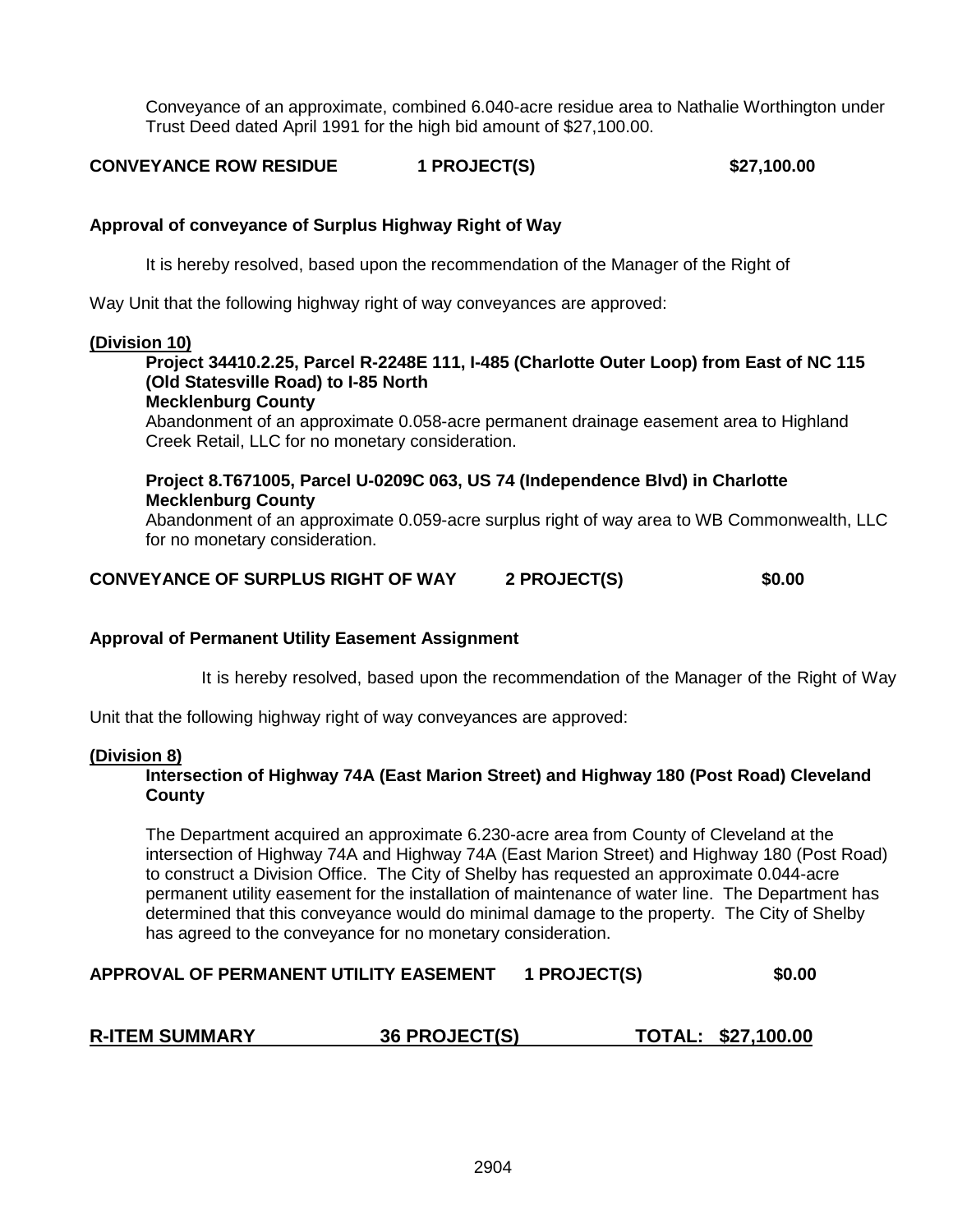#### **Approval – Currituck County Comprehensive Transportation Plan**

The Transportation Planning Branch has worked cooperatively with Currituck County on an amendment to the Comprehensive Transportation Plan (CTP). The plan was adopted by Currituck County on October 5, 2015. The Albemarle RPO endorsement of the plan is October 21, 2015.

The plan is based on an analysis of existing and projected travel and land use, public involvement and field investigations of recommended improvements. It is located on the web at:

https://connect.ncdot.gov/projects/planning/Pages/CTP-Details.aspx?study\_id=Currituck County

The Transportation Planning Branch recommends the mutual adoption of the Currituck County Comprehensive Transportation Plan as shown on the attached map, with a recommendation date of October 6, 2015. A motion was made by Board Member Debnam, seconded by Board Member Brown, to approve.

#### **Approval – Camden County Comprehensive Transportation Plan**

The Transportation Planning Branch has worked cooperatively with Camden County on an amendment to the Comprehensive Transportation Plan (CTP). The plan was adopted by Camden County on October 5, 2015. The Albemarle RPO endorsement of the plan is October 21, 2015.

The plan is based on an analysis of existing and projected travel and land use, public involvement and field investigations of recommended improvements. It is located on the web at:

https://connect.ncdot.gov/projects/planning/Pages/CTP-Details.aspx?study\_id=Camden County

The Transportation Planning Branch recommends the mutual adoption of the Camden County Comprehensive Transportation Plan as shown on the attached map, with a recommendation date of October 6, 2015. A motion was made by Board Member Debnam, seconded by Board Member Brown, to approve.

#### **Committee Reports**

Chairman Curran – Chair of the Road Naming Committee, provided an update.

Jake Alexander, Chair of the Highways Committee, provided an update.

Hugh Overholt, Vice-Chair of the Economic Development and Intergovernmental Relations Committee, provided a report.

Cheryl McQueary, Chair of the Funding & Appropriation Strategies Committee, provided an update.

Malcolm Fearing, Multi-Modal Committee Member, provided an update.